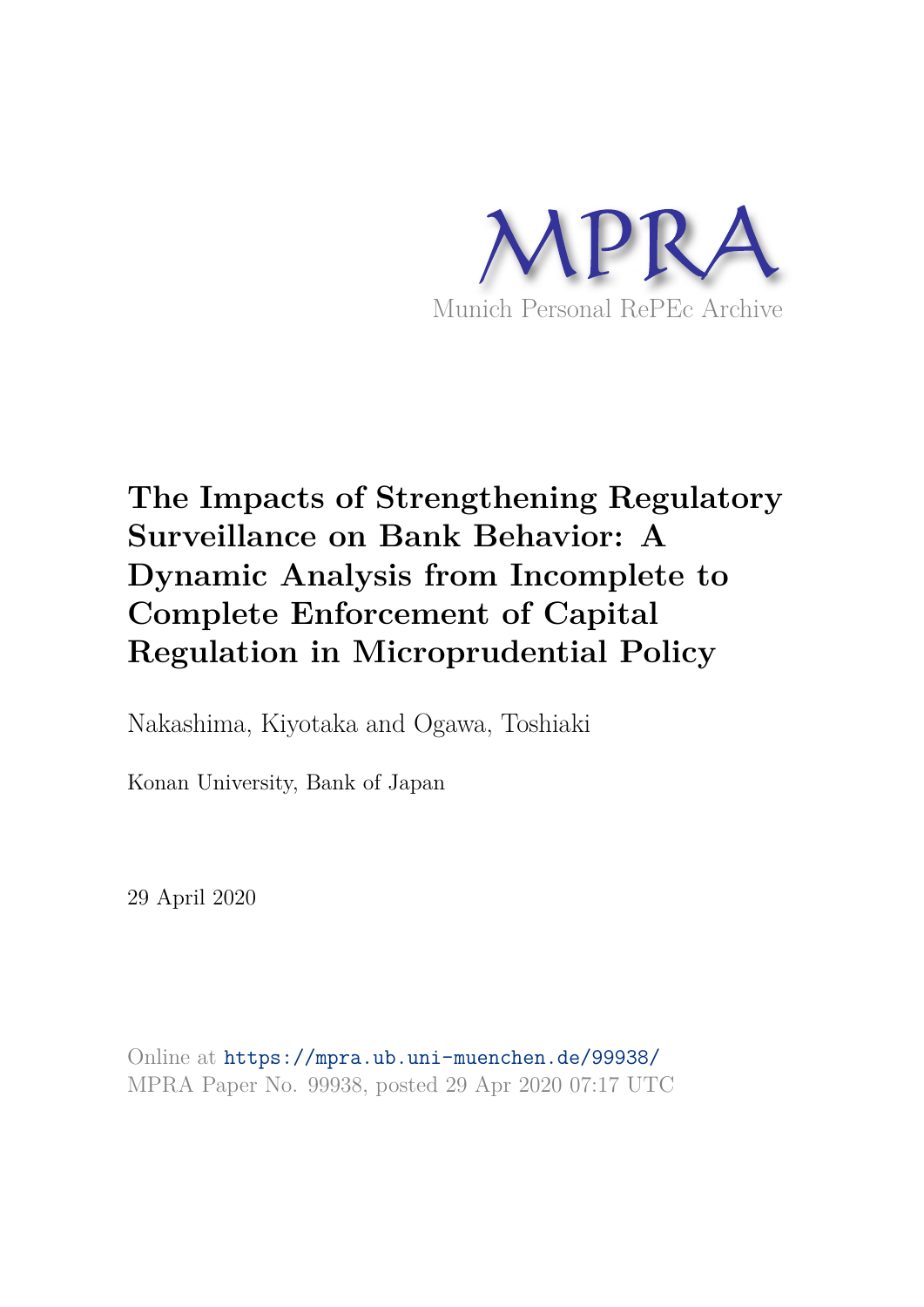# The Impacts of Strengthening Regulatory Surveillance on Bank Behavior: A Dynamic Analysis from Incomplete to Complete Enforcement of Capital Regulation in Microprudential Policy <sup>∗</sup>

Kiyotaka Nakashima<sup>†</sup> Konan University Toshiaki Ogawa ‡ Bank of Japan

April, 2020

Abstract. This study examines the impact of strengthening bank capital supervision on bank behavior in the incomplete and complete enforcement of regulations. In a dynamic model of banks facing idiosyncratic shocks, banks accumulate regulatory capital and decrease charter value and lending in the short run, while in the long run, the banking system achieves stability. To test the short-run implications, we utilize the introduction of the prompt corrective action program in Japan as a natural experiment. Using some empirical specifications with bank- and loan-level data, we find empirical evidence consistent with the theoretical predictions.

JEL classification: G00, G21, G28.

Keywords: regulatory surveillance; incomplete enforcement; heterogeneous bank model; prompt corrective action, bank capital ratio; credit crunch.

<sup>∗</sup> The authors especially thank for the valuable comments and discussions by Daisuke Ikeda, Masami Imai, Hitoshi Inoue, Yuta Kajita, Mami Kobayashi, Ryuichi Nakagawa, Wataru Ohta, Toshitaka Sekine, Shigenori Shiratsuka, Naoto Soma, Nao Sudo, Koji Takahashi, and seminar participants at the Bank of Japan, Columbia University, and 2019 Kansai Monetary Economics Workshop, and conference participants at 2019 Japanese Economic Association Autumn Meeting. The authors acknowledge financial support from a Grant-in-Aid from the Ministry of Education, Science, Sports and Culture. The views expressed here are those of the authors and do not necessarily reflect the official views of the Bank of Japan.

<sup>†</sup>Faculty of Economics, Konan University, Okamoto 8-9-1, Higashinada, Kobe, Zip 658-8501, Japan, e-mail: kiyotaka@konan-u.ac.jp

<sup>‡</sup>Correspondence to Toshiaki Ogawa, Institute for Monetary and Economic Studies, Bank of Japan, 2-1-1, Hongokucho, Nihonbashi, Chuo-ku, Tokyo, Zip 103-0021, Japan, e-mail: toshiaki.ogawa@bo j.or.jp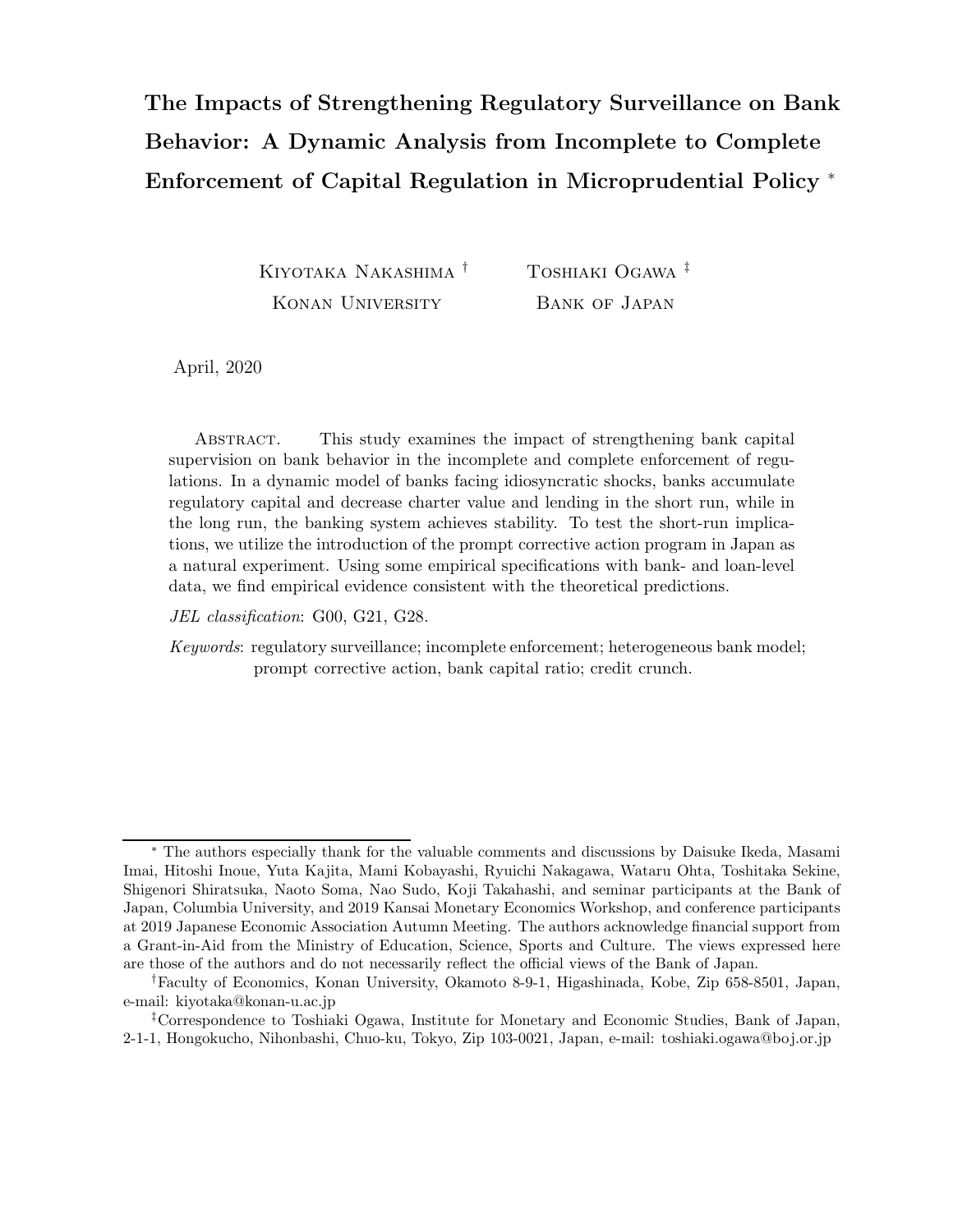1. Introduction The financial crisis from 2007 through 2009 prompted a debate about bank regulation reforms, because the pre-crisis microprudential policies failed to cope with large financial shocks. Accordingly, the new Basel III regulations propose a raise in bank capital requirements. Considering preemptive microprudential policies for the stability of the banking system, an active debate is on monitoring bank capital conditions as "ex-ante" regulatory policies to reduce the cost of bank bailouts to the government. This study theoretically and empirically examines the effect of strengthening bank capital supervision on bank behavior by addressing its impact on bank heterogeneity in lending, capital accumulation, charter value, and default decisions from the short- and the long-run perspective. Our study contributes not only to a paucity of theoretical literature analyzing microprudential regulation on bank capital requirements in heterogeneous dynamic models of banking (Corbae and D'Erasmo  $(2014)$  and De Nicolò et al.  $(2014)$ ), but also to empirical literature analyzing its causal impact on bank behavior (Bernanke and Lown (1991) and Peek and Rosengren (1995)).

We begin by designing an equilibrium model consistently with standard corporate finance setups adapted to the peculiarities of banks (Flannery (2012)). In these setups, three features characterize our model. First, we incorporate the traditional idea of "incomplete enforcement" of regulations into modeling the strengthening bank capital supervision. The literature on incomplete enforcement of regulations considers that some firms will choose not to comply with regulations, depending on the probability of inspection and the size of penalties (e.g., Stigler (1970), Polinsky and Shavell (1979), Viscusi and Zeckhauser (1979), Jones (1989), Garvie and Keeler (1994), and Shleifer (2005)). We explicitly model the strength of the financial agency's capital regulatory pressure, as their inspection/monitoring effort, that is, we describe this type of effort as the probability that bank capital regulators inspect and then detect whether banks violate the capital regulation and are undercapitalized. However, previous studies, including De Nicolò et al. (2014), model capital regulation as prudential, which cannot be violated. In our model, penalties correspond to external equity issuance by undercapitalized banks. We construct the model, so that if regulators inspect banks and find that they do not meet the capital requirement, such undercapitalized banks must issue new equity, which is costly, because of informational asymmetries.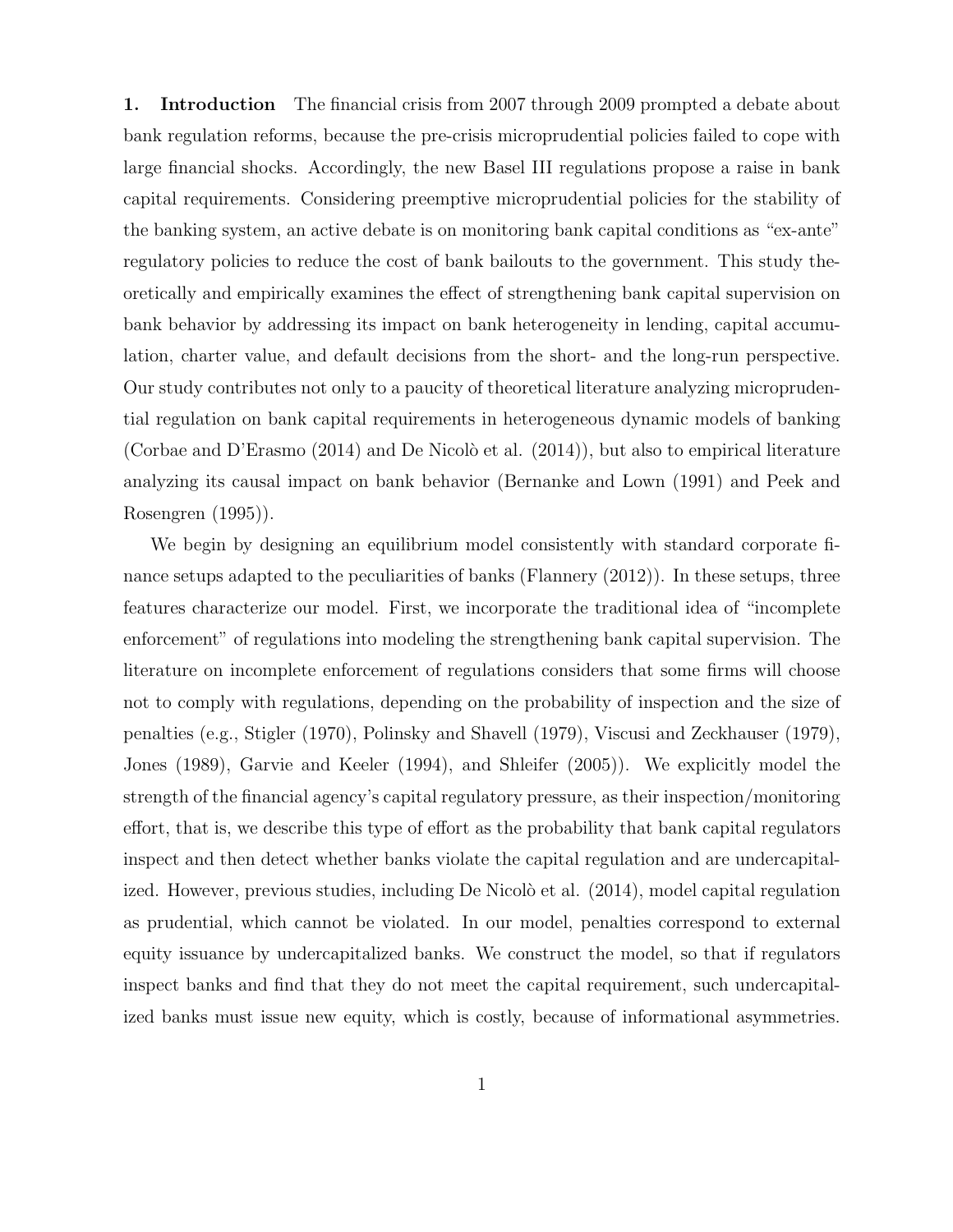Our model allows us to pin down bank behavior before and after strengthening regulatory surveillance, for example, introducing prompt corrective action (PCA) policies, such that the degree of inspection effort is set to a particular value as the probability of inspection, in a dynamic analysis from incomplete to complete enforcement of capital regulations.<sup>1</sup> To our knowledge, this study is the first to explicitly model the strength of regulatory pressure, as the degree of inspection effort in banking system dynamics.

Second, we consider banks whose regulatory capital is not necessarily constrained to their capital requirements. In our model, banks face idiosyncratic profitability shocks to their assets and equity issuance is costly because of informational asymmetries. In these environments, equity capital absorbs losses from the banks' assets, and thereby, protects their charter value when their assets' valuation experiences negative shocks. <sup>2</sup> To this end, we model the capital regulation as "occasionally binding," whereas most previous studies model it as "always binding." Thus, our model allows us to analyze an equilibrium in which banks accumulate capital buffers by retaining their profits beyond the required level because of their precautionary motives, irrespective of whether capital regulation is incompletely enforced or not. With stricter regulatory surveillance, banks increase their capital buffers to prevent violation of capital requirements. Based on this theoretical insight, we empirically examine how the introduction of the PCA changes the agency's regulatory pressure by checking the difference in the level of capital buffers before and after such introduction.

Third, our model effectively endogenizes the amount of deposits; therefore, the size of banks' balance sheet is flexibly changed by the strength of regulatory pressure. By contrast, in the models of Corbae and D'Erasmo (2014) and DeNicolo et al. (2014), the amount of deposits is an exogenous variable; consequently, in their models, banks cannot adjust the

<sup>&</sup>lt;sup>1</sup> As discussed in Section 3, bank capital regulations had been "softly implemented" or "incompletely" enforced" before the introduction of the PCA in the U.S. in the early 1990s (Jones and King (1995)) and in Japan in the late 1990s (Kanaya and Woo (2000)). In this environment, regulators overlooked some undercapitalized banks in the incomplete enforcement of capital regulations. However, in implementing the PCA, regulators began examining the financial conditions of banks more seriously, requesting banks to self-assess their assets rigorously. Taking these facts into account, we model the PCA as an "ex-ante" capital regulation before violating the capital requirement, while previous studies such as Elizalde and Repullo (2007) and DeNicolo et al. (2014) model it as "ex-post" regulation after violating the capital requirements. The implications from our banking model involve dynamics in bank behavior before and after the introduction of the PCA as an ex-ante capital regulation.

<sup>2</sup> Thus, our model can address the economic capital of banks (see Elizalde and Repullo (2007)).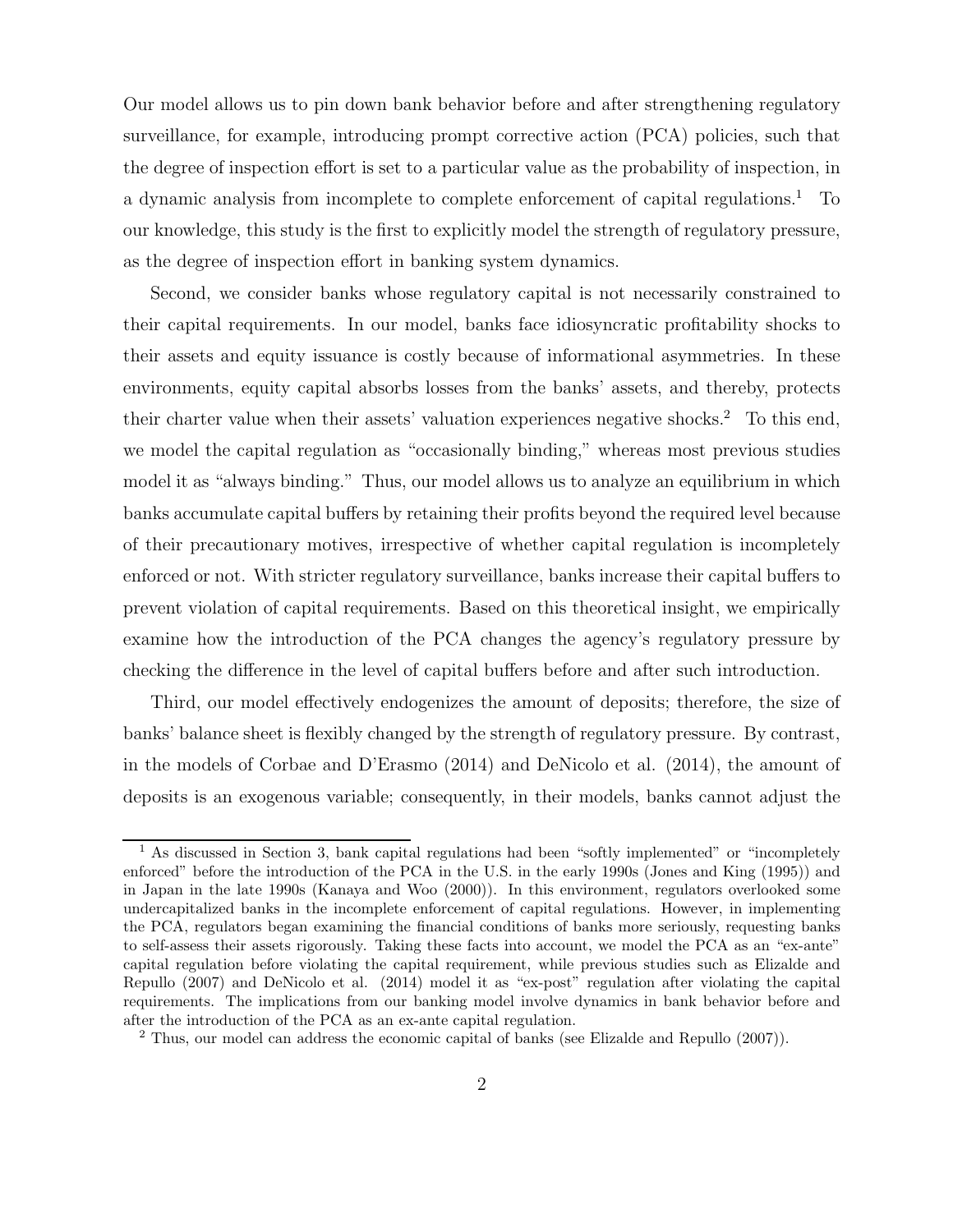size of their balance sheets flexibly, even if capital regulation tightens and banks' funding cost increases.<sup>3</sup> As our primary interest is how the strengthening of regulatory pressure changes bank behavior, including its lending, it is more appropriate to model the amount of deposits to be endogenously determined in response to the degree of regulatory pressure.

Our dynamic model of heterogeneous banks derives the following theoretical insights into the impact of strengthening capital regulation on bank behavior: in the short run, highleverage banks with high profitability, which are more likely to violate capital requirements, respond to strengthening capital regulation. These high-leverage banks are more likely to decrease lending, as they attempt to meet the capital requirement by contracting lending. Some banks choose to default, as their charter value (market value of capital) drops below zero. Thus, strengthening regulatory surveillance can temporarily cause a capital crunch and financial instability, albeit gradually raising regulatory capital by retaining profits. In contrast, in the long run, high-leverage banks accumulate sufficient regulatory capital to the point they are no longer capital constrained, and achieve financial stability such that banks' default rate in post-PCA is lower than that in pre-PCA. Thus, accumulation of regulatory capital because of strengthening capital regulation contributes to the stability of the overall banking system.

Note that our dynamic model of banking has two different implications about the role of strengthening capital regulation in stabilizing the banking system from the short- and longrun perspectives. Our short-run implication on capital building by banks after strengthening capital regulation supports the following argument by Sarin and Summers (2016): stricter capital regulation causes financial institutions to increase measures of regulatory capital. However, such increase in regulatory capital is offset by a decline in the franchise value of the financial institutions, and thus, the banking system becomes fragile, that is, "measures of regulatory capital are flawed" (see also Atkeson et al. (2018), Begenau et al.  $(2019)$ , and Atkeson and d'Avernas  $(2020)$  for other theoretical explanations).<sup>4</sup> Indeed,

<sup>3</sup> More precisely, in the models of DeNicolo et al. (2014) and Corbae and D'Erasmo (2014), the amount of deposits follows an exogenous AR(1) process.

<sup>4</sup> Like us, these three studies also develop models of heterogeneous banks that explain the different movements of market leverage and book leverage. Atkeson et al. (2018) and Atkeson and d'Avernas (2020) attribute the main driver of this different movement to changes in returns to bank owners from risk taking backed by government guarantees. In Begenau et al. (2019), the difference between the book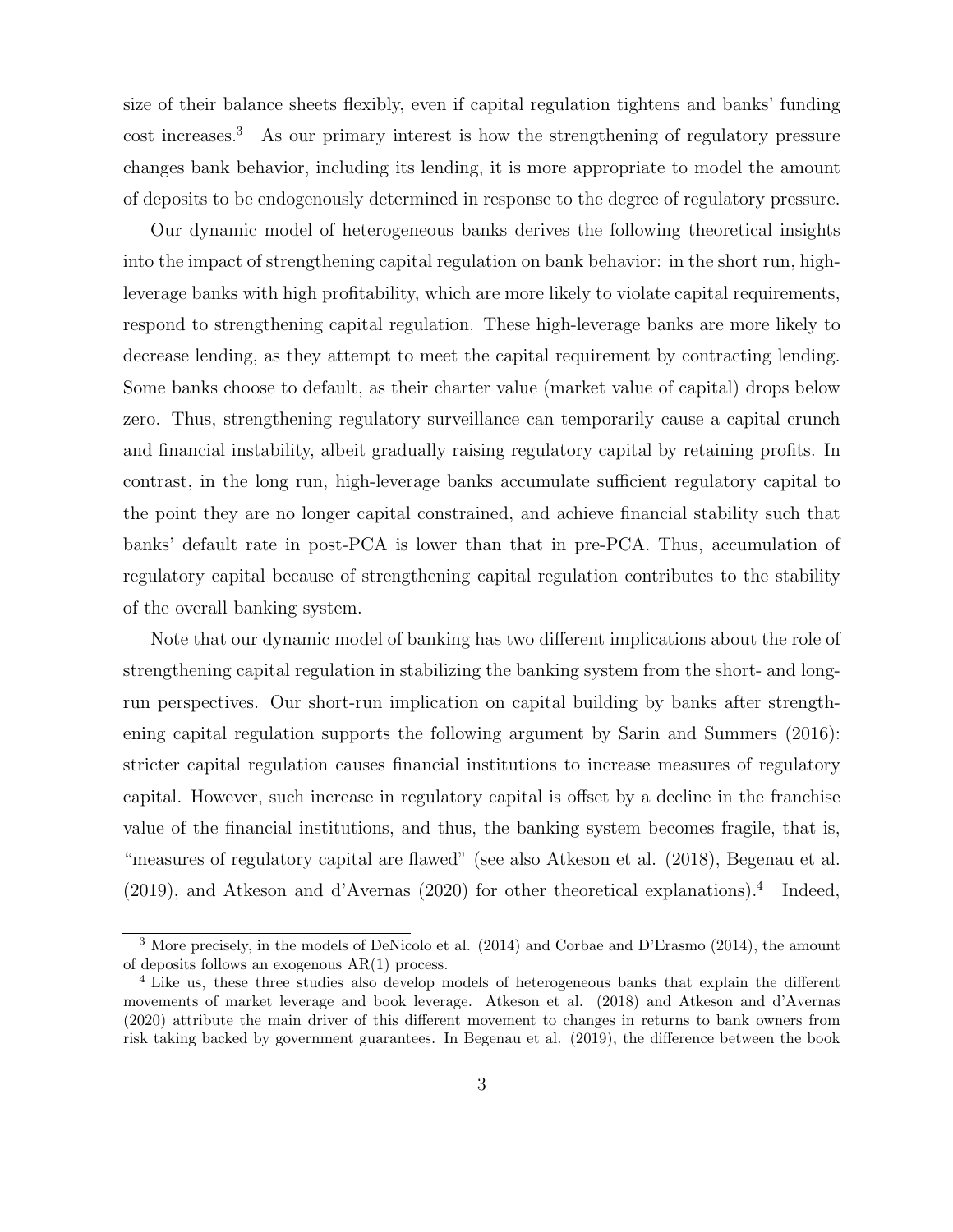Figure 1 shows that in Japan, the divergence between regulatory capital and the market value of capital occurred simultaneously with the introduction of the PCA program, which went into preliminary implementation in FY 1997 and took full effect in April 1998. Moreover, as discussed above, our model also provides new insight into the role of microprudential capital regulation in terms of its long-run consequence on the stability of the banking system.

Next, we test the short-run implications of our dynamic model by utilizing, as a natural experiment, the introduction of the PCA program in Japan, which requested banks to rigorously self-assess their assets to lessen forbearance (Kanaya and Woo (2000)), similar to the PCA in the U.S. (Jones and King (1995)). Several empirical studies focusing on the direct link between explicit regulatory enforcement actions and the shrinkage of bank loans revealed that banks subject to the PCA reduced their loans at a significantly faster rate than those that were not (see Peek and Rosengren (1995) for the U.S. case). Woo (2003) and Watanabe (2007) found empirical support for the capital crunch hypothesis in fiscal year 1997, or March 1998, by demonstrating a positive and statistically significant correlation between new lending growth and bank capital. These papers attributed their results to the following fundamental changes in the Japanese financial system that year: the substantial strengthening of the supervisory and regulatory framework, and the following heightened scrutiny of the Japanese banks by the financial market (Ito and Harada (2005)).

However, such attribution of the capital crunch to the strengthening of bank capital regulations is not based on any formal theoretical prediction. Our theoretical predictions can establish the more formal lending channel of the strengthening capital regulations in terms of how they affect bank behavior, including lending and capital building as well as their charter value. Using bank-level panel data and bank-firm loan-level matched data, we employ some empirical specifications for causal inference, finding that the preliminary implementation of the PCA in FY 1997 decreased lending and charter value among highly

value and market value of equity arises because the book value of loans does not recognize losses caused by credit shocks immediately, while the market value of loans does. The advantage over these models is that our model endogenizes the bank balance sheet structure and introduces persistent idiosyncratic credit shocks, thereby, providing cross-sectional implications for heterogeneous bank behavior before and after the strengthening of supervisory pressure.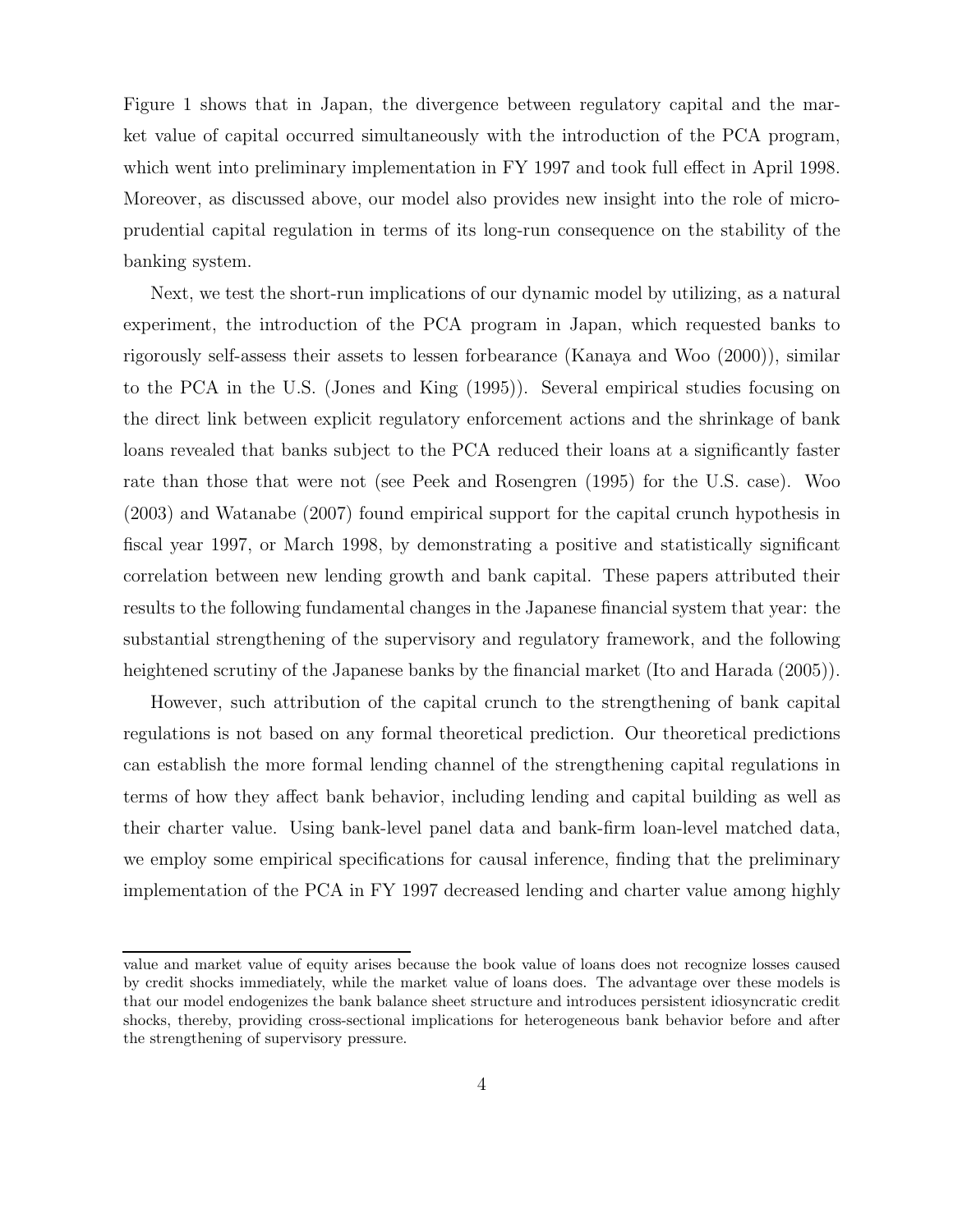profitable and/or leveraged banks more substantially, albeit increasing the regulatory capital of all banks and decreasing their charter value and loans. This result is consistent with our short-run theoretical predictions.

Our paper is organized as follows. Section 2 develops a dynamic model with heterogeneous banks and then derives theoretical implications regarding the causal impacts of strengthening bank capital regulations on bank behavior. Section 3 explains our empirical design and the dataset based on the PCA in Japan. Section 4 reports the results of our empirical analysis. Section 5 offers conclusions.

2. Dynamic Model with Heterogeneous Banks We now develop a dynamic model of banking to investigate the impact of increasing surveillance pressure by the government on decision making by banks' in terms of capital structure and lending.

2.1. **Environment** The economy consists of islands (measure one) indexed by i. An island can be similar to an industry or a state (or a prefecture in Japan). Importantly, as will become clear, there is an idiosyncratic shock specific to  $i$  that cannot be diversified away. Each island has its own bank that supplies credit monopolistically to firms on the island.<sup>5</sup>

At the end of period  $t - 1$ , the bank on the island i with its equity  $e_t$  (we write  $e_t$ rather than  $e_t^i$ : index *i* is omitted hereafter) chooses the amount of dividends  $\pi_t$  to pay to its owner (banker) and the amount of bank capital to hold in the next period;<sup>6</sup>

$$
n_t = e_t - \pi_t > 0,\t\t(1)
$$

where  $e_t$  is the bank equity capital before the dividend distribution, while  $n_t$  is the bank equity capital after the dividend distribution. We call  $n_t$  as "ex-ante" equity capital and  $e_t$  as "ex-post" equity capital, because the former can be adjusted by the bank before the

<sup>&</sup>lt;sup>5</sup> We do not model firms explicitly. Rather, we assume that banks face their own loan demand, and given this demand, they maximize their profits. This assumption fits well, especially for Japanese commercial banks until the late 1990s, when the regulatory capital surveillance strengthened. Until the late 1990s, there were a few local commercial banks in each prefecture in Japan, and they lent exclusively to local firms in the Japanese main bank system (Aoki and Patrick (1994)).

<sup>6</sup> We assume that ex-ante equity capital cannot be negative, because if it is negative, a bank run occurs and the regulator closes the bank, in line with Elizalde and Repullo (2007).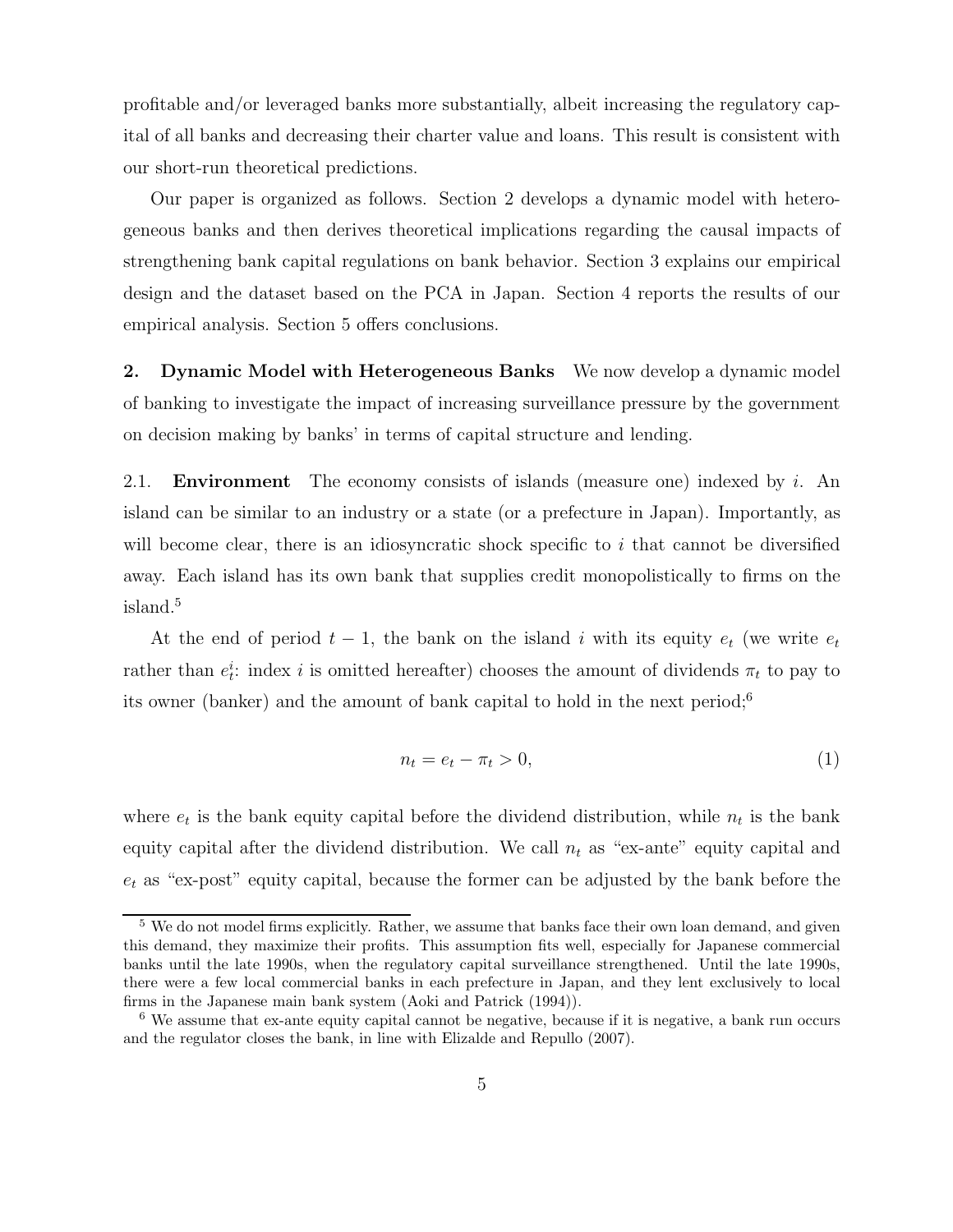credit shock (introduced below) occurs, while the latter cannot. We permit banks to issue new equity (i.e.,  $\pi_t < 0$ ). In this case, it costs the bank  $(1 + a)$  per unit of equity to issue because of problems caused by the informational asymmetry between equity issuers and investors (Bolton and Freixas (2006)).<sup>7</sup>

At the beginning of period t, the bank chooses the amount of deposits  $D_t$  to gather, and loans  $L_t$  to give (i.e., prepares the balance sheet), satisfying the following balance sheet constraint;

$$
L_t = n_t + D_t. \tag{2}
$$

After preparing the balance sheet (intermediate stage of period  $t$ ), with probability  $p$ , the regulator approaches the bank and inspects whether the bank meets the capital requirement;

$$
\Phi_t \equiv \frac{n_t}{L_t} \ge \phi,\tag{3}
$$

where  $\Phi_t$  is the ex-ante equity capital to the loans ratio, and  $\phi$  is the required level. If the regulator finds that the bank does not meet the requirement, the bank needs to issue new equity,  $\phi L_t - n_t$ , to satisfy the requirement, which costs the bank  $(1 + a)(\phi L_t - n_t)^8$ .

Then, an idiosyncratic shock specific to the island,  $z_{t+1}$ , occurs to the quality of credits, and revenue  $z_{t+1}f(L_t)$  is realized.  $f(\cdot)$  is the revenue function of loans that satisfies  $f(0)$  =  $0, f > 0, f' > 0$ , and  $f'' < 0$  in line with DeNicolo et al.  $(2014).<sup>9</sup>$  Credit shocks  $z_{t+1}$  are i.i.d across islands (banks) and follow an AR(1) process;

$$
\log z_{t+1} = (1 - \rho) \overline{\log z} + \rho \log z_t + \epsilon_{t+1},\tag{4}
$$

<sup>7</sup> This reduced-form modeling of equity issuance cost is in line with Cooley and Quadrini (2001), Hennessy and Whited (2007), and Corbae and D'Erasmo (2014).

<sup>&</sup>lt;sup>8</sup> This formulation means that banks replace deposits with equity capital, rather than decrease loans, to satisfy the requirement at the intermediate stage. This assumption is based on the fact that loans are illiquid, while deposits are liquid.

 $9^9$  In DeNicolo et al. (2014), credit shocks are aggregate (systemic) shocks. In contrast to DeNicolo et al. (2014), we assume that credit shocks are idiosyncratic in order to study the cross-sectional implications between profitability, capital accumulation, and capital constrained lending behavior of banks. These idiosyncratic shocks generate a rich cross-sectional distribution of bank capital structure.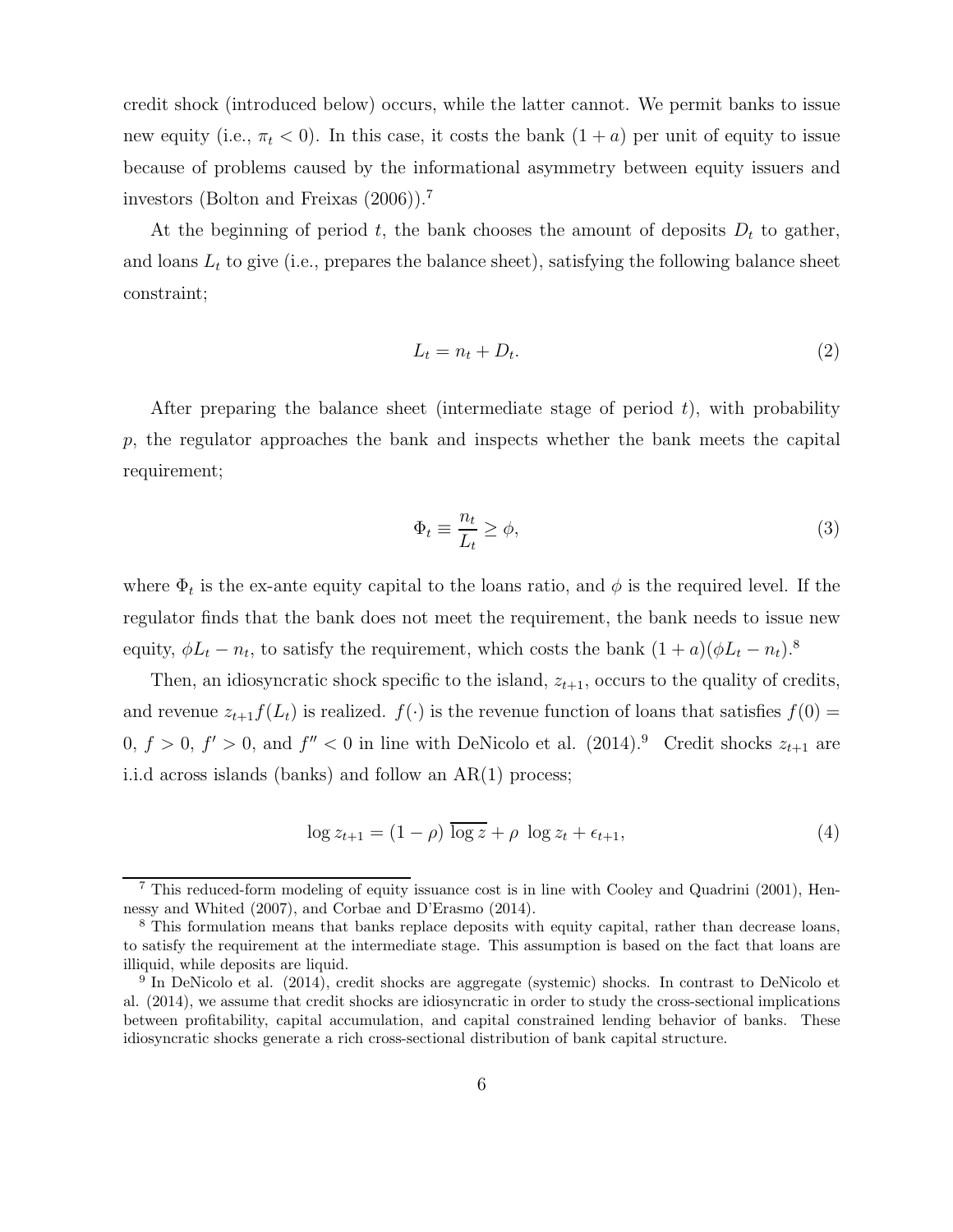where  $\epsilon_t \sim N(0, \sigma^2)$ .

At this moment, banks choose whether to default on the deposits and exit, or repay and continue their businesses. If a bank chooses to default, its value is zero because of limited liability. When the bank chooses to continue, it repays the deposits (i.e., the bank clears the balance sheet). Then, equity capital at the end of period  $t$  (ex-post equity capital),  $e_{t+1}$ , is realized as

$$
e_{t+1} = \begin{cases} E^N(L_t, n_t; z_{t+1}) \equiv z_{t+1} f(L_t) - R^d \underbrace{(L_t - n_t)}_{\equiv D_t} - k \text{ if not inspected (with prob. 1 - p)},\\ E^I(L_t, n; z_{t+1}) & \text{if inspected (with prob. p)}, \end{cases}
$$
(5)

where  $E^{I}(L_{t}, n; z_{t+1})$  is defined as follows:

$$
E^{I}(L_{t}, n; z_{t+1}) \equiv \begin{cases} E^{N}(L_{t}, n_{t}; z_{t+1}) & \text{if } \Phi_{t} \geq \phi, \\ E^{N}(L_{t}, n_{t}; z_{t+1}) - (1 + a - R^{d})(\phi L_{t} - n_{t}) & \text{if } \Phi_{t} < \phi. \end{cases}
$$
(6)

In equation (5),  $E^{N}(L_t, n_t; z_{t+1})$  is the ex-post equity capital of the bank with the credit shock  $z_{t+1}$ , if the bank is not inspected by the regulator, which occurs with the probability  $1 - p$ .  $R<sup>d</sup>$  is deposit rate, and k is the fixed operating cost in the loan market.

 $E^I(L_t, n_t; z_{t+1})$  is the ex-post equity capital of the bank inspected by the regulator. If inspected, the situation can be divided into two cases, as shown in (6). If the bank satisfies the capital requirement  $(\Phi_t \ge \phi)$ , its ex-post equity capital is the same as  $E^N(L_t, n_t; z_{t+1})$ . However, if it does not satisfy the requirement  $(\Phi_t < \phi)$ , the undercapitalized bank needs to issue new equity up to  $\phi L_t$ , which costs it  $(1+a)(\phi L_t-n_t)$ . Consequently, its ex-post equity capital becomes  $E^N(L_t, \phi L_t; z_{t+1}) - (1+a)(\phi L_t - n_t) = E^N(L_t, n_t; z_{t+1}) - (1+a-R_d)(\phi L_t - n_t)$  $n<sub>t</sub>$ ). This expression means that issuing equity decreases the ex-post equity capital to the extent that issuing equity is more costly than collecting deposits. Thus, issuing equity at the intermediate stage decreases bank value at the end of the period. Banks increase their ex-ante equity capital by retaining their profits to avoid this penalty for not complying with regulation (i.e., costly external equity issuance by undercapitalized banks), when the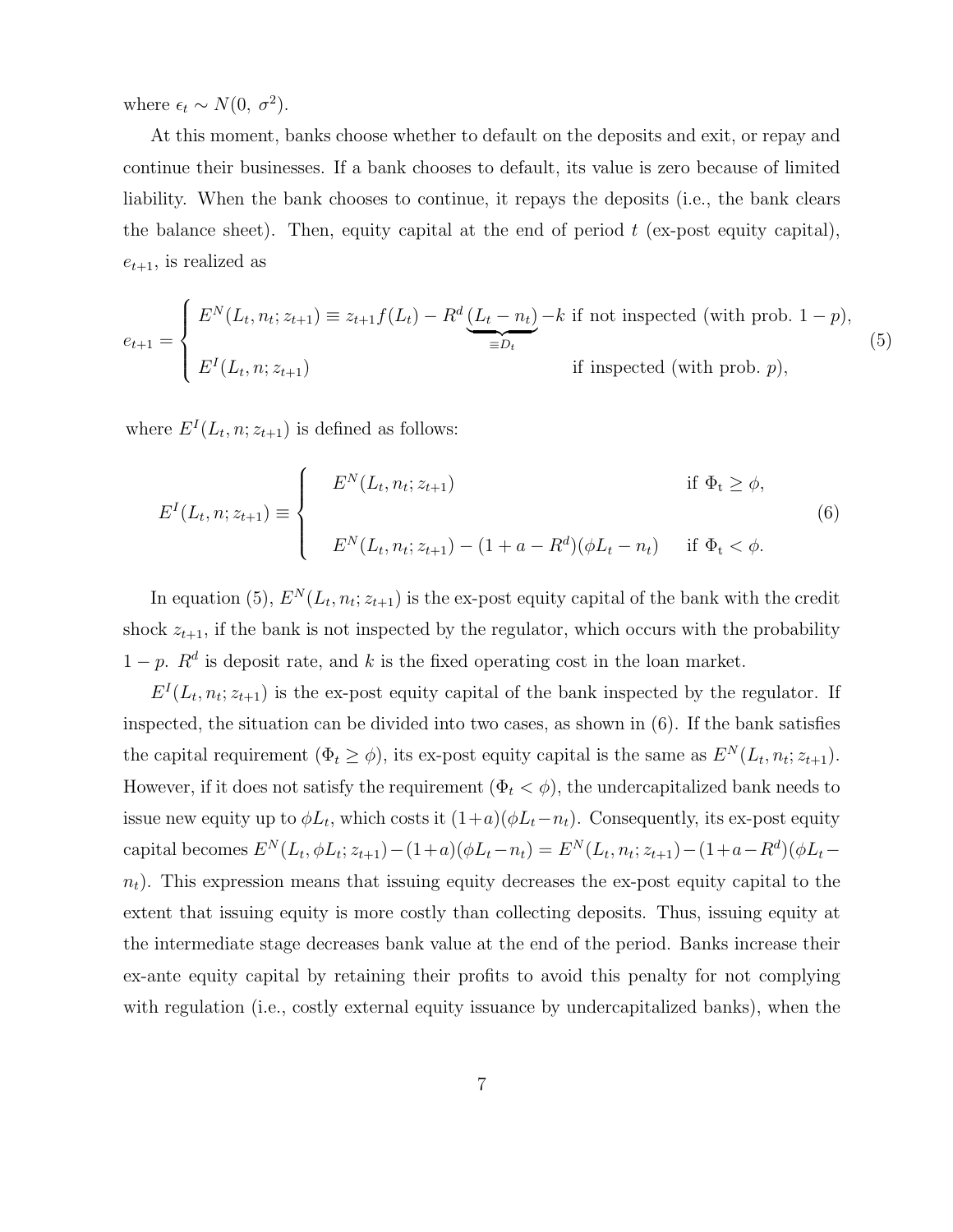surveillance pressure is strengthened, or inspection probability  $p$  increases.

Figure 2 summarizes the events, bank actions, and the changes in the bank balance sheet, along the timeline.

2.2. Bank Problem and Stationary Equilibrium In period  $t$ , the bank's objective function is the expected discounted value of dividends;

$$
E_t \sum_{i=0}^{\infty} \beta^i \Theta(\pi_{t+i}), \tag{7}
$$

where an expectation operator  $(E_t)$  is used with respect to the credit shocks  $z_{t+1}$ ,  $\beta$  is the banker's discount factor, and  $\Theta(\cdot)$  is the function;

$$
\Theta(\pi) = \begin{cases}\n\pi & \text{if } \pi \ge 0, \\
\pi(1+a) & \text{if } \pi < 0,\n\end{cases}
$$
\n(8)

which indicates that equity issuance is costly, as mentioned above. The parameter  $a$  is the equity issuance cost, as introduced in subsection 2.1.

We now formulate the bank problem recursively and define the equilibrium.

2.2.1. Bank Decision Making At the end of period  $t$ , a bank with equity capital  $e_t$ and idiosyncratic credit shock  $z_t$  chooses  $\{\pi_t, L_t, D_t, n_t \geq 0, \Phi_t\}$  to solve the following recursive problem;

$$
V(e_t; z_t) = \max \Theta(\pi_t) + \beta \cdot \left[ p \sum_{z_{t+1}} P(z_t | z_{t+1}) \max \left\{ \underbrace{V\left(E^I(L_t, n_t; z_{t+1}); z_{t+1}\right)}_{\text{respected by regulator}}, \underbrace{0}_{\text{desult}(x^I=1)} \right\} + (1-p) \sum_{z_{t+1}} P(z_t | z_{t+1}) \max \left\{ \underbrace{V\left(E^N(L_t, n_t; z_{t+1}); z_{t+1}\right)}_{\text{repay}(x^N=0)}, \underbrace{0}_{\text{default}(x^N=1)} \right\}, \quad (9)
$$
not inspected

subject to constraints  $(1)$ ,  $(2)$ ,  $(3)$ ,  $(4)$ ,  $(5)$ , and  $(6)$ , where  $V(e_t; z_t)$  is the value of the bank at the end of the period  $t-1$ , and  $P(z_t|z_{t+1})$  is the transition matrix of credit shocks from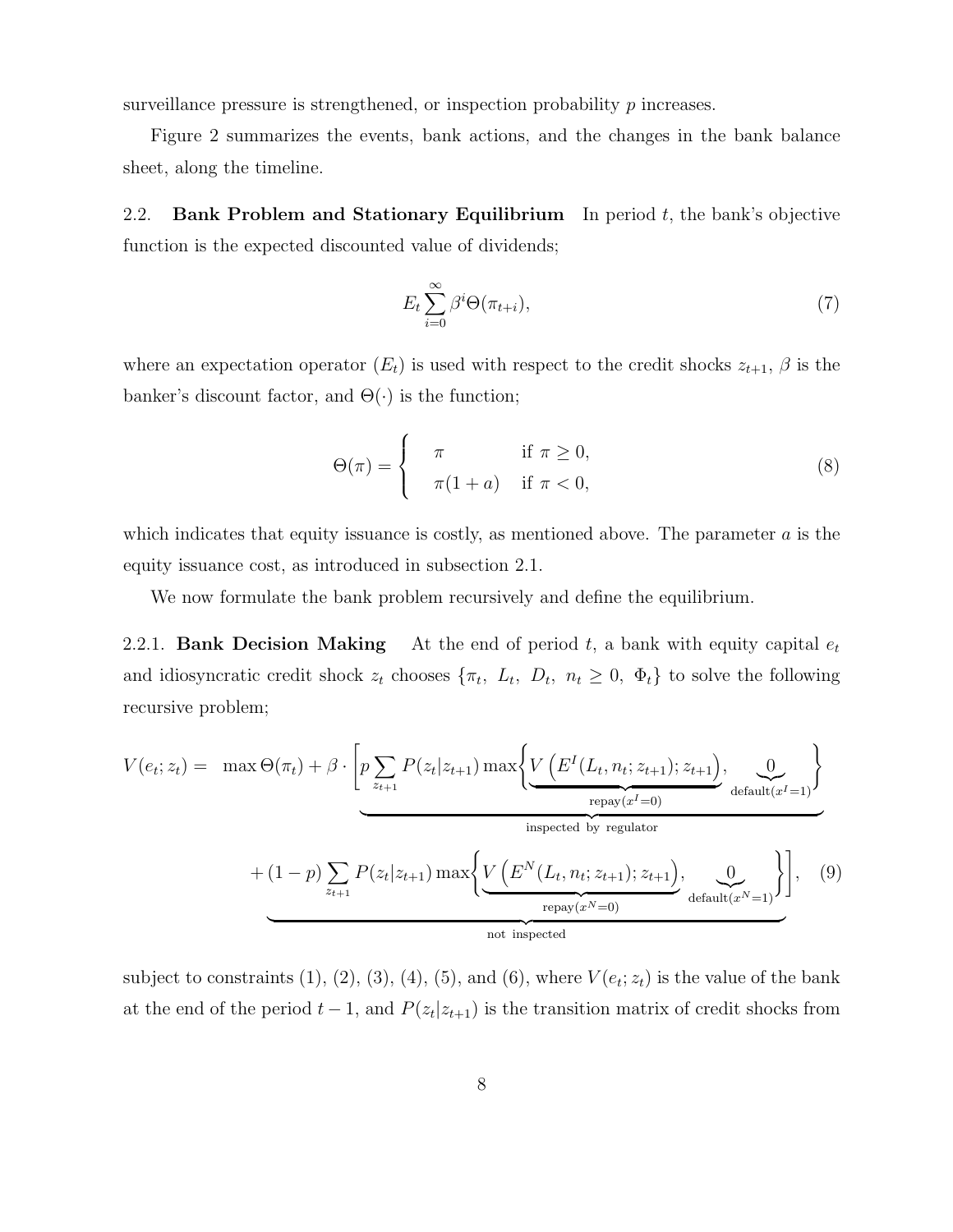$z_t$  to  $z_{t+1}$ . We define the default policy  $x(e_t; z_t, z_{t+1})$ , which is contingent on whether the bank is inspected, and the realized credit shock  $z_{t+1}$  as follows:

$$
x^{i}(e_{t}; z_{t}, z_{t+1}) = \begin{cases} 0 & \text{Repay and Continue,} \\ 1 & \text{Default andExit,} \end{cases}
$$
 (10)

where  $i \in \{I \text{ (inspected)}, N \text{ (not inspected)}\}.$  We express the other policy functions of the bank, as the solutions of the above decision problem as follows:

$$
\pi_t = \pi(e_t; z_t), \tag{11}
$$

$$
L_t = L(e_t; z_t), \tag{12}
$$

$$
D_t = D(e_t; z_t), \tag{13}
$$

$$
n_t = n(e_t; z_t), \tag{14}
$$

$$
\Phi_t = \Phi(e_t; z_t). \tag{15}
$$

2.2.2. Entry of New Banks and Stationary Distribution We assume if a bank with a state  $(e_t; z_t)$  defaults and exits the market, it is replaced with a new bank with the state  $(e_t = 0; z_t).$ <sup>10</sup> This means that a new bank has zero equity capital, and initially, it has to use costly external finance to raise capital to meet the capital requirement. Using the policy functions in subsection 2.2.1, we can express the law of motion of the distribution  $\zeta_t(de; z_i)$  as follows:

$$
\zeta_{t+1}(de'; z_j) = \int \sum_i P(z_i|z_j) \cdot \zeta_t(de; z_i) \cdot \left[ \left\{ p \cdot \mathbf{I} \{ x^I(e; z_i, z_j) = 0 \} \cdot \mathbf{I} \{\Phi(e; z_i) \ge \phi \} \right. \right.\left. + (1 - p) \cdot \mathbf{I} \{ x^N(e; z_i, z_j) = 0 \} \right\} \cdot \mathbf{I} \{ de' \ni E^N(L(e; z_i), n(e; z_i); z_j) \}
$$
\n
$$
\underbrace{+ p \cdot \mathbf{I} \{ x^I(e; z_i, z_j) = 0 \} \cdot \mathbf{I} \{\Phi(e; z_i) < \phi \} \cdot \mathbf{I} \{ de' \ni E^I(L(e; z_i), n(e; z_i); z_j) \}}_{\text{Incumbent banks}}
$$

<sup>&</sup>lt;sup>10</sup> This assumption ensures that there always exists one bank on each island, and the aggregated measure of banks over islands is exactly one.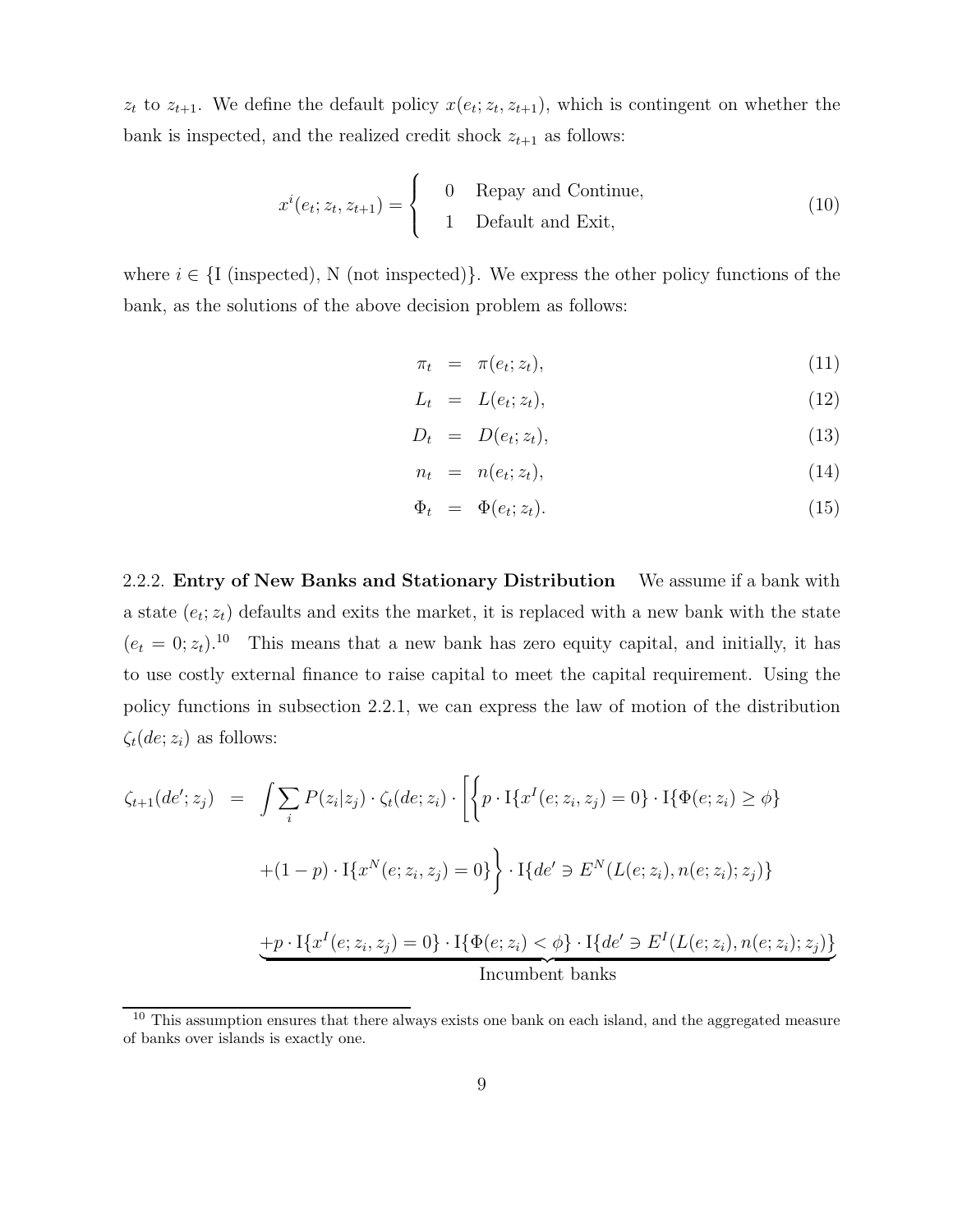$$
+\left\{p \cdot \text{I}\{x^{I}(e; z_{i}, z_{j}) = 1\} \cdot \text{I}\{\Phi(e; z_{i}) \geq \phi\} + (1 - p) \cdot \text{I}\{x^{N}(e; z_{i}, z_{j}) = 1\}
$$
  
+ $p \cdot \text{I}\{x^{I}(e; z_{i}, z_{j}) = 1\} \cdot \text{I}\{\Phi(e; z_{i}) < \phi\}\right\} \cdot \text{I}\{de' \ni 0\}\right],$  (16)  
New entrants

where I $\{\cdot\}$  is an indicator function, and  $E^{i}(L, n; z)$   $(i \in \{I, N\})$  is the function in (5) and (6). The initial terms of the right-hand side represent the distribution of incumbent banks, and the later terms represent new entrants with zero capital, which replace the defaulting banks. A stationary distribution is  $\zeta^*$  satisfying  $\zeta_{t+1} = \zeta_t = \zeta^*$  (invariant distribution).

2.2.3. Definition of Stationary Equilibrium Given the policy parameter for capital requirement  $\phi$ , inspection probability p, bank revenue function  $f(\cdot)$ , the process of credit shocks  $z_t$ , deposit rate  $R^d$ , and a mass of new entrants B, a stationary equilibrium of the banking industry is a set of

- 1. policy and value functions for banks  $\{x^{i}(e; z, z'), \pi(e; z), L(e; z), D(e; z), \pi(e; z),$  $\Phi(e; z)$ ,  $V(e; z)$ } that satisfy the bank problem,
- 2. stationary distribution of banks  $\zeta^*(e; z)$  implied by the policy functions that are derived in item 1.

2.3. Calibration and Model Implications We now present the results of the calibration and simulation of the model to derive theoretical and cross-sectional predictions for the strengthening regulatory pressure, that is, increasing the inspection probability  $p$ in the incomplete enforcement of capital regulation.

2.3.1. Credit Shock First, we calibrate the dynamics of credit shocks. Following De Nicolò et al.  $(2014)$ , we proxy the shock process by the return on bank assets  $(ROA)$  before taxes; hence, z in subsection 2.1 corresponds to ROA. The sample period is fiscal years 1975 through 1996, just before the preliminary implementation of the PCA in FY 1997, which took full effect in April 1998, to Japanese commercial banks. We estimate the following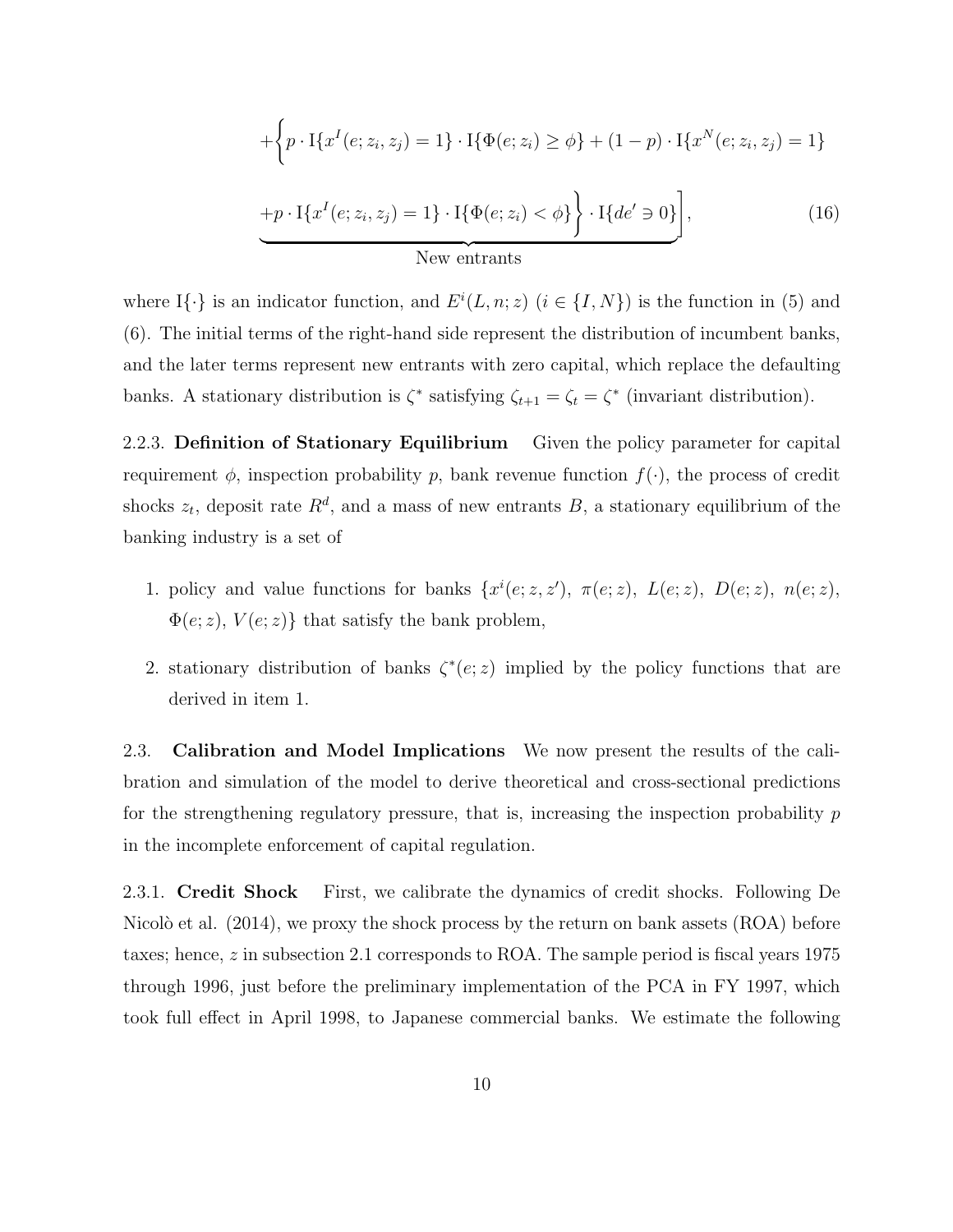AR(1) process of  $\text{ROA}_{it}$  for bank i in period t:

$$
logROAit = (1 - \rho)logROA0 + \rho logROAit-1 + \gammai + uit, \qquad (17)
$$

where  $\gamma_i$  is the bank fixed effects, and  $u_{it}$  is i.i.d. and distributed  $N(0, \sigma)$ . The middle panel of Table 1 shows the results. We then apply the method of Tauchen (1986) to the AR(1) process in equation (17) to obtain a finite state Markov process  $P(z_t|z_{t+1})$ .

2.3.2. Equity Issuance Cost and Inspection Probability Next, we jointly calibrate the parameters, fixed cost  $(k)$ , equity issuance cost  $(a)$ , and inspection probability  $(p)$ . Let us denote the inspection probability before and after increasing inspection/monitoring efforts as  $p_0$  and  $p_1$   $(p_0 < p_1)$ , respectively. We assume that other parameters (i.e., economic conditions) do not change.

Table 2 shows the change in averaged capital surplus, defined as capital ratio minus the required capital level, before and after the strengthening of capital supervision; the preliminary implementation of the PCA in FY 1997 and its full effect in FY 1998 (see Section 3 for more details). Note that because of weak regulatory pressure, or incomplete enforcement, banks had relatively lower capital surplus (around 1%) before the preliminary implementation in FY 1997. However, after the preliminary implementation, banks accumulated capital surplus gradually, by retaining profits; consequently, it reached approximately 4%, much higher than 1% during pre-strengthening.

We assume that after the preliminary implementation of the PCA in FY 1997, the enforcement is complete, that is,  $p_1 = 1$ , which means that regulators rigorously inspect all banks. This implies that if bank capital ratio is below the required level, undercapitalized banks need to issue new equity capital by incurring extra cost a per unit of issued equity, for certain, to satisfy the requirement. Under this assumption, we calibrate fixed cost  $(k)$ , equity issuance cost  $(a)$ , and the inspection probability before the implementation of the PCA  $(p_0)$  by targeting the bank default rate, capital surpluses before and after the implementation of the PCA, respectively. Tables 1 and 3 show model parameters and target moments.

#### 2.3.3. Banks' Value Functions and Policy Functions Figures 3 to 7 illustrate the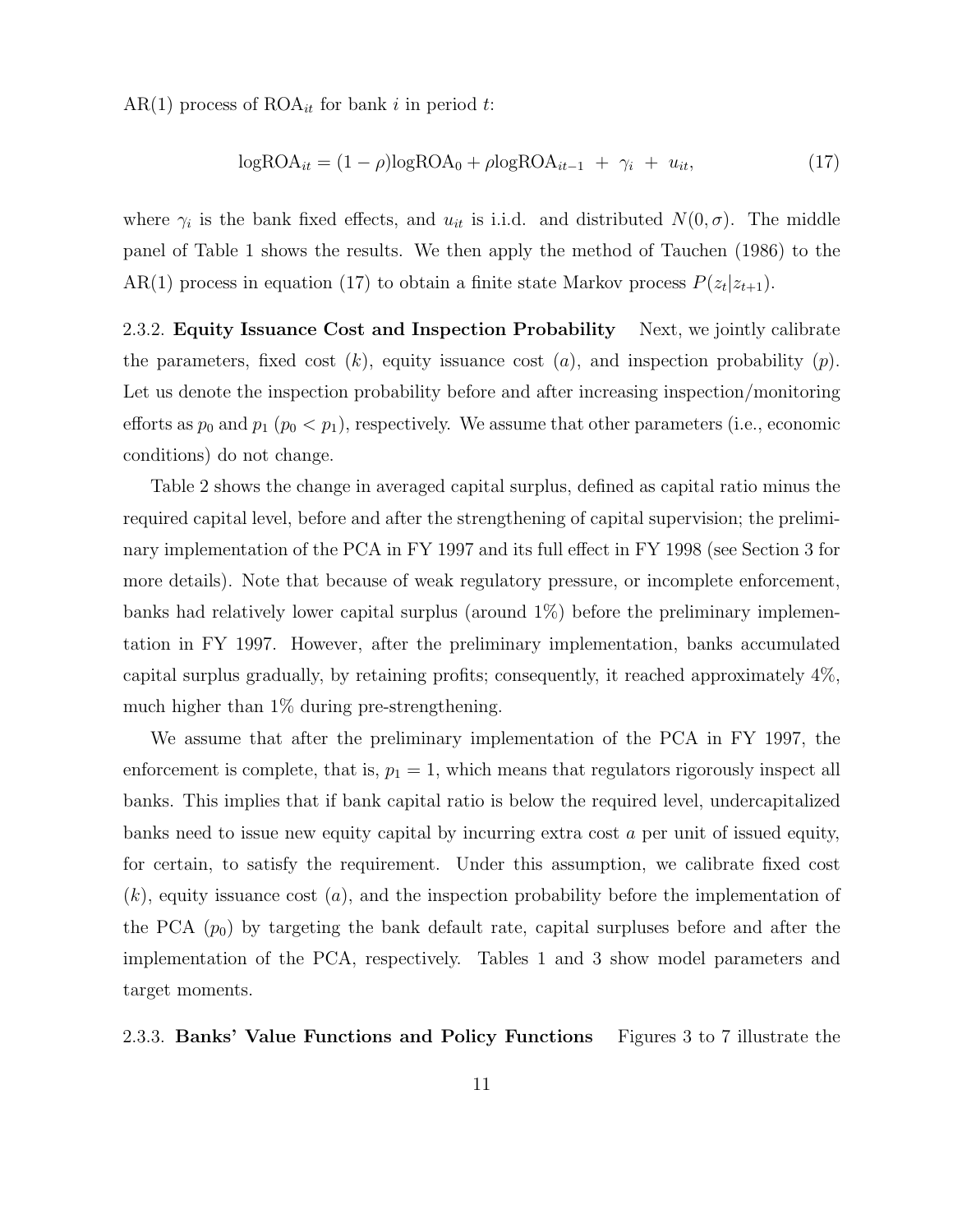change in bank value functions and policy functions for capital ratio, dividends, and loans, with the strengthening of surveillance pressure, that is, the inspection probability increases from  $p_0 = 0.26$  (solid lines before) to  $p_1 = 1$  (dashed lines after). There are two state variables, namely, the ex-post equity capital  $e_t$  (i.e., equity capital at the end of period t), and the credit shock  $z_t$ . Hence, value functions and policy functions are functions of these two state variables. We discretize credit shocks  $z_t$  into 11 states  $(z_1, z_2, \ldots, z_{11})$ .  $z_1$  is the worst (smallest) credit shock and  $z_{11}$  is the best (largest) credit shock. We report only the relevant values and policy functions in those states.

Figure 3 demonstrates that banks' value decreases after inspection probability increases. This reduction is larger for banks with better credit shocks  $(z_9 \text{ and } z_{11})$  and smaller equity capital. For highly profitable and/or leveraged banks, the capital requirement is more binding than that for other banks; hence, strengthening the surveillance pressure damages the value of such banks more seriously than it does others. We can interpret banks' value as their charter value, or market value of capital. This implies that strengthening regulatory surveillance would damage banks' charter value and increase their default incentives, which can lead to financial instability, as shown later in subsection 2.4.

Figure 4 reports bank default policies. Banks with the best credit shocks  $(z_{11})$  never choose to default because they have significant charter value (as Figure 3 shows, their charter value is greater than zero in all region of equity  $e_t$ ). As for banks with relatively bad shocks  $(z_1, z_9)$  and smaller equity capital, their default thresholds for equity capital increase; therefore, they are more likely to default when the inspection probability increases, that is, after the strengthening of surveillance pressure, their charter value decreases (see Figure 3), so that their default incentives increase. Consequently, the banking sector becomes temporarily vulnerable.

Figure 5 shows bank decisions for capital ratio. Banks with relatively good credit shocks  $(z_6 \text{ and } z_{11})$  tend to violate capital requirements when the inspection probability is low  $(p_0)$ . They start to hold the minimum level of capital ratio required (i.e.,  $\phi = 0.08$ ) after the inspection probability increases. Banks with the best credit shocks  $(z_{11})$  and insufficient equity  $(e)$  keep violating the capital requirement, even after the inspection probability increases. This is because they have such large profitability that they expect high profits,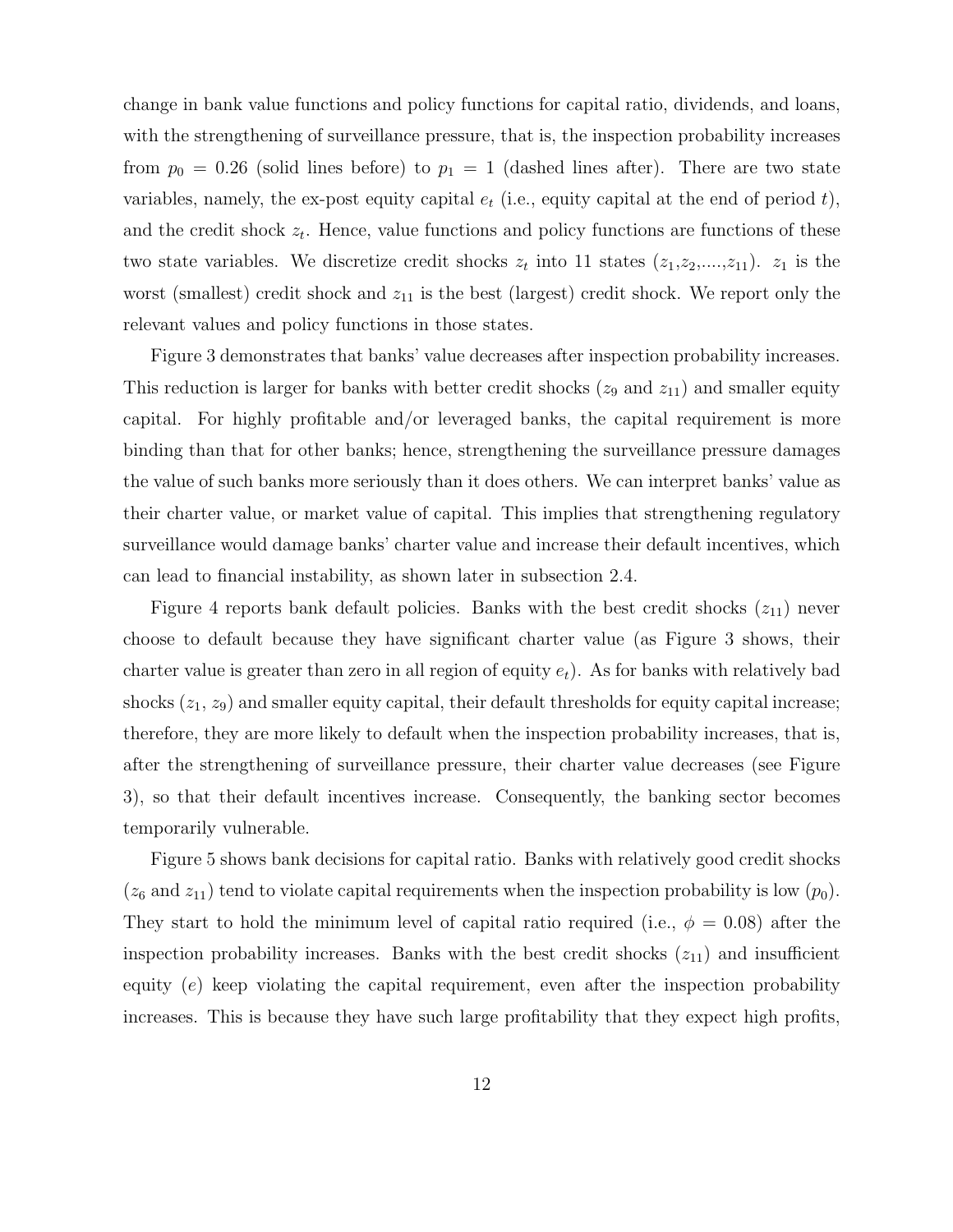and only issue equity ex-post after the regulatory inspection at the expense of some of those profits, rather than increase capital ratio through costly equity issuance ex-ante before the regulatory inspection.<sup>11</sup> For banks with the worst credit shocks  $(z_1)$ , capital requirements are not binding, even if the inspection probability is low  $(p_0)$ . Such banks hardly change their capital policy, even if the inspection probability increases, because they have already accumulated sufficient capital buffers.

Figure 6 reports dividend policies. Negative dividends mean equity issuance. When the inspection probability is low  $(p_0)$ , banks with the best credit shocks  $(z_{11})$  and sufficient equity capital  $(e)$  are more likely to allot their profits as dividends; consequently, they are more likely to violate the capital requirement in incomplete enforcement of regulations, as Figure 5 shows. However, after the inspection probability increases, they retain their profits and accumulate their capital buffers, which correspond with the expansion of the plateau region in Figure 6. After they accumulate sufficient capital buffers so as not to violate the capital requirement, they start to pay their dividends again.

Figure 7 demonstrates the changes in banks' lending policies when the inspection probability increases. Banks with better credit shocks  $(z_9 \text{ and } z_{11})$  and smaller equity capital (e) contract their credit supplies more substantially than do other banks. This is because, for those highly profitable and/or leveraged banks, capital requirements are more likely to be binding, and it is less costly for them to reduce their ex-ante credit supply rather than to issue new equity capital ex-post after the regulatory inspection.<sup>12</sup> Banks with the worst credit shocks  $(z_1)$  hardly change their credit supply because they have already accumulated sufficient equity capital.

2.3.4. Stationary Distribution of Capital Ratio Figure 8 shows stationary distribution of capital ratio, when the regulatory capital surveillance is incompletely enforced  $(p = p_0 (= 0.26))$  and completely enforced  $(p = p_1 (= 1))$ , respectively. As the inspection probability is low  $(p = p_0)$ , many banks choose not to comply with the capital regulation ( $\phi = 0.08$ ). After increasing the inspection probability ( $p = p_1(= 1)$ ), almost all banks

<sup>&</sup>lt;sup>11</sup> However, as Figure 8 shows, the proportion of banks that violate the capital requirement is small in equilibrium, in particular, after strengthening capital surveillance.

<sup>&</sup>lt;sup>12</sup> Note that the equity raising policy of highly profitable and/or leveraged banks is almost unchanged before and after the inspection probability increases, as Figure 5 shows.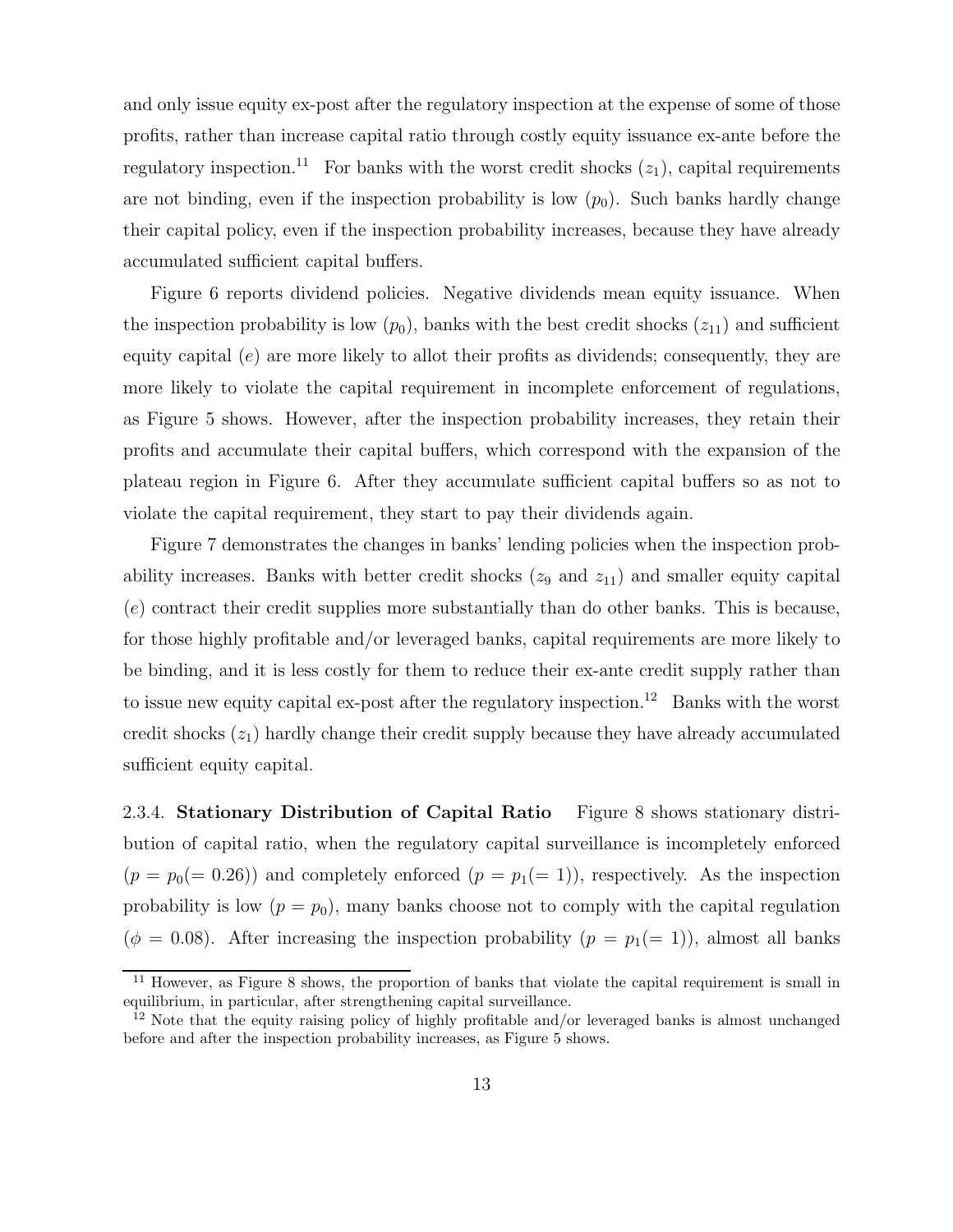satisfy the capital regulation by accumulating profits.

2.4. Dynamic Analysis from Incomplete to Complete Enforcement We now turn to the dynamic analysis from incomplete to complete enforcement of capital regulation, in which the inspection probability increases from  $p_0(= 0.26)$  to  $p_1(= 1)$ . Our dynamic analysis examines the development of aggregate variables (such as the total amount of loans, default rate of banks, and capital ratio) over time, after the inspection probability increases from  $p_0$  to  $p_1$ . We assume that initially the economy is at the stationary equilibrium of  $p_0$  (i.e., the incomplete enforcement of the capital regulation). The probability increases to  $p_1(= 1)$  (i.e., the complete enforcement of capital regulation) unexpectedly, at the intermediate stage of period  $t = 10$ , that is, the announcement of the complete enforcement of capital regulation occurs before banks decide on whether to default or not at  $t = 10$ . Figure 9 reports the results.

Following the increase in inspection probability, banks accumulate capital buffers, as panel (a) shows. As external equity issuance is costly, banks gradually accumulate profits and increase their capital ratio over time.

As panel (b) shows, banks cut dividends in response to the increase in inspection probability. Dividend distribution recovers gradually; however, it does not return to the original level, as banks are forced secure a larger proportion of their profits than before the strengthening of capital regulation.

Bank franchise value (panel (c)) and market capital ratio (panel (d)) appear to move in the same way as their dividends.<sup>13</sup> In contrast to the regulatory capital buffer, market capital ratio decreases following the increase in inspection probability. This contrast in movement between the regulatory and the market capital ratio (or the franchise value) demonstrates the impacts of strengthening capital regulation, as observed in Figure 1 for the PCA program in Japan. The regulatory capital ratio drastically increased in FY 1997 when the PCA went into preliminary implementation; however, the market value of bank capital decreased. This indicates that banks managed to increase their regulatory capital ratio by retaining their earnings after the strengthening of capital supervision, while they

<sup>&</sup>lt;sup>13</sup> The market capital ratio is franchise value / (franchise value + deposit).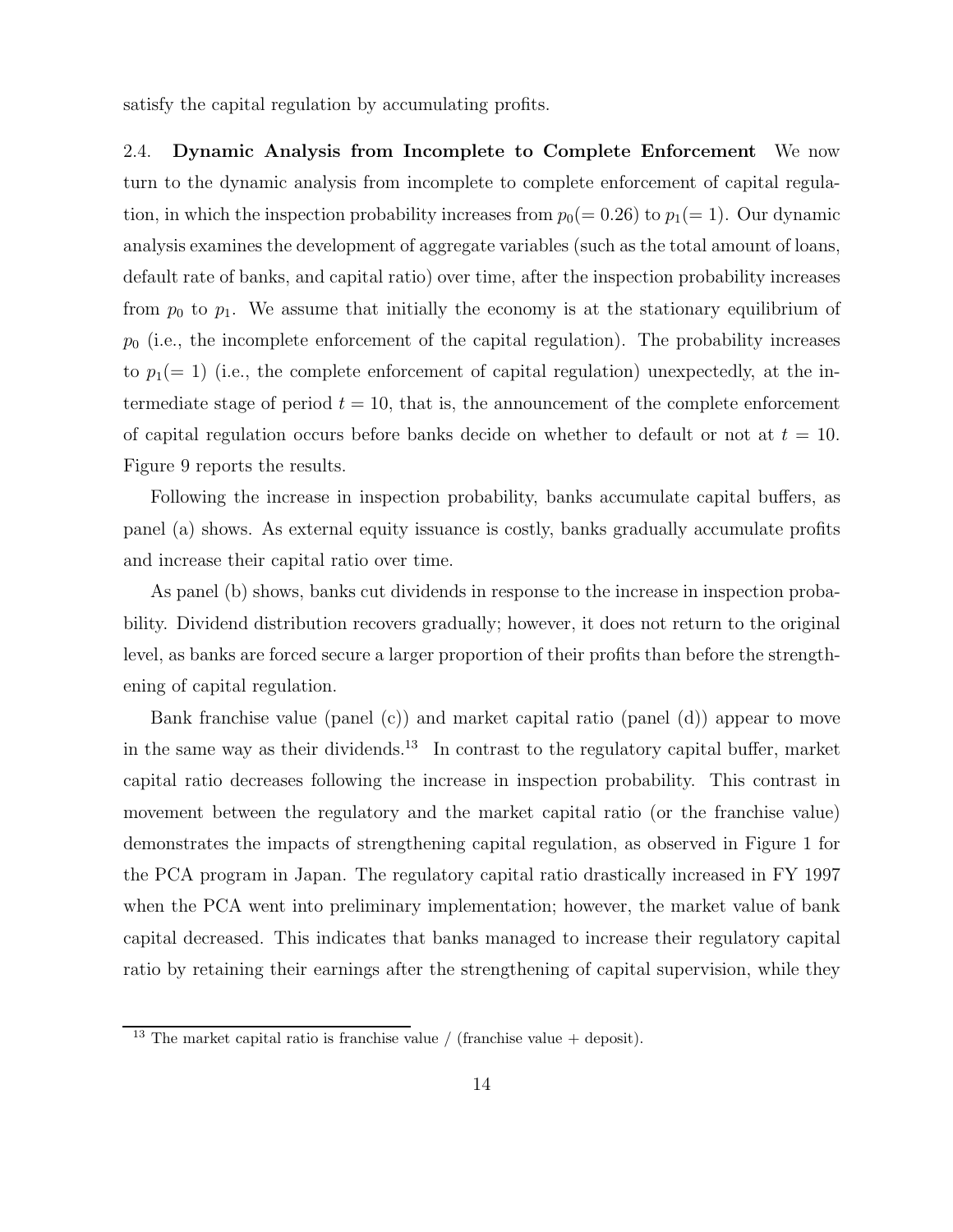faced increases in their default risk (panel (e)), which is governed by their market value. Sarin and Summers (2016) highlight this effect for U.S. financial institutions (see also Begley et al.  $(2017)$ .<sup>14</sup>

We can confirm this by the dynamics in banks' default decisions (shown in panel (e)). The banking sector initially becomes unstable, as the franchise value of banks decreases; thus, they are more likely to choose default just after the inspection probability increases. However, in the long run, banks are less likely to default, and thus, the overall banking system becomes more stable than the initial steady state, as the charter value of banks recovers gradually (albeit it does not return to its original level) in tandem with the gradual increase in regulatory capital. Precisely, the default rate in the steady state decreases from about 0.94% to about 0.87%. Therefore, our dynamic model has different implications about the strengthening regulatory surveillance in stabilizing the banking system from the short- and long-run perspectives.<sup>15</sup>

The dynamic response of credit supply (panel (f)) indicates that after inspection probability increases, banks suddenly reduce loans; a capital crunch occurs. The amount of loans appear to recover gradually, with the gradual increase in bank regulatory capital buffers; however, the amount of loans does not return to the original level, as the funding costs of banks now become larger in equating the marginal profits of loans with the marginal costs of funding.

2.5. Theoretical Predictions and Empirical Insights Based on the results for calibration thus far, and to motivate our empirical analysis in the next section, we now summarize some empirical insights on the causal impacts of strengthening capital supervision

<sup>14</sup> Sarin and Summers (2016) discussed the capitalization of U.S. financial institutions as "...regulatory measures that have increased safety have been offset by a dramatic decline in the franchise value of major financial institutions, caused at least in part by these new (stricter) regulations." Begley et al. (2017) empirically showed that U.S. banks under-report their risk in their trading books when they have lower equity capital.

<sup>&</sup>lt;sup>15</sup> Compared with the U.S. banking system, the Japanese banking system has experienced very few bank failures. However, just before and after the preliminary implementation of the PCA in FY 1997, bank failures temporarily increased. From FYs 1996 to 1999, 14 Japanese banks including the Hokkaido Takushoku Bank and the Long-Term Credit Bank of Japan failed (the annual default rate is about 2%), whereas after FY 2000, only four banks including the Ashikaga bank failed (the annual defaut rate is about  $0.1\%$ ).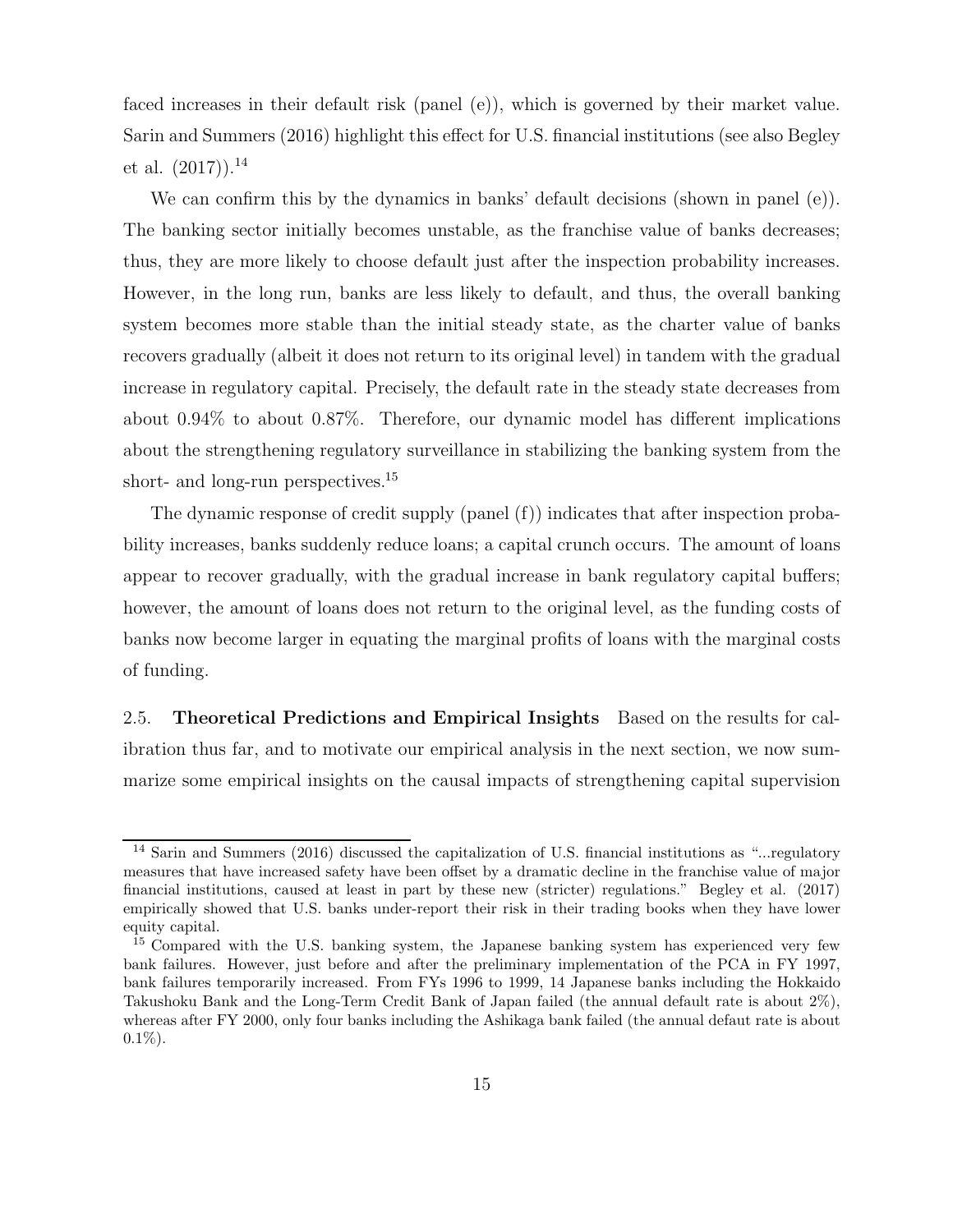on bank behavior. 1) Highly profitable and/or leveraged banks, in the short run, are more likely to respond to the strengthening of capital regulation. Their charter value and lending will decrease more than other banks, while all banks accumulate regulatory capital and decrease charter value and lending, 2) however, in the long run, such accumulation of regulatory capital leads to the stability of the overall banking system. In the next section, we focus on short-run implications, empirically examining the impacts of strengthening capital supervision.

3. Empirical Design We begin by reviewing the prompt corrective action (PCA) program in Japan to utilize the PCA as a natural experiment to test our theoretical predictions about the causal impacts of strengthening bank capital supervision on bank behavior. We then introduce empirical specifications for the following bank outcome variables: regulatory capital ratios, franchise values, and bank loans.

3.1. PCA in Japan: Increase in Regulatory Pressure in FY 1997 We now review the PCA program in Japan for the empirical analyses in the following sections.

The Japanese authorities established the PCA framework under the "Law to Ensure Financial Institution Soundness," loosely modeled after the U.S. framework (see Kanaya and Woo (2000). For the enforcement of the PCA in the U.S., see Jones and King (1995). The PCA, which was to take full effect in April 1998, went into preliminary implementation in FY 1997. The PCA has two main components.

First, it introduces a self-assessment process that holds the banks responsible for valuing their assets prudently and realistically, according to well-defined guidelines. These procedures also require that the banks' own findings (including the necessary provisioning for loan losses and capital ratios) be subject to review by external auditors and inspection and monitoring by bank examiners.

Second, the PCA also specifies the thresholds of the regulatory capital ratio under which the regulators can force the banks to take remedial actions. These remedial actions range from reduction of branches to reduction of dividends and liquidation in the case of insolvency. In addition, in FY 1997, the authorities announced that the Financial Supervisory Agency (FSA) would take over the role of banking supervision from the Ministry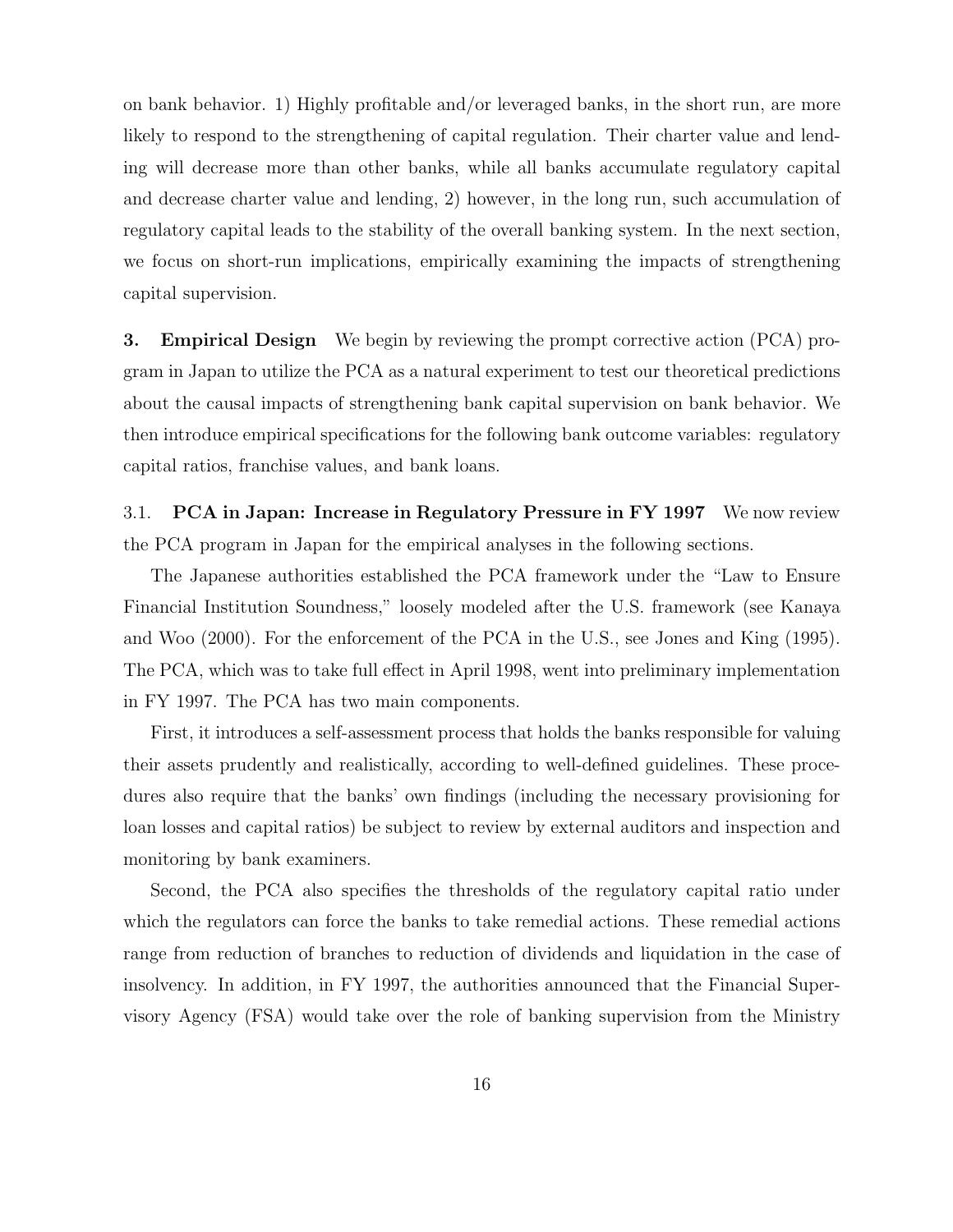of Finance. The FSA was granted autonomy and independence to allow its supervisors to operate more effectively. The FSA started operations in April 1998.

By removing the possibility of discretionary forbearance of bank supervisors, the PCA represented a strengthening of the existing regulatory framework at the time.<sup>16</sup> Taking these facts into account, we regard the PCA as an "ex-ante" capital regulation before violating the capital requirement (see also footnote 1 in the Introduction). Indeed, as Woo (2003), Watanabe (2007), and Sekine and Watanabe (2018) emphasize, combined with the creation of the FSA, whose independence gave it a credibility that the Ministry of Finance lacked, the preliminary implementation of the PCA could force the weakly capitalized banks to take the capital adequacy requirement more seriously; consequently, it could trigger a credit crunch by these banks in FY 1997.

3.2. Empirical Specification As discussed in the above subsection, previous literature noted that the preliminary implementation of the PCA in FY 1997 increased regulatory pressure on Japanese banks. Based on the short-run implications of our dynamic model (see subsection 2.5), we empirically address the following three questions:

- 1. Did the heightened regulatory pressure in FY 1997 lead to an increase in banks' regulatory capital? If yes, did the capital increase depend on banks' holding of regulatory capital and profitability in the pre-1997 period, or FY 1996?
- 2. Did the heightened regulatory pressure decrease banks' franchise values? Furthermore, as our dynamic model predicts, did low capitalized and/or profitable banks face higher reduction in franchise values?
- 3. Did the heightened regulatory pressure reduce bank lending? Furthermore, as our

<sup>16</sup> Kanaya and Woo (2000) provide evidence of regulatory forbearance, made possible by the weakness in the regulatory framework before FY 1997. For example, the regulatory authorities, which had the power to de-license banks, usually intervened only after banks had become insolvent. Furthermore, as shown by Skinner (2008), Japanese banks also used deferred tax assets to compensate for capital losses arising from unrealized losses on their stock holdings. They were able to do so because the government allowed them to account for their deferred tax assets as Tier I capital in 1998. Bank managers subjectively estimated their total deferred tax assets at their own discretion. The regulatory forbearance policy had allowed Japanese banks to engage in a "patching up" of their capital ratios before FY 1997 (see also Shrieves and Dahl (2003) and Nakashima and Takahashi (2018)).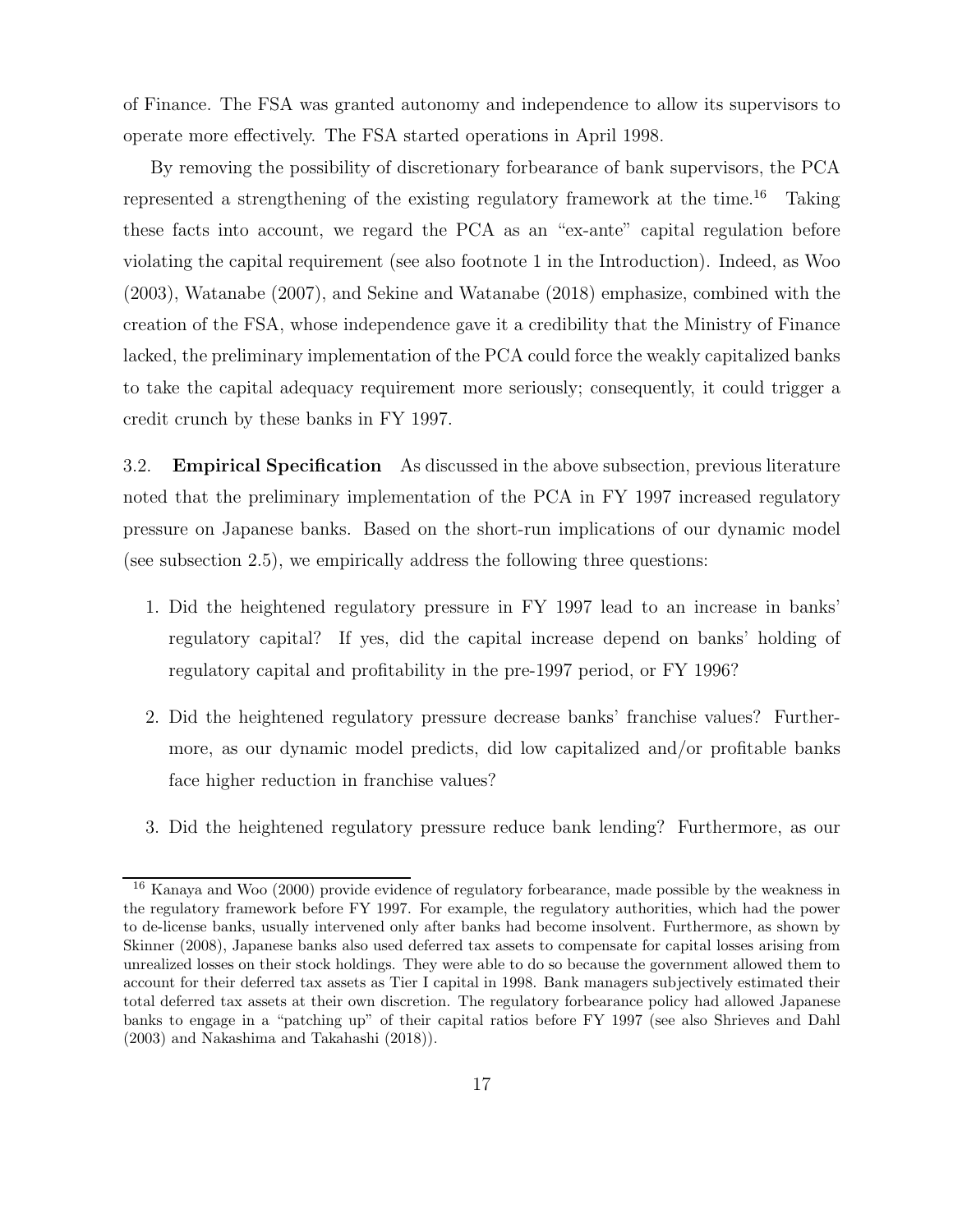dynamic model predicts, did low capitalized and/or profitable banks face higher reduction in bank lending?

To examine the causal impacts of the heightened regulatory pressure in FY 1997, we use the following specification with two-way fixed effects for bank-level panel data,

$$
y_{it} = a_0 + a_1 BUFFER_{it-1} + a_2 ROA_{it-1} + a_3 BUFFER_{it-1} * ROA_{it-1}
$$
  
+  $a_4 t_{FY1997} + a_5 BUFFER_{it-1} * t_{FY1997} + a_6 ROA * t_{FY1997}$  (18)  
+  $a_6 BUFFER_{it-1} * ROA_{it-1} * t_{FY1997} + a_7 CONTROLS_{it-1} + v_i + \varepsilon_{it},$ 

where the dependent variable,  $y_{it}$ , indicates bank i's four outcome variables for the two sample periods  $t = \text{FYs}$  1996 and 1997, that is, regulatory capital adequacy ratios, regulatory capital buffers, market capital ratios, and the growth rate of the total amount of loans outstanding. Regulatory capital buffers are defined as the difference between a bank's reported capital adequacy ratios and its regulatory target ratio (8% for international banks and 4% for domestic banks). We use the bank market capital ratio as a proxy of bank franchise values. The bank market capital ratio is defined as the market value of a bank's equity divided by the market value of its total assets, where the market value of a bank's total assets is defined as the sum of the market value of its equity and the book value of its total liabilities. We calculate the market value of equity by multiplying the end-of-year stock price by the number of shares.

Observable explanatory variables, BUFFER $_{it-1}$  and ROA $_{it-1}$ , denote one-period-lagged values of the regulatory capital buffers and return on assets for bank  $i$ , respectively. These two variables are supposed to capture the adequacy of bank capital and profitability in the pre-1997 period, or FY 1996. CONTROLS $_{it-1}$  denote one-period-lagged values of other control variables: logarithmic values of total assets  $SIZE_{it-1}$ , the indicator variable regarding whether bank *i* has overseas branches  $\text{OVERSEA}_{it-1}$ , and Tobin's q TOBINQ<sub>*it*-1</sub>. Tobin's  $q$  is defined as the ratio of the market value of bank  $i$  to its book value, where the market value is defined as the sum of the market value of its equity and the book value of its total liabilities.  $\mu_i$  denotes bank is time-invariant fixed effects and t indicates time dummies.  $\varepsilon_{it}$  is the stochastic disturbance term.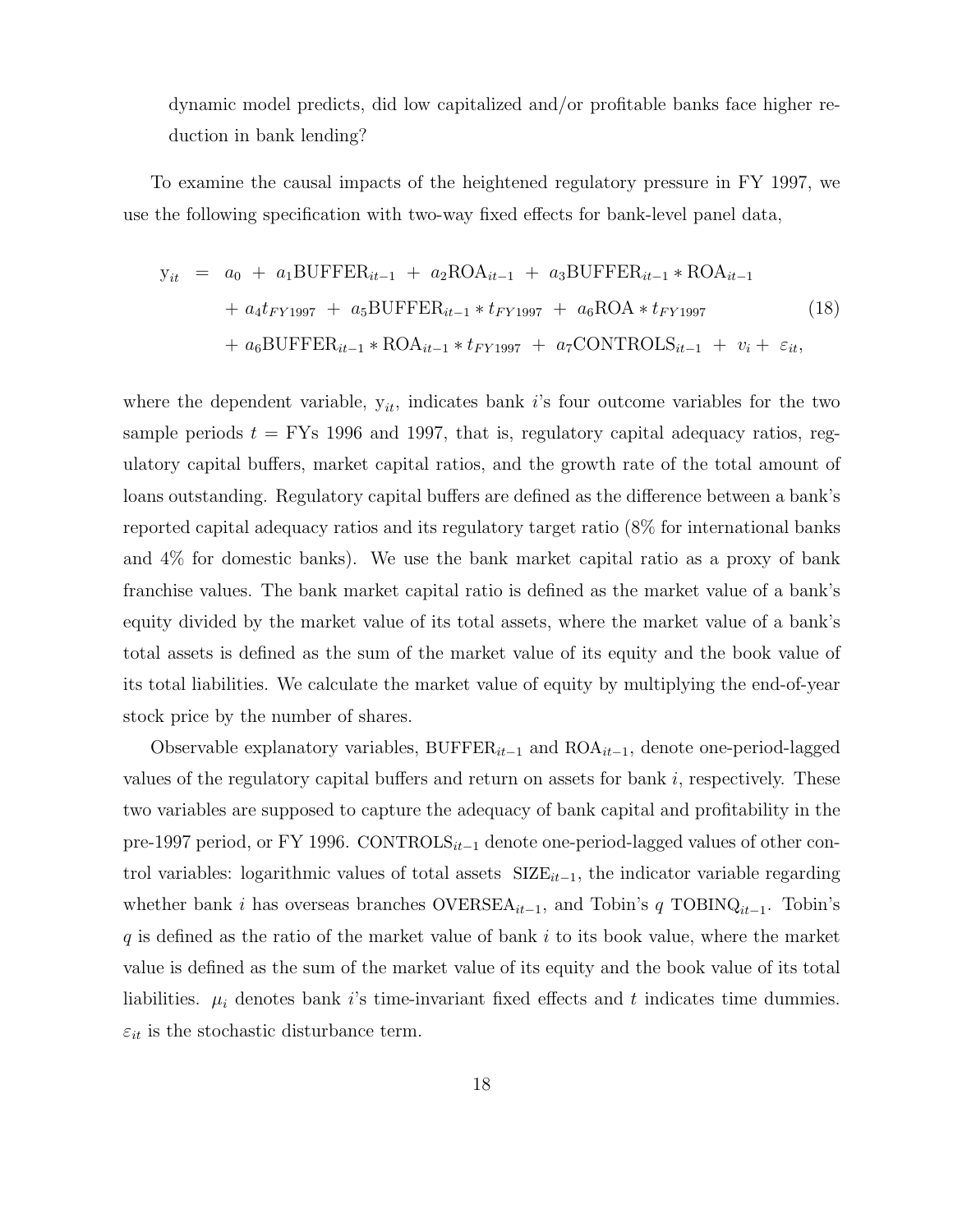As for using the bank-firm loan-level matched data, we introduce the following specification with the three-way fixed effects for the bank loan equation,

$$
\Delta\text{LOAN}_{it}^{j} = a_{0} + a_{1}\text{BUFFER}_{it-1} + a_{2}\text{ROA}_{it-1} + a_{3}\text{BUFFER}_{it-1} * \text{ROA}_{it-1} \n+ a_{4}\text{BUFFER}_{it-1} * t_{FY1997} + a_{5}\text{ROA} * t_{FY1997} \n+ a_{6}\text{BUFFER}_{it-1} * \text{ROA}_{it-1} * t_{FY1997} + a_{7}\text{CONTROLS}_{it-1} \n+ a_{8}\text{RELATIONS}_{it-1}^{j} + v_{i} + u_{jt} + \varepsilon_{it}^{j},
$$
\n(19)

where the dependent variable,  $\Delta$ LOAN<sub>it</sub>, indicates the growth rate of the total amount of loans outstanding between bank  $i$  and domestic listed firm  $j$  for the two sample periods  $t =$  FYs 1996 to 1997.

The loan-level equation (19) additionally includes as control variables one-period lags of two relationship variables RELATIONS $_{i,t-1}^{j}$ : lending exposure LEXP $_{i,t-1}^{j}$  and borrowing exposure BEXP<sup>j</sup><sub>it−1</sub>. The lending exposure is defined as loans from bank i to firm j divided by the total loans of bank  $i$ . The borrowing exposure is defined in the same manner, as loans from bank i to firm j divided by the total borrowings of firm j.  $v_i$  denotes bank i's time-invariant fixed effects to control for its time-invariant unobservables, while  $u_{jt}$  denotes firm j's time-varying fixed effects, or  $YEAR_t * u_j$  with time dummies (YEAR<sub>t</sub>), to control for the borrowing firm's total demand factors at each sample period t.  $\varepsilon_{it}^j$  is the stochastic disturbance term.

Again note that to control for borrower-side factors in the bank loan equation (19) with  $u_{jt}$ , we employ the fixed-effects approach proposed by Khwaja and Mian (2008) and Jiménez et al. (2012; 2014). The fixed-effects approach allows us to assumes that all potential borrower-side factors are embodied in time-varying firm unobservables, which are captured by time\*firm fixed effects  $(u_{it})$ .<sup>17</sup>

Equations (18) and (19) capture the causal impact of the preliminary implementation of the PCA in FY 1997 on each bank outcome variable, whose magnitude should depend on

<sup>&</sup>lt;sup>17</sup> Hosono and Miyakawa (2014), Nakashima (2016), and Nakashima et al. (2020) employed this fixedeffects approach with Japanese loan-level matched data. Nakashima (2016) examined the effects of Japan's public capital injections on bank lending, while Hosono and Miyakawa (2014) and Nakashima et al. (2020) identified the effects of unconventional monetary policies on bank loan supply.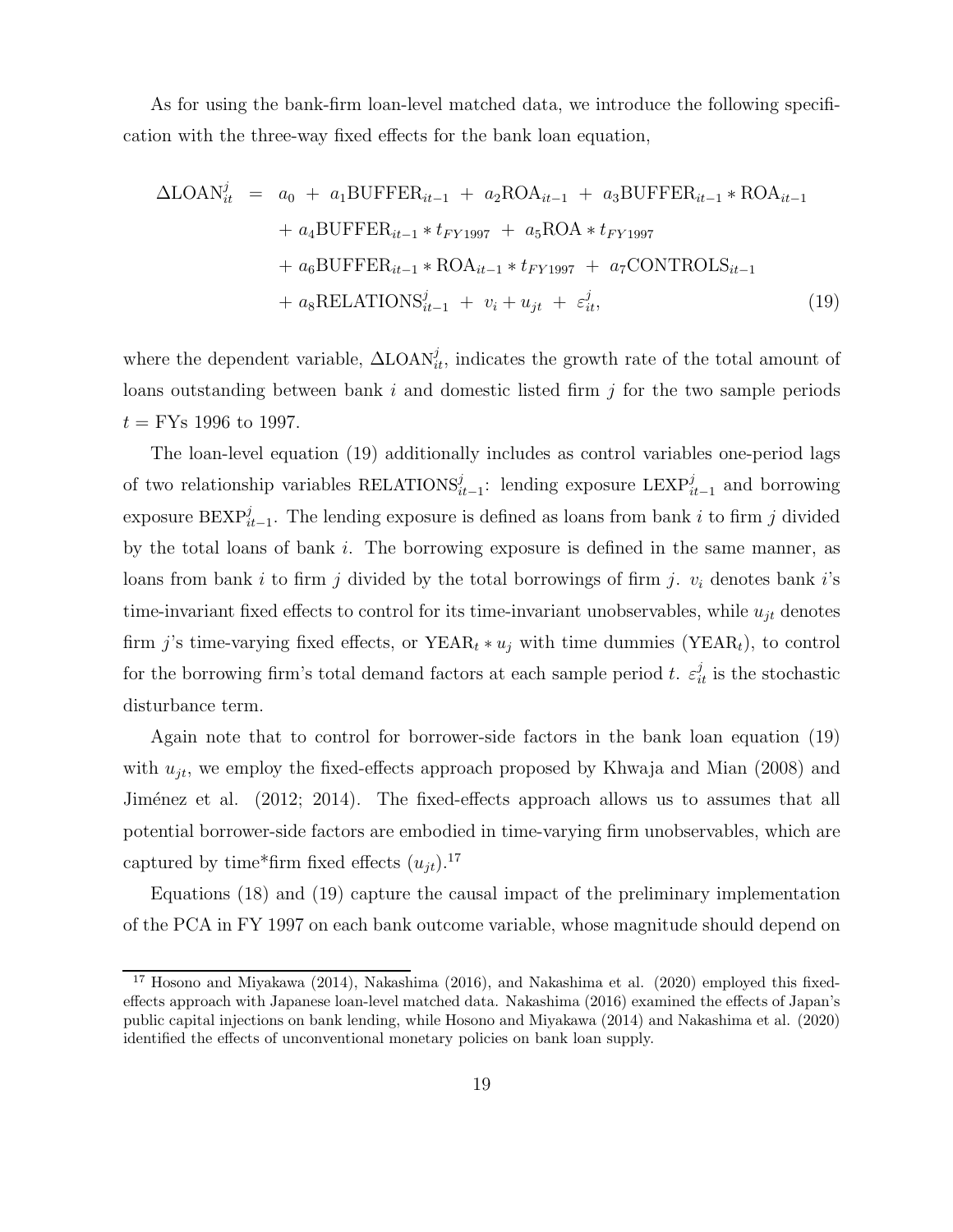bank capitalization and profitability; the magnitude should be larger for highly leveraged and/or highly profitable banks, according to our theoretical prediction. Our empirical approach assumes that such a marginal impact with respect to the marginal change in bank capitalization and profitability should be observed only in FY 1997.<sup>18</sup>

3.3. Estimation Method To estimate bank-level equation (18) with two-way fixed effects, we employ the conventional within estimation method for bank panel data of the sample period  $t =$  FYs 1996 and 1997.

For estimating the bank loan equation (19) with the three-way fixed-effects, our matched lender–borrower sample is based on a continuation of the lending relationship. According to the literature on relationship banking, the continuation of a bank–firm relationship depends on both the bank's and the firm's characteristics (Ongena and Smith (2001) and Nakashima and Takahashi (2020)). In other words, we must address the survivorship bias that may arise from non-random assortative matching between banks and firms. To correct for survivorship bias, we employ Heckman's (1979) two-stage regression technique. In the first stage, we conduct a probit regression of relationship survival. Then, in the second stage, we employ the estimate method developed by Abowd et al. (1999) and Andrews et al. (2008) for the regression of the difference-in-difference specification of the bank loan equation  $(19)$  with the three-way fixed-effects.<sup>19</sup>

Our probit regression includes one-period lags of four banks' characteristics such as the market leverage ratio, six firms' characteristics such as the interest coverage ratio, and three relationship factors such as the duration of the relationship between lender  $i$  and borrowing firm  $i$ . We estimate the probit regression for the continuation of bank–firm relationships and then estimate the second-stage regression of the bank lending equation with the inverse Mills ratio. To take into account the possibility that the coefficients of the variables in the probit model are time-varying, as noted by Nakashima and Takahashi (2020), we conduct

<sup>&</sup>lt;sup>18</sup> Our empirical specifications (18) and (19) are variants of the difference-in-difference specification with continuous treatment variables. Therefore, the estimated coefficients on the interaction terms of bank capital and ROA with the time dummy of FY 1997 can be interpreted as marginal treatment effects. Acemoglu et al. (2004) and Estevadeordal and Taylor (2013) adopt a similar approach.

<sup>&</sup>lt;sup>19</sup> This estimation method gives consistent and unbiased parameter estimates, not only for time-varying observables, but also for unobserved fixed effects. See Abowd et al. (1999) and Andrews et al. (2008) for more details.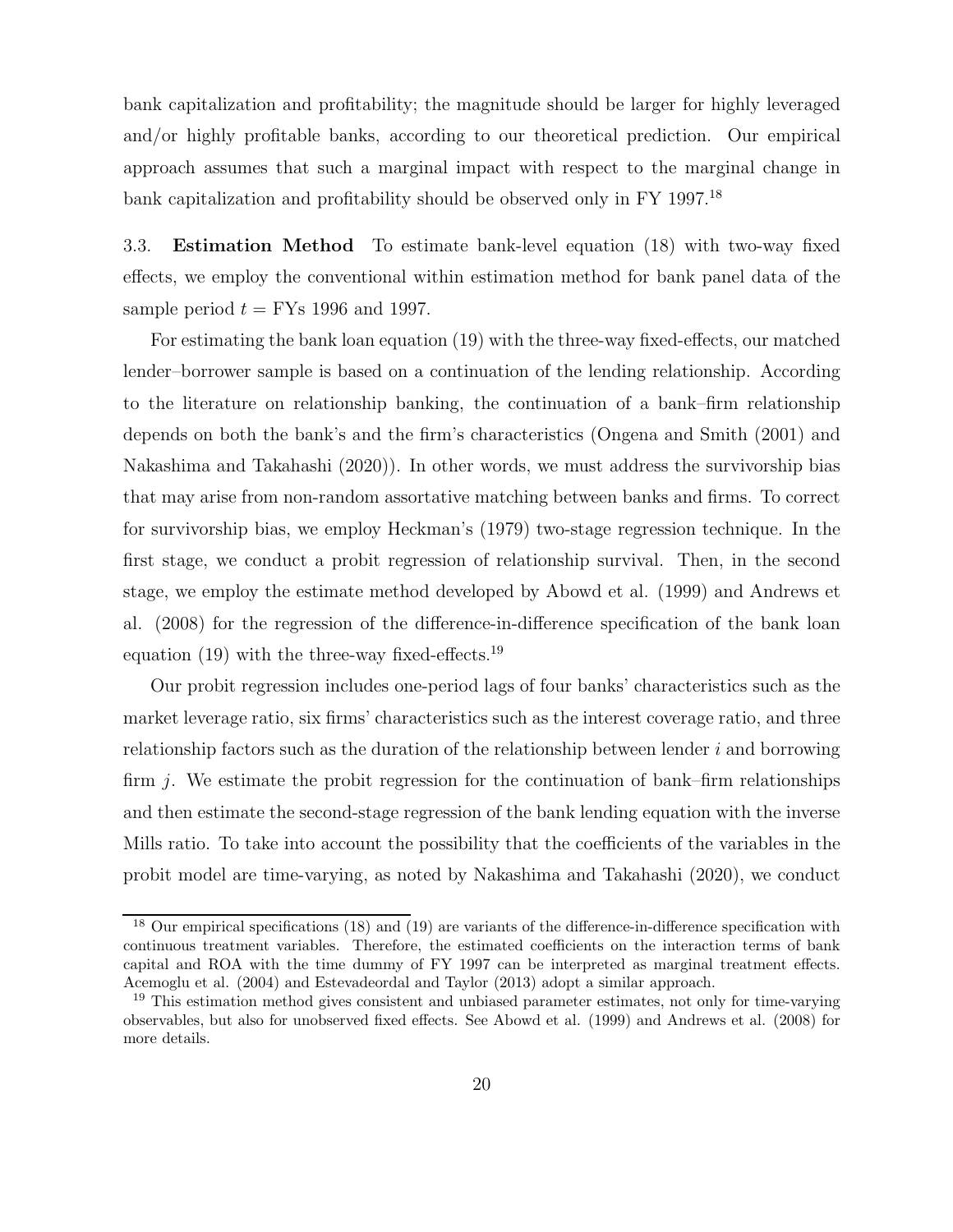estimate the probit model year by year, that is,  $t = \text{FYs}$  1996 and 1997. The Appendix contains the details of the estimation results.

3.4. Dataset Our data come from two sources. We obtain bank-level panel data from Nikkei Digital Media Inc. The data are annual and based on financial statements reported by Japanese banks for the full year (ending in March of calendar year  $t + 1$ ) of their fiscal year  $(FY)$  t, with our regression samples covering the period from FY 1996 to FY 1997. For our analysis, we include loans from Japanese city, trust, regional and mutual banks. The sample size for our analysis is 232 with 116 Japanese banks listed on any Japanese stock exchange. Table A-1 provides summary statistics for our bank-level panel data.

The second source of data is matched bank-firm loan data from the Corporate Borrowings from the Financial Institutions Database compiled by Nikkei Digital Media Inc. The data are annual and report short-term loans (with a maturity of one year or less) and long-term ones (with a maturity of more than one year) from each financial institution for every listed company on any Japanese stock exchange, which we sum to obtain the total amount of loans outstanding. Our loan measure comprises all loans received from each financial institution for about 2,500 firms per year. When combining the bank-level panel data, we use the fiscal year-end reports by banks on March 31.

The challenge of working with loan-level data was sorting through bank mergers and restructuring in our data. We recorded all dates of bankruptcies and mergers in the Japanese banking sector. In our data, when a bank ceases to exist because of a bankruptcy, firms cease reporting that financial institution as a source of loans. If we could not find any information on a bankruptcy or merger, we filled in the zero loan data. However, if we found evidence of a bankruptcy or a merger, and firms reported loans coming from a restructured bank as coming from the prior bank, we recoded these loans as coming from the restructured bank. To calculate the loan growth of a restructured bank, we trace all the banks that predated it. Thus, if banks A and B merged in year  $t$  to form bank C, bank C's loans in year  $t-1$  would be set equal to the sum of the loans of banks A and B, and the growth rate of bank C's loans in year  $t$  would be calculated accordingly.

The loan-level data cover about 110 banks, about 2,500 listed firms, and about 20,000 relations per year. Our data set does not include all SMEs but covers approximately 70% of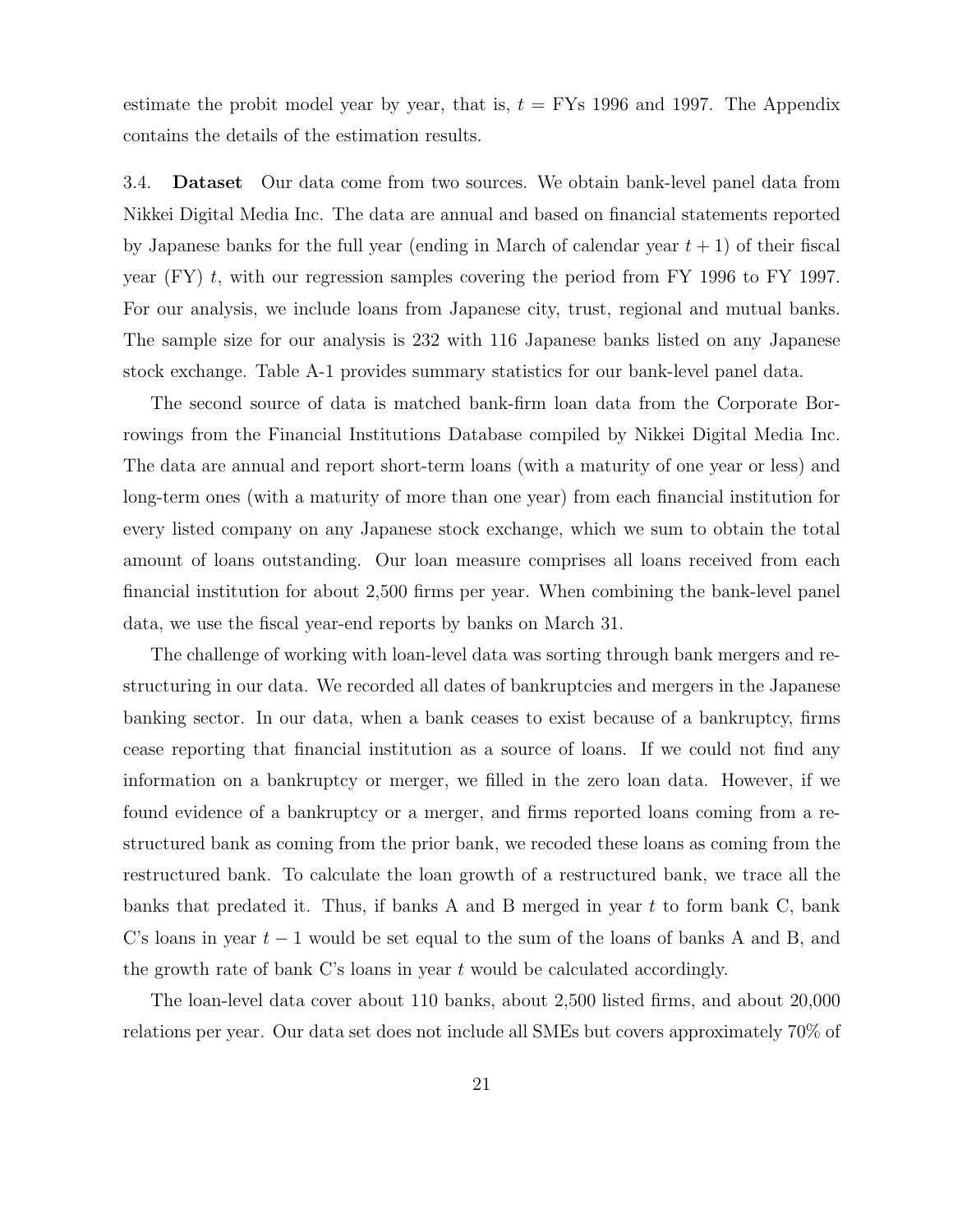the total loans of the Japanese banking sector for our sample period from FY 1996 through FY 1997. The number of observations is 42,907. Table A-2 provides summary statistics for our loan-level matched data.

4. Empirical Results We now report the estimation results for regressions (18) and (19). We then conduct a placebo test for other sample periods before the preliminary implementation of the PCA in FY 1997.

4.1. Estimation Results The left panel of table 4 reports results for the causal impacts on banks' regulatory capital building.  $t_{FY1997}$  has significantly positive coefficients, indicating that the preliminary implementation of the PCA in FY 1997, or the increasing regulatory capital pressure in FY 1997, resulted in Japanese banks' building regulatory capital, as also observed in Table 2. This result does not depend on the use of the level (the left column) and the buffer of regulatory capital (the right column) as the outcome variable. Note that the interaction term, BUFFER $i_{t-1} * t_{FY1997}$ , has significantly negative coefficients, implying that highly leveraged banks—banks with low regulatory capital ratios—were more likely to engage in capital building with increasing regulatory capital pressure in FY 1997.

The middle panel of Table 4 shows estimated impacts on banks' market capital ratios, which is a proxy of banks' franchise value.  $t_{FY1997}$  has a significantly negative coefficient. This implies that the preliminary implementation of the PCA in FY 1997 drove down the franchise value of banks. In addition, BUFFER<sub>it−1</sub>  $*$  t<sub>FY1997</sub> has a positive coefficient, ROA<sub>it−1</sub> \*  $t_{FY1997}$  has a negative coefficient, and BUFFER<sub>it−1</sub> \* ROA<sub>it−1</sub> \*  $t_{FY1997}$  has a positive coefficient, indicating that high leveraged and/or profitable banks were more likely to face a decrease in their franchise value. These results for banks' market capital ratios are consistent with our theoretical prediction.

The right panel of Table 4 reports estimated impacts on bank lending behavior obtained using the bank-level specification (the left column) and the loan-level specification (the right column). In the bank-level specification,  $t_{FY1997}$  has a significantly negative coefficient. This implies that the preliminary implementation of the PCA in FY 1997, or the increasing regulatory capital pressure, reduced bank credit. Furthermore, BUFFER<sub>it−1</sub>  $*$  t<sub>FY1997</sub> has a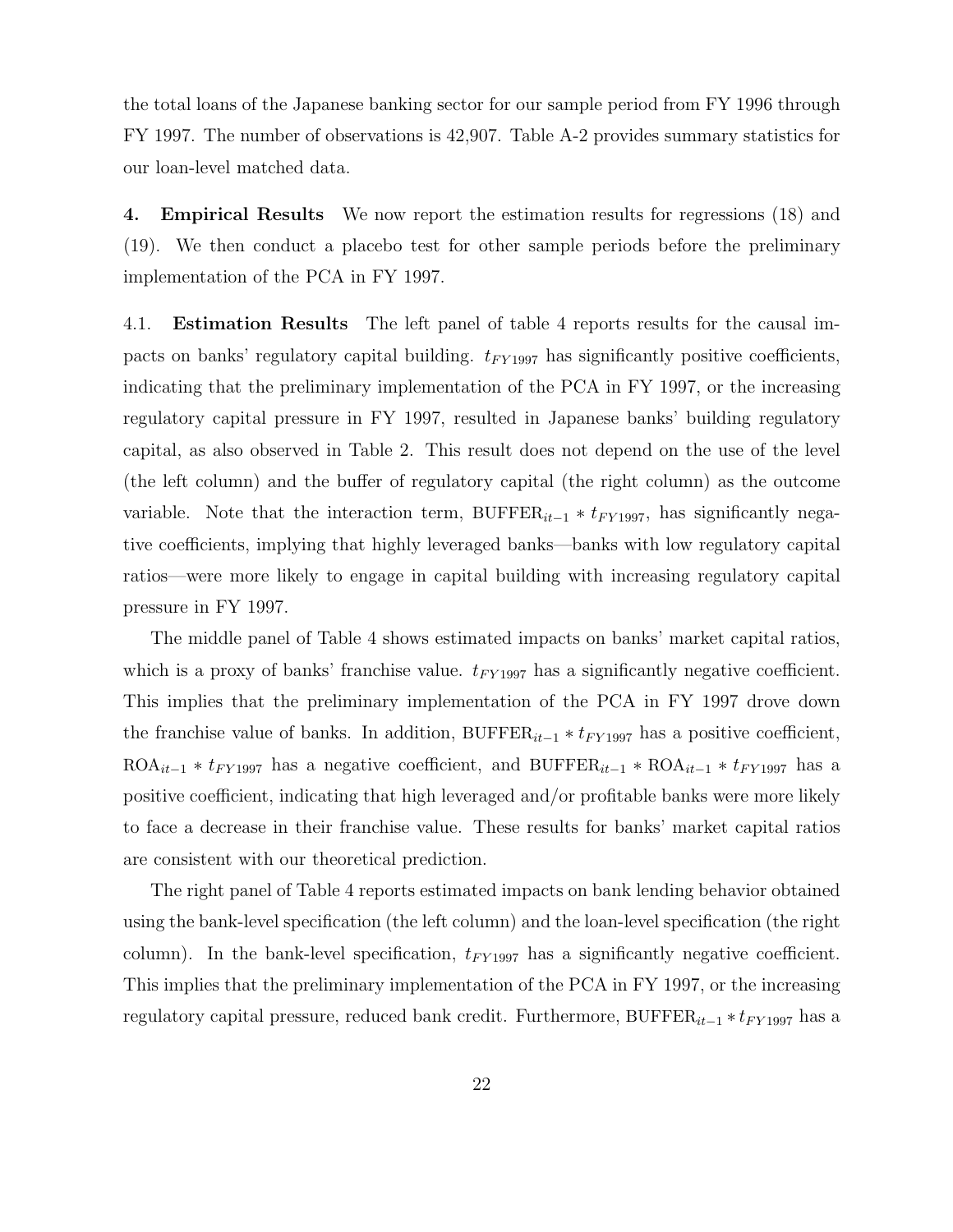positive coefficient,  $ROA_{it-1} * t_{FY1997}$  has a negative coefficient, and BUFFER<sub>it−1</sub> \*ROA<sub>it−1</sub> \*  $t_{FY1997}$  has a positive coefficient, indicating that highly leveraged and/or profitable banks were more likely to cut their credit in the increasing regulatory capital pressure in FY 1997. Also note that  $BUFFER_{it-1} * ROA_{it-1}$  has a negative coefficient, which implies that highly leveraged-profitable banks were more likely to lend in FY 1996 before the increase in regulatory pressure; however, the increasing regulatory pressure in the PCA has a more substantially negative impact on lending by such high leveraged-profitable banks.

Summing up our empirical results, the preliminary implementation of the PCA in FY1997, or the increasing regulatory capital pressure in Japan, decreased the lending and charter value of highly leveraged and/or profitable banks more substantially than other banks, albeit increasing the regulatory capital and decreasing the charter value and loans of all banks, consistent with our theoretical predictions.<sup>20</sup>

4.2. Robustness Check with Placebo Tests Thus far, our empirical approach relies on the assumption that the difference in each bank outcome variable—the regulatory capital, franchise values, and bank loans—with respect to the marginal difference in bank capitalization and profitability arises from the preliminary implementation of the PCA in FY 1997. In other words, the marginal difference in bank capitalization and profitability should not have any effects on the bank outcome variables in other sample periods. To show the robustness of our result, we conduct a placebo test, that is, we run regressions (18)-(19) using different sample periods before FY 1997, and thereby, demonstrate that the difference in the bank outcome variables occurs only before and after the PCA in FY 1997.

Table 5 shows the estimation results for the other sample periods, FYs 1993 through 1996, indicating that not only the time dummies  $(t_{FY1993}, t_{FY1994}, t_{FY1995},$  and  $t_{FY1996}$ ), but also the interaction terms of the regulatory capital buffers (BUFFER<sub>it−1</sub>) and return on assets  $(ROA<sub>it-1</sub>)$  with the time dummies do not have significant coefficients in many cases. Furthermore, even significant coefficients of the interaction terms do not support our

<sup>&</sup>lt;sup>20</sup> The Japanese government administered the first public capital injections into the Japanese banking sector in March 1998 for 21 banks (see Nakashima (2016)). We also include the capital injection dummies into equations (18) and (19), thereby, conducting robustness checks on our estimation results. We found that even if we include the capital injection dummy, our estimation results did not qualitatively change.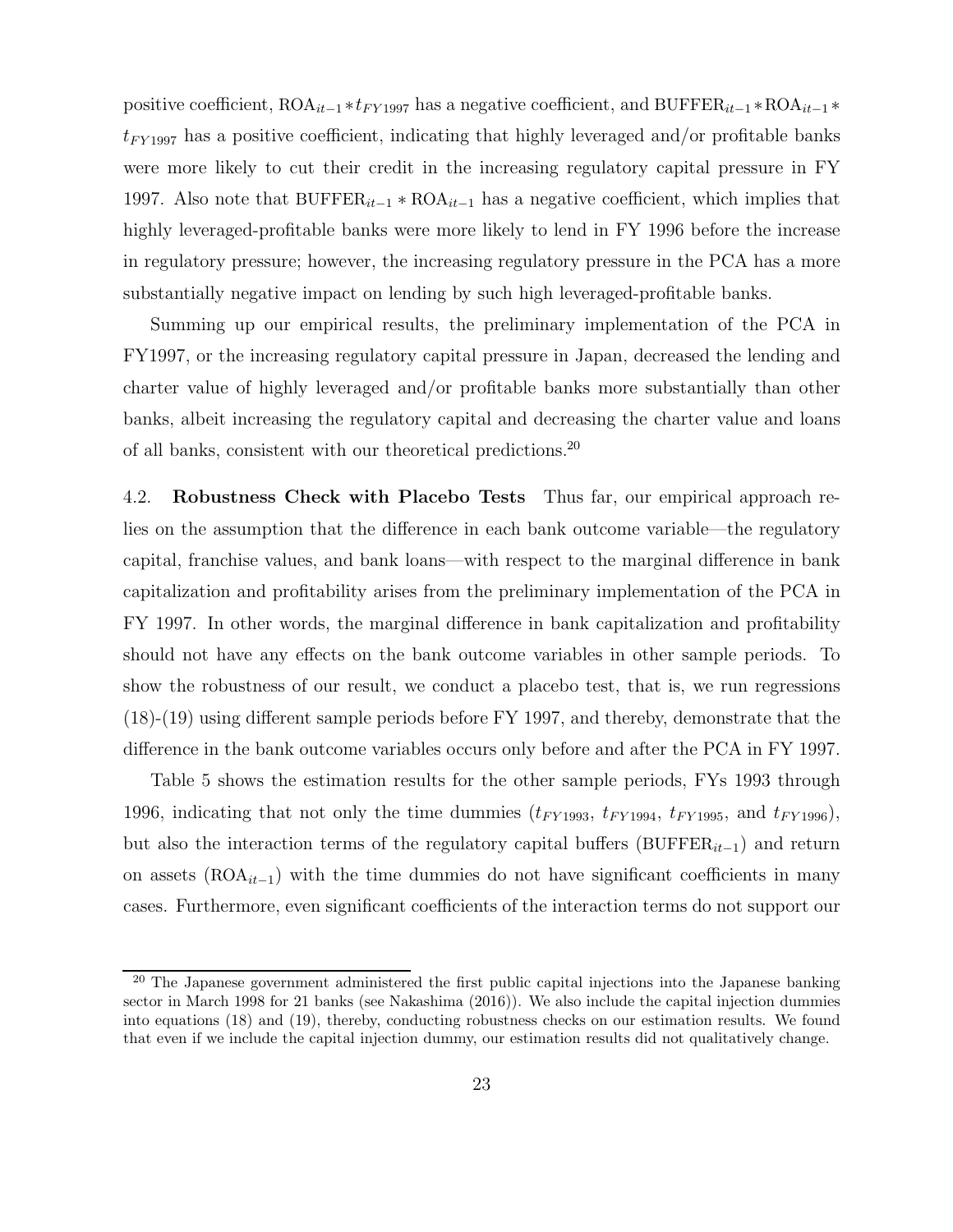theoretical predictions.<sup>21</sup> This implies that the marginal difference in bank capitalization and profitability before and after FY 1997 successfully captures the marginal effects of the preliminary implementation of the PCA. Therefore, in other periods, when the PCA is irrelevant, bank attributes involved with their capitalization and profitability have no marginal impacts on their behavior in a theoretically consistent manner.

5. Conclusion This study examines the impact of strengthening bank capital surveillance on bank heterogeneity in lending, capital accumulation, charter value, and default decisions. To this end, we employ the traditional analytical framework of the incomplete and complete enforcement of regulations, by modeling the degree of efforts of financial agency to inspect and detect whether banks violate the regulator capital requirement, as the probability of inspection on bank capital ratio. In a dynamic model of banks facing idiosyncratic credit quality shocks, highly leveraged and/or profitable banks, in the short run, are more likely to respond to the strengthening of capital surveillance. They decrease charter value (i.e., market value of capital) and lending more than low leveraged and/or profitable banks, while all banks accumulate regulatory capital and decrease charter value and lending. By contrast, in the long run, the gradual accumulation of regulatory capital leads to the stability of the overall banking system.

To test the short-run implications of our model, as a natural experiment, we utilize the introduction of the prompt corrective action (PCA) program in Japan, which went into preliminary implementation in FY 1997—took full effect in April 1998—and requested banks to self-assess their assets rigorously. Using some empirical models with bank- and loan-level data, we find that the PCA decreased the lending and charter value of high leveraged and/or profitable banks more substantially than other banks, albeit increasing the regulatory capital and decreasing the loan supply of all banks. This empirical result is

<sup>&</sup>lt;sup>21</sup> Before Article 26 of the Banking Act was revised in FY 1996, a Japanese bank was allowed to select the international standard on capital adequacy of 8%, even though it did not have overseas branches. After the revision, a Japanese bank that did not have overseas branches was forced to adopt the domestic standard of 4%. For a robustness check on our estimation results, we also include a switching dummy, indicating whether a bank switched the international standard on capital adequacy to the domestic one after the revision in FY 1996, and thus, increased its capital buffers by 4%. Coefficients on the switching indicator are estimated to be significant in FY 1996, while estimation results are not qualitatively different from those reported in Table 5.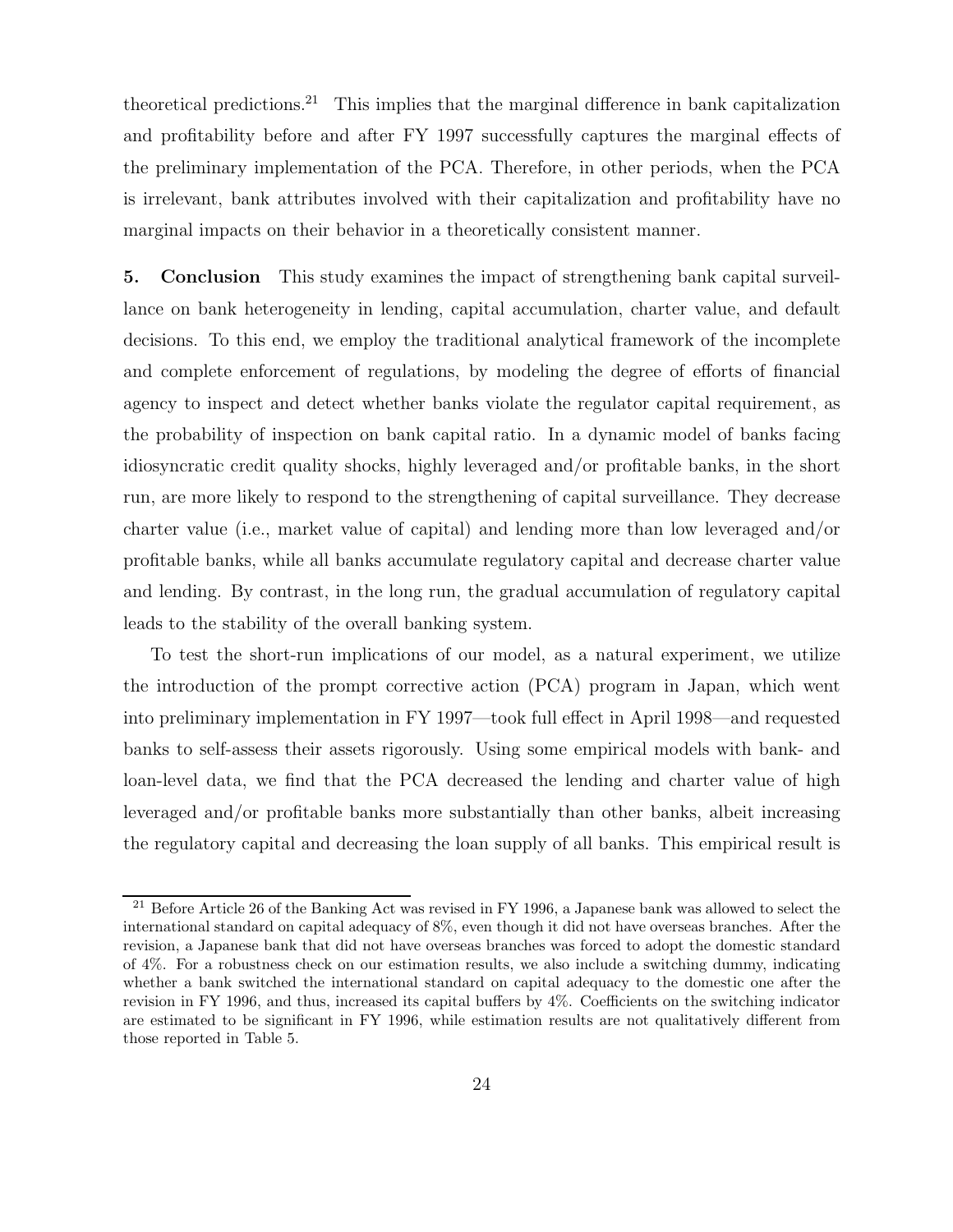consistent with our theoretical predictions.

Through the above theoretical and empirical analysis, we now confirm the observation of Sarin and Summers (2016) and as Figure 1 shows, in the case of PCA in Japan that from the short-run perspective, stricter capital regulation increases regulatory capital; however, it can decrease banks' franchise value, which may lead to financial instability. Therefore, at least in terms of this short-run consequence, we agree with Sarin and Summers' (2016) criticism, "regulatory measures of capital (after tightening capital regulation) are flawed." However, our dynamic analysis provides an alternative insight into bank behavior and the stability of banking system after the complete enforcement of capital regulation. The resultant short-run coexistence of the increase in regulatory capital and the decrease in banks' franchise value and lending would be followed by the long-run consequence in the form of decrease in banks' default risk and a more stable banking system. This insight may have important implications for regulatory policy.

Appendix: Estimation Results for Relation Survival Probability In subsection 3.3, we included the inverse Mills ratio in the bank loan model to control for survival bias. In this Appendix, we present the estimation results of the probit model, which is used to calculate the inverse Mills ratio.

The literature on relationship banking states that the continuation of a bank–firm relationship depends on the characteristics of both. Our probit regression includes oneperiod lags of banks' market leverage ratio (MARCAP  $_{it-1}$ ), return on assets (BROA<sub> $it-1$ </sub>), size (BSIZE $_{it-1}$ ), and the number of firms that have lending–borrowing relationships with bank i (NUMBB<sub>it−1</sub>). Firm characteristics include one-period lags of firms' book leverage ratio (FBLEV<sub>jt−1</sub>), return on assets (FROA<sub>jt−1</sub>), interest coverage ratio (FICR<sub>jt−1</sub>), size (FSIZE<sub>jt−1</sub>), and the number of banks that have relationships with firm j (NUMBF<sub>jt−1</sub>). To control for the firm-level attributes, we also include dummy variables for the industries to which firms belong. In addition to the bank–firm characteristics, our probit regression includes one-period lags of bank *i*'s lending exposure to firm  $j$  (LEXP<sub>it-1</sub>), firm  $j$ 's borrowing exposure to bank i (BEXP $_{it-1}^{j}$ ), and the duration of the relationship between lender i and borrowing firm j (DURAT $_{it-1}^j$ ) as relationship factors. We conduct rolling estimation of the probit model year-by-year to incorporate time-varying effects of each variable. This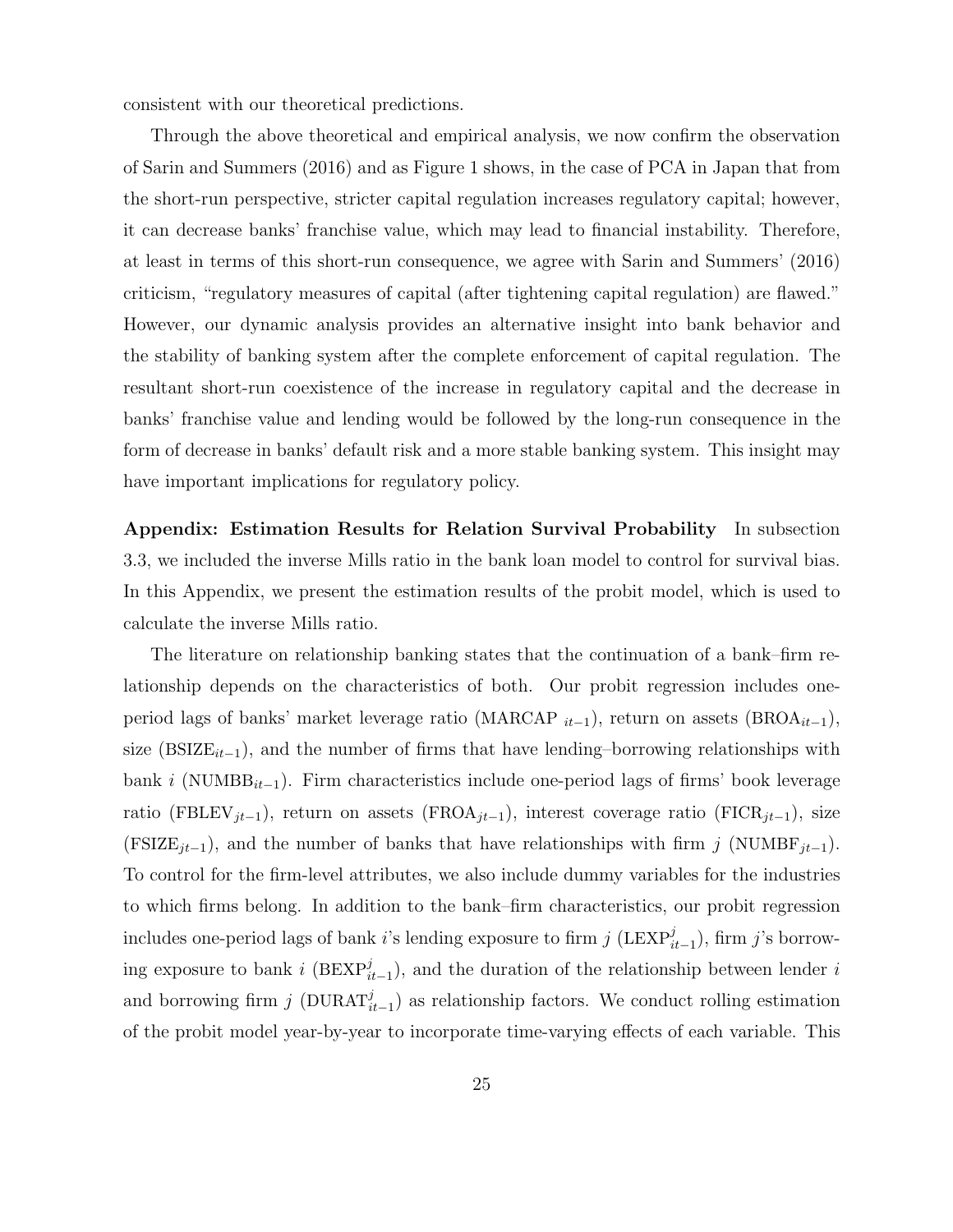year-by-year estimation means that we do not need to include time dummies.

Table A-3 shows the estimation results and indicates that higher borrowing and lending exposure and longer duration of relationships are associated with a higher probability of continuation of relationships. Furthermore, firms with higher profitability tend to continue their relationships with lending banks. A lower firm's interest coverage ratio implies a higher probability of continuation of the relationship, which suggests that firms with high dependence on debt funding tend to continue their relationships with banks. Notably, higher bank leverage was associated with a lower probability of the continuation of relationships in the late 1990s. This suggests that in the late 1990s, a capital crunch occurred in terms of relationship termination, as noted by Nakashima and Takahashi (2020). Overall, dependence on debt finance, higher firm profitability, and higher borrowing and lending exposure are associated with higher probability of relationship continuation.

#### REFERENCES

- [1] Abowd, J., F. Kramarz, and D. Margolis, 1999, High Wage Workers and High Wage Firms, Econometrica, 67, 251–334.
- [2] Acemoglu,D., D. Autor, and D. Lyle, 2004, Women, War, and Wages: The Effect of Female Labor Supply on the Wage Structure at Midcentury, Journal of Political Economy, 112, 497–551.
- [3] Andrews, M., L. Gill, T. Schank, and R. Upward, 2008, High Wage Workers and Low Wage Firms: Negative Assortative Matching or Limited Mobility Bias? Journal of the Royal Statistical Society, Series A, 171, 673–697.
- [4] Aoki, M., Patrick, H., 1994. The Japanese Main Bank System: Its Relevance for Developing and Transforming Economies. Oxford University Press, Oxford.
- [5] Atkeson, A., and A. d'Avernas, 2019, Are U.S. Banks Safer? Reading The Fed 's New Dashboard, mimeo.
- [6] Atkeson, A., A. d'Avernas, A. Eisfeldt, and P. Weill, 2018, Government Guarantees and the Valuation of American Banks, NBER Macroeconomics Annual, 33.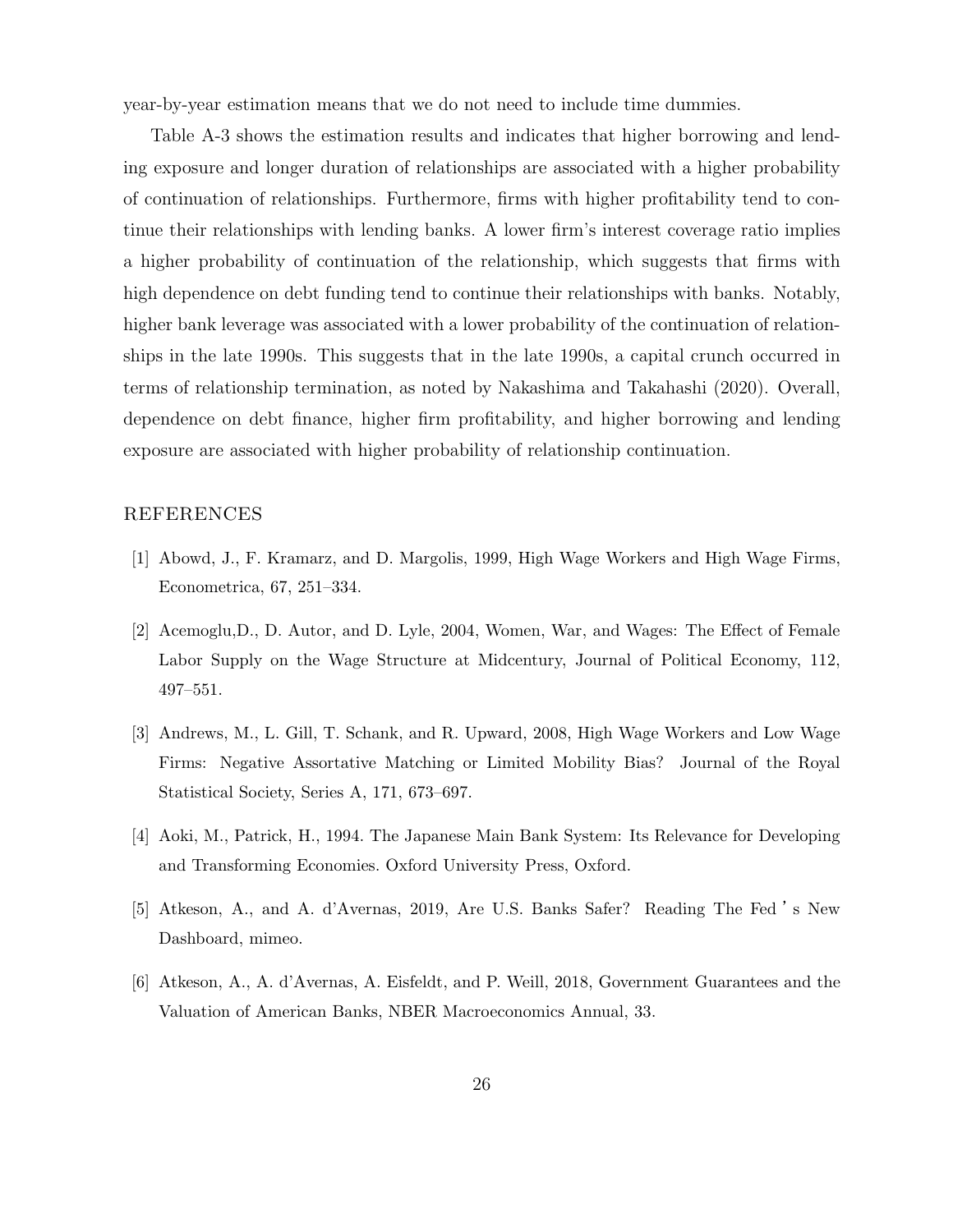- [7] Begenau, J., S. Bigio, J. Majerovitz, and M. Vieyra, 2019, Banks Adjust Slowly: Evidence and Lessons for Modeling, mimeo.
- [8] Begley, T., A. Purnanandam, and K. Zheng, 2017, The Strategic Underreporting of Bank Risk, Review of Financial Studies, 30, 3376–3415.
- [9] Bernanke, B., and C. Lown, 1991, The Credit Crunch, Brookings Papers on Economic Activity, 2, 205–239.
- [10] Bolton, P., and X. Freixas, 2006, Corporate Finance and the Monetary Transmission Mechanism, The Review of Financial Studies, 19, 829–870.
- [11] Cooley, T., and V. Quadrini, 2001, Financial Markets and Firm Dynamics, American Economic Review, 91, 1286–1310.
- [12] Corbae, D., and P. D'Erasmo, 2014, Capital Requirements in a Quantitative Model of Banking Industry Dynamics, mimeo.
- [13] De Nicolò, G., A. Gamba, and M. Lucchetta, 2014, Microprudential Regulation in a Dynamic Model of Banking. The Review of Financial Studies, 27, 2097–2138.
- [14] Elizalde, A., and R. Repullo, 2007, Economic and Regulatory Capital in Banking: What Is the Difference? International Journal of Central Banking, 3, 87–117.
- [15] Estevadeordal, A., and A. Taylor, 2013, Is the Washington Consensus Dead? Growth, Openness, and the Great Liberalization, 1970s-2000s, Review of Economics and Statistics, 95, 1669–1690.
- [16] Flannery, M., 2012, Corporate Finance and Financial Institutions, Annual Review of Financial Economics, 233–253.
- [17] Garvie, D., and A. Keeler, 1994, Incomplete Enforcement with Endogenous Regulatory Choice, Journal of Public Economics, 55, 141–162.
- [18] Heckman, J., 1979, Sample Selection Bias as a Specification Error, Econometrica, 47, 153– 161.
- [19] Hennessy, C., and T. Whited, 2007, How Costly is External Financing? Evidence from a Structural Estimation, Journal of Finance, 62, 1705–1745.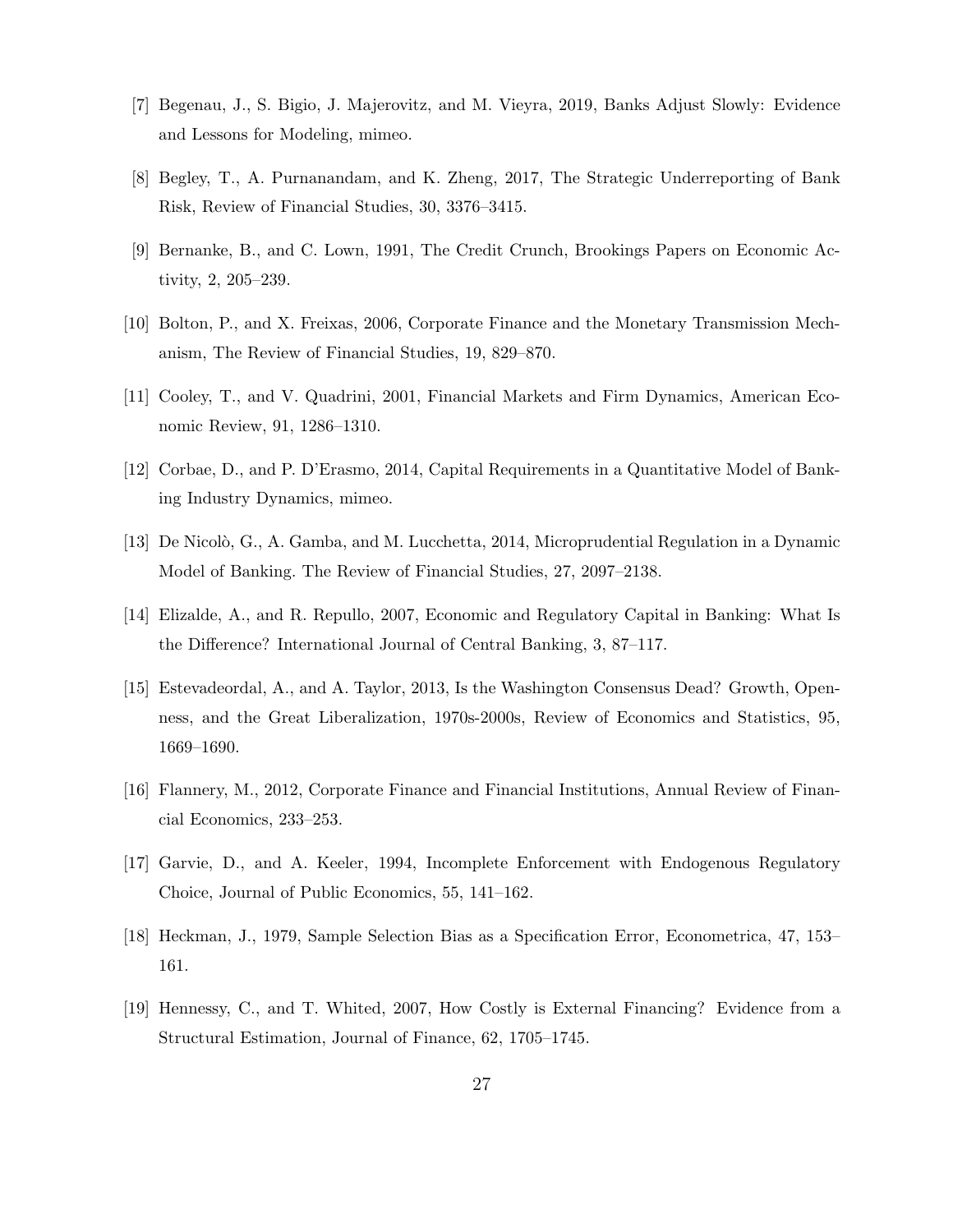- [20] Hopenhayn, H., 1992, Entry, Exit, and Firm Dynamics in Long Run Equilibrium, Econometrica, 60, 1127–1150.
- [21] Hosono, K., and D. Miyakawa, 2014, Business Cycles, Monetary Policy, and Bank Lending: Identifying the Bank Balance Sheet Channel with Firm–Bank Match-Level Loan Data, mimeo.
- [22] Ito, T., and K. Harada, 2005, Japan Premium and Stock Prices: Two Mirrors of Japanese Banking Crises, International Journal of Finance and Economics, 10, 195–211.
- [23] Jiménez, G., S. Ongena, J. Peydró, and J. Saurina, 2012, Credit Supply and Monetary Policy: Identifying the Bank Balance-Sheet Channel with Loan Applications, American Economic Review, 102, 2301–2326.
- [24] Jiménez, G., S. Ongena, J. Peydró, and J. Saurina, 2014, Hazardous Times for Monetary Policy: What Do Twenty-Three Million Bank Loans Say About the Effects of Monetary Policy on Credit Risk-Taking?, Econometrica, 82, 463–506.
- [25] Jones, C., 1989, Standard Setting with Incomplete Enforcement Revisited, Journal of Policy Analysis and Management, 8, 72–87.
- [26] Jones, D., and K. King, 1995, The Implementation of Prompt Corrective Action: An assessment, Journal of Banking and Finance, 19, 491–510.
- [27] Kanaya, A., and D. Woo, 2000, The Japanese Banking Crisis of the 1990's : Sources and Lessons, IMF Working Papers No. 00/7.
- [28] Khwaja, A., and A. Mian, 2008, Tracing the Impact of Bank Liquidity Shocks: Evidence from an Emerging Market, American Economic Review, 98, 1413–1442.
- [29] Nakashima, K., 2016, An Econometric Evaluation of Bank Recapitalization Programs with Bank- and Loan-Level Data, Journal of Banking and Finance, 63, 1–24.
- [30] Nakashima, K., M. Shibamoto, and K. Takahashi, 2020, Risk Taking Channel of Unconventional Monetary Policies in Bank Lending, mimeo.
- [31] Nakashima, K., and K. Takahashi, 2018, The Real Effects of Bank-Driven Termination of Relationships: Evidence from Loan-Level Matched Data, Journal of Financial Stability, 39, 46–65.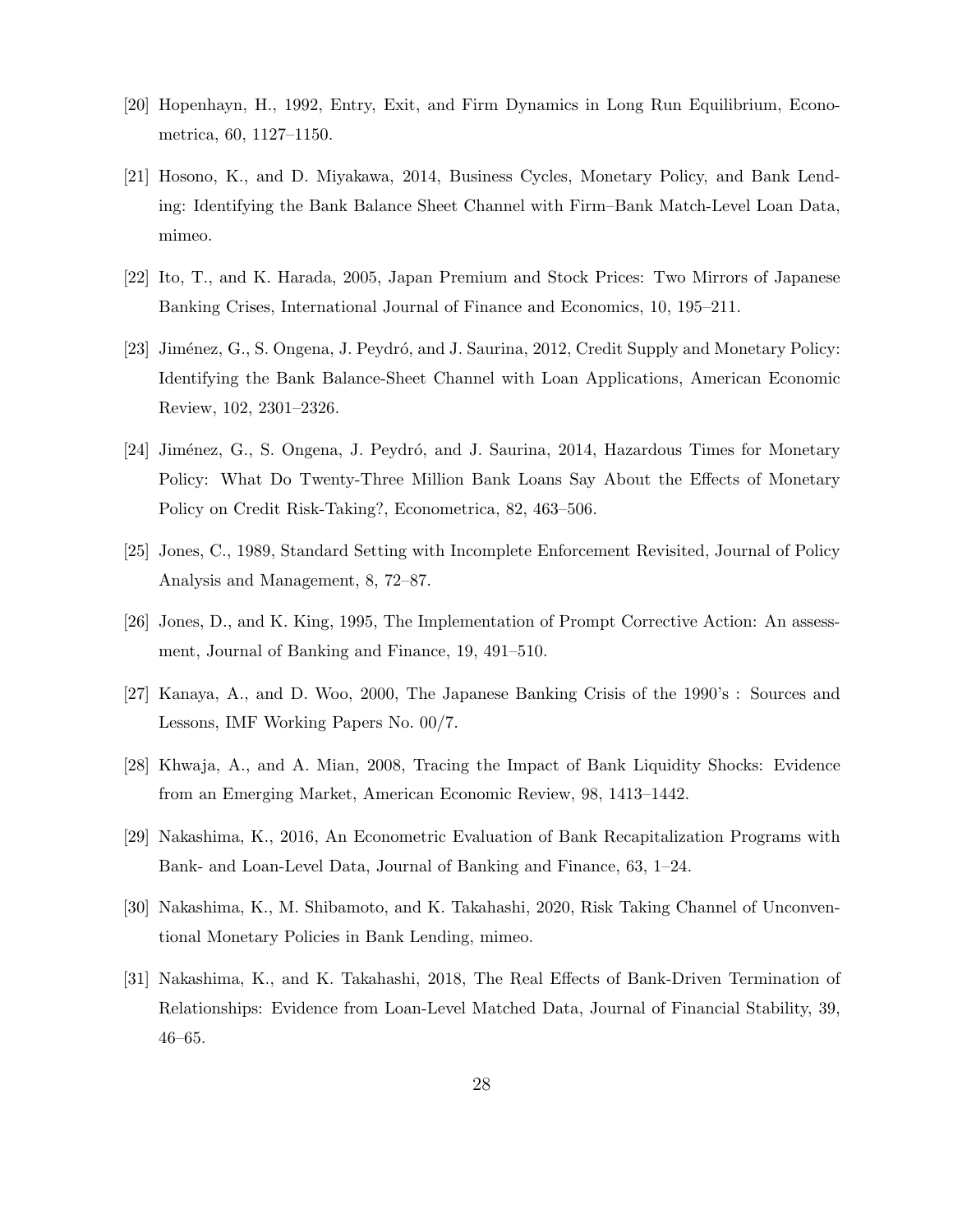- [32] Nakashima, K., and K. Takahashi, 2020, The Time Has Come for Banks to Say Goodbye: New Evidence on Banks' Roles and Duration Effects in Relationship Terminations, Journal of Banking and Finance, forthcoming.
- [33] Ongena, S., and D. Smith, 2001, The Duration of Bank Relationships, Journal of Financial Economics, 61, 449–475.
- [34] Peek, J., and E. Rosengren, 1995, Bank Regulation and the Credit Crunch, Journal of Banking and Finance, 19, 679–692.
- [35] Sarin, N., and L. Summers, 2016, Understanding Bank Risk through Market Measures, Brookings Papers on Economic Activity, 2, 57–109.
- [36] Polinsky, M., and S. Shavell, 1979, The Optimal Tradeoff between the Probability and Magnitude of Fines, American Economic Review, 69, 880–891.
- [37] Sekino, M., and W. Watanabe, 2014, Does the Policy Lending of the Government Financial Institution Substitute the Private Lending during the Period of the Credit Crunch? Evidence from the Loan Level Data in Japan, mimeo.
- [38] Shleifer, A., 2005, Understanding Regulation, European Financial Management, 4, 439–451.
- [39] Shrieves, R., and D. Dahl, 2003, Discretionary Accounting and the Behavior of Japanese Banks under Financial Duress, Journal of Banking and Finance, 27, 1219–1243.
- [40] Skinner, D., 2008, The Rise of Deferred Tax Assets in Japan: The Case of the Major Japanese Banks, Journal of Accounting and Economics, 46, 218–239.
- [41] Stigler, G., 1970, The Optimum Enforcement of Laws, Journal of Political Economy, 78, 526–536.
- [42] Tauchen, G., 1986, Finite State Markov-chain Approximations to Univariate and Vector Autoregressions, Economics letters, 20, 177–181.
- [43] Watanabe, W., 2007, Prudential Regulation and the Credit Crunch: Evidence from Japan, Journal of Money, Credit and Banking, 39, 639–665.
- [44] Woo, D., 2003, In Search of "Capital Crunch": Supply Factors behind the Credit Slowdown in Japan, Journal of Money, Credit and Banking, 35, 1019–1038.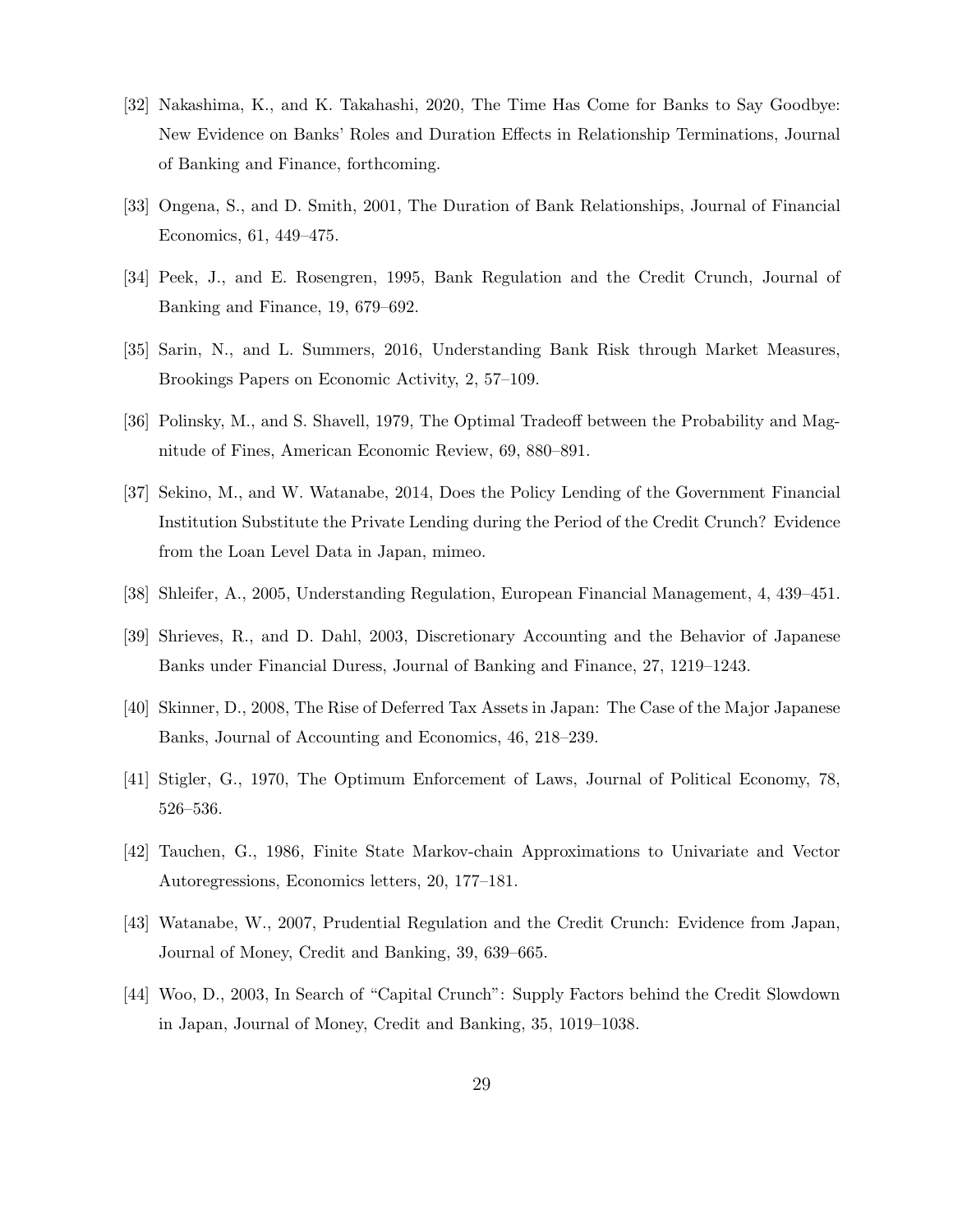| Parameter                   |                        | Value     | Target (Source)                                        |  |  |  |  |
|-----------------------------|------------------------|-----------|--------------------------------------------------------|--|--|--|--|
| Deposit Rate                | $R^d$                  | $\Omega$  | DeNicolo et al. $(2014)$                               |  |  |  |  |
| Discount Factor of Bankers  | $\beta$                | 0.95      | Cost of Bank Capital $5\%$ (DeNicolo et al. $(2014)$ ) |  |  |  |  |
| Revenue Function of Loans   | f(x)                   | $x^{0.9}$ | DeNicolo et al. (2014)                                 |  |  |  |  |
| Capital Requirement         | $\phi$                 | 0.08      | Basel Accords                                          |  |  |  |  |
| Persistency of i.d. Shock   | $\rho$                 | 0.76      | Panel Data on ROA (FYs 1975-1996)                      |  |  |  |  |
| Std. Dev. of i.d. Shock     | $\sigma$               | 0.15      | panel data on ROA (FYs 1975-1996)                      |  |  |  |  |
| Mean of i.d. Shock          | $\log z$               | 0.27      | Panel Data on ROA (FYs 1975-1996)                      |  |  |  |  |
| Fixed Cost                  | k <sub>i</sub><br>1.02 |           | Annual Bank's Default Rate 1\%                         |  |  |  |  |
| Equity Issuance Cost        | $\alpha$               | 0.40      | Capital Surplus after PCA 4\%                          |  |  |  |  |
| Inspection Prob. before PCA | $p_0$                  | 0.26      | Capital Surplus before PCA 1\%                         |  |  |  |  |
| Inspection Prob. after PCA  | $p_1$                  | 1         | Assumption (complete enforcement)                      |  |  |  |  |

Table 1: Model Parameters

Notes: This table reports the parameter values for our calibration. The middle panel shows estimation results for equation (17) introduced in subsection 2.3.1.

| Fiscal Year | Mean $(\%)$ | Number of Banks |
|-------------|-------------|-----------------|
| 1994        | .91079137   | 139             |
| 1995        | 1.1691304   | 138             |
| 1996        | .97183823   | 136             |
| 1997        | 3.142406    | 133             |
| 1998        | 3.391       | 130             |
| 1999        | 4.4944776   | 134             |
| 2000        | 4.0996297   | 135             |

Table 2: Summary of Capital Surplus (Capital Ratio minus the Required Level)

Notes: This table reports the sample average of the regulatory capital buffer calculated in each fiscal year.

Table 3: Model and Target Moments

| Moment                            | Target | Model |
|-----------------------------------|--------|-------|
| Default Rate of Banks $(\%)$      |        | 0.93  |
| Capital Surplus after PCA $(\%)$  | 4      | 3.2   |
| Capital Surplus before PCA $(\%)$ |        | 0.87  |

Notes: This table reports the targeted values of the default rate, and those of the capital surplus before and after the preliminary implementation of Japan's prompt corrective action (PCA) program in FY 1997.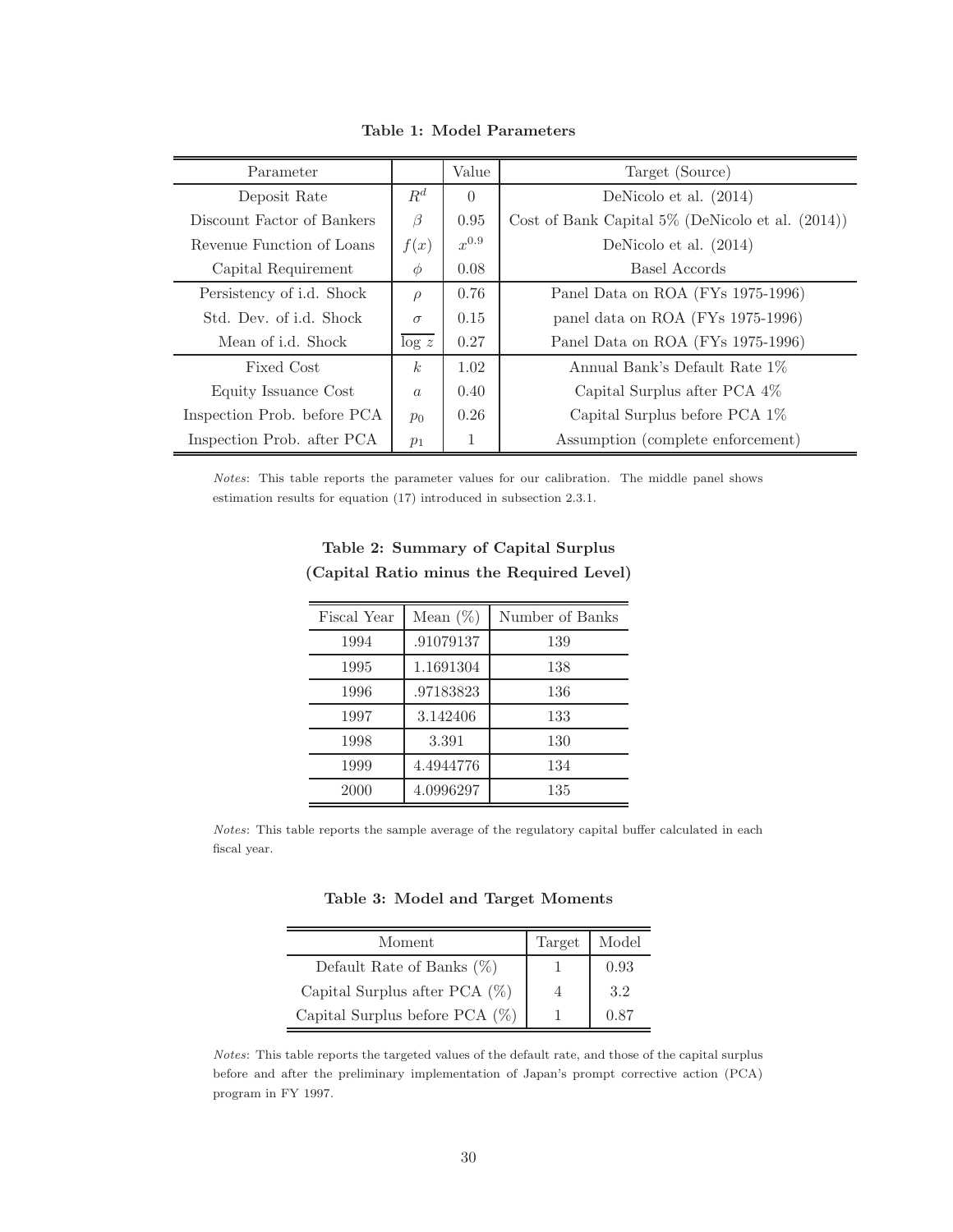|                                                                | Regulatory Cap.     |               | Market Cap. |                      | <b>Bank Lending</b> |
|----------------------------------------------------------------|---------------------|---------------|-------------|----------------------|---------------------|
|                                                                | Level               | <b>Buffer</b> | Ratio       | Bank Level           | Loan Level          |
| $\text{BUFFER}_{it-1}$                                         | 0.257               | $0.123\,$     | 0.230       | $-0.856$             | $-0.922$            |
|                                                                | (0.188)             | (0.331)       | (0.145)     | (0.625)              | (0.616)             |
|                                                                |                     |               |             |                      |                     |
| $ROA_{it-1}$                                                   | $-0.614$            | $-0.260$      | 0.207       | $-0.655$             | $-0.325$            |
|                                                                | (0.506)             | (0.893)       | (0.388)     | (1.629)              | (1.262)             |
| $\text{BUFFER}_{it-1} * \text{ROA}_{it-1}$                     | $0.764**$           | 0.123         | $-0.339$    | $-2.529**$           | $-3.490***$         |
|                                                                | (0.346)             | (0.289)       | (0.258)     | (1.108)              | (0.810)             |
| $t_{\rm FY1997}$                                               | $1.253***$          | $2.674***$    | $-0.452***$ | $-0.503**$           |                     |
|                                                                | (0.190)             | (0.335)       | (0.147)     | (0.232)              |                     |
|                                                                | $-0.321***$         | $-0.450**$    | $0.251***$  | 0.464                | $0.810**$           |
| $\text{BUFFER}_{it-1} * t_{\text{FY1997}}$                     | (0.119)             | (0.210)       |             | (0.400)              |                     |
|                                                                |                     |               | (0.093)     |                      | (0.405)             |
| $ROA_{it-1} * t_{FY1997}$                                      | $-0.585$            | 0.670         | $-0.719*$   | $-3.148*$            | $-3.354***$         |
|                                                                | (0.576)             | (1.017)       | (0.376)     | (1.885)              | (1.012)             |
|                                                                |                     | 0.670         | $0.543*$    | $2.816***$           | 3.232***            |
| $\text{BUFFER}_{it-1} * \text{ROA}_{it-1} * t_{\text{FY1997}}$ | $-0.586$<br>(0.576) | (1.017)       | (0.237)     |                      | (0.682)             |
| $\text{SIZE}_{it-1}$                                           | 3.523               | 3.957         | 1.359       | (1.017)<br>$17.28\,$ | $11.66**$           |
|                                                                | (3.450)             | (6.084)       | (2.584)     | (11.08)              | (2.415)             |
|                                                                |                     |               |             |                      |                     |
| $OVERSEA_{it-1}$                                               | $-0.485$            | $-0.436$      | 0.356       | $-0.303$             | $3.000\,$           |
|                                                                | (0.788)             | (1.390)       | (0.612)     | (2.628)              | (3.162)             |
|                                                                |                     |               |             | $1.130***$           | $2.844***$          |
| $\text{TOBINQ}_{it-1}$                                         | 0.056               | $0.223*$      | $0249*$     |                      |                     |
|                                                                | (0.073)             | (0.129)       | (0.057)     | (0.247)              | (0.100)             |
| $\text{LEXP}_{it-1}^j$                                         |                     |               |             |                      | $-0.064$            |
|                                                                |                     |               |             |                      | (0.090)             |
|                                                                |                     |               |             |                      |                     |
| $\text{BEXP}_{it-1}^j$                                         |                     |               |             |                      | $0.078***$          |
|                                                                |                     |               |             |                      | (0.012)             |
| Inverse Mills Ratio $_{it}^{j}$                                |                     |               |             |                      | $-0.801***$         |
|                                                                |                     |               |             |                      | (0.142)             |
|                                                                |                     |               |             |                      |                     |
| Constant                                                       | $-50.81$            | $-81.10$      | $-41.58$    | $-372.8***$          | $-221.4*$           |
|                                                                | (54.40)             | (95.93)       | (40.93)     | (175.4)              | (111.4)             |
| Bank Fix. Eff.                                                 | yes                 | yes           | yes         | yes                  | yes                 |
| Firm-Year Fix. Eff.                                            |                     |               |             |                      | yes                 |
| Obs.                                                           | 232                 | 232           | 232         | 232                  | 42907               |

Table 4: Estimated Impacts of the PCA on Regulatory Capital, Market Capital Ratio, and Bank Lending

Notes: This table shows the results of regressions (18) and (19) to examine the impacts of the preliminary implementation of the prompt corrective action (PCA) program in FY 1997 on the regulatory capital, market capital ratio, and bank lending. \*\*\*, \*\*, \* indicate 1%, 5%, and 10% levels of significance, respectively. Robust standard errors are in parentheses.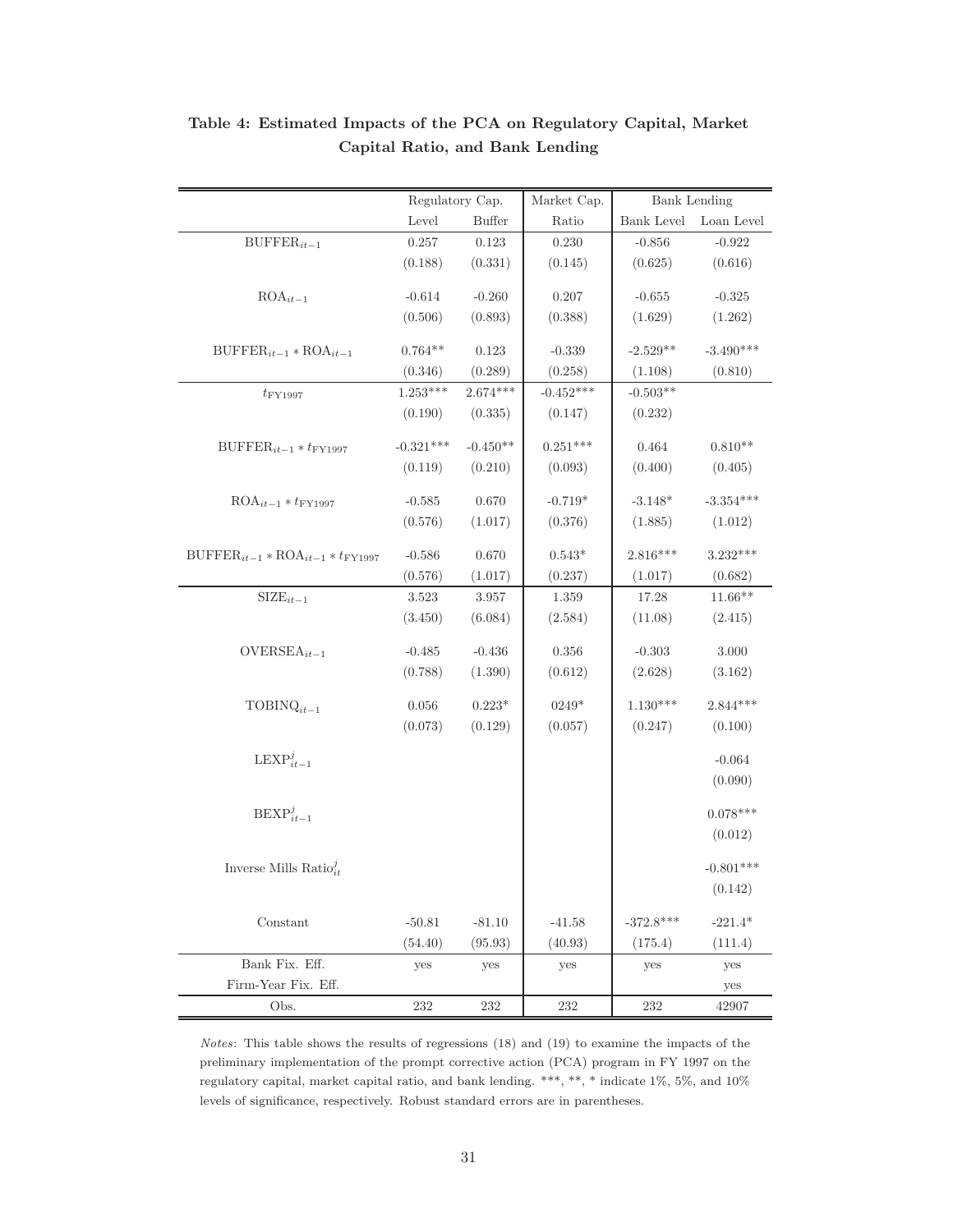| Fiscal Year 1993                                               | Buffer         | Market Cap. Ratio | Lending: Bank Level                                       | Lending: Loan Level |
|----------------------------------------------------------------|----------------|-------------------|-----------------------------------------------------------|---------------------|
| $t_{\rm FY1993}$                                               | 0.152          | 0.223             | $-0.302$                                                  |                     |
|                                                                | (0.137)        | (0.389)           | (0.232)                                                   |                     |
| $\text{BUFFER}_{it-1} * t_{\text{FY1993}}$                     | $0.251*$       | $-0.450$          | 0.404                                                     | 0.291               |
|                                                                | (0.133)        | (0.300)           | (0.400)                                                   | (0.309)             |
|                                                                |                |                   |                                                           |                     |
| $ROA_{it-1} * t$ FY1993                                        | $-0.700$       | 0.671             | $-2.238$                                                  | $-2.230$            |
|                                                                | (0.676)        | (1.100)           | (1.985)                                                   | (2.012)             |
| $BUFFER_{it-1} * ROA_{it-1} * t_{FY1993}$                      | 0.543          | 0.670             | 1.200                                                     | $-2.232**$          |
|                                                                | (0.437)        | (1.017)           | (1.017)                                                   | (1.022)             |
| obs.                                                           | 256            | 256               | 256                                                       | 43209               |
|                                                                |                |                   |                                                           |                     |
| Fiscal Year 1994                                               | Buffer         | Market Cap. Ratio | Lending: Bank Level                                       | Lending: Loan Level |
| $t_{\rm FY1994}$                                               | 0.025          | 0.023             | $-0.230$                                                  |                     |
|                                                                | (0.074)        | (0.089)           | (0.232)                                                   |                     |
| $\text{BUFFER}_{it-1} * t_{\text{FY1994}}$                     | 0.121          | $-0.450$          | 0.404                                                     | 0.501               |
|                                                                | (0.093)        | (0.310)           | (0.400)                                                   | (0.405)             |
| $ROA_{it-1} * t$ FY1994                                        | 0.591          | $0.670**$         | $3.380**$                                                 | 3.289               |
|                                                                | (0.672)        | (0.317)           | (1.885)                                                   | (3.012)             |
|                                                                |                |                   |                                                           |                     |
| $\text{BUFFER}_{it-1} * \text{ROA}_{it-1} * t_{\text{FY1994}}$ | 0.243          | $-0.570$          | 1.162                                                     | 2.847               |
|                                                                | (0.237)<br>252 | (0.617)<br>252    | (1.017)<br>252                                            | (2.682)<br>42959    |
| obs.                                                           |                |                   |                                                           |                     |
| Fiscal Year 1995                                               | Buffer         | Market Cap. Ratio | Lending: Bank Level                                       | Lending: Loan Level |
| $t_{\rm FY1995}$                                               | 0.222          | $-0.123$          | $-0.133$                                                  |                     |
|                                                                | (0.265)        | (0.096)           | (0.272)                                                   |                     |
|                                                                |                |                   |                                                           |                     |
| $\text{BUFFER}_{it-1} * t_{\text{FY1995}}$                     | $0.121*$       | $-0.205$          | 0.511                                                     | 0.810               |
|                                                                | (0.066)        | (0.220)           | (0.409)                                                   | (0.805)             |
| $ROA_{it-1} * t_{FY1995}$                                      | $-0.119$       | 0.690             | $-3.138$                                                  | $-3.354$            |
|                                                                | (0.376)        | (0.917)           | (2.972)                                                   | (3.012)             |
| $\text{BUFFER}_{it-1} * \text{ROA}_{it-1} * t_{\text{FY1995}}$ | 0.321          | 0.870             | 1.861                                                     | 2.277               |
|                                                                | (0.221)        | (1.211)           | (1.471)                                                   | (1.682)             |
| obs.                                                           | 248            | 248               | 248                                                       | 46843               |
|                                                                |                |                   |                                                           |                     |
| Fiscal Year 1996                                               | Buffer         |                   | Market Cap. Ratio Lending: Bank Level Lending: Loan Level |                     |
| $t_{\rm FY1996}$                                               | 0.221          | $-0.523***$       | $-0.118$                                                  |                     |
|                                                                | (0.247)        | (0.189)           | (0.232)                                                   |                     |
| $BUFFER_{it-1} * t_{FY1996}$                                   | 0.112          | $0.250*$          | 0.242                                                     | 0.215               |
|                                                                | (0.093)        | (0.137)           | (0.319)                                                   | (0.274)             |
|                                                                |                |                   |                                                           |                     |
| $ROA_{it-1} * t_{FY1996}$                                      | 0.319          | 0.7840            | $-2.388$                                                  | $-3.493$            |
|                                                                | (0.335)        | (1.259)           | (2.885)                                                   | (3.265)             |
| $\text{BUFFER}_{it-1} * \text{ROA}_{it-1} * t_{\text{FY1996}}$ | 0.243          | 0.470             | 1.366                                                     | 2.972               |
|                                                                | (0.237)        | (0.871)           | (2.692)                                                   | (2.682)             |
| obs.                                                           | 238            | 238               | 238                                                       | 47832               |

Table 5: Placebo Test for FYs 1993, 1994, 1995 and 1996

Notes: This table shows only estimated coefficients of the time dummies of FYs 1993-1996 and their interaction terms with banks' capital buffer and ROA for regressions (18) and (19), obtained using sample periods before the prompt corrective action (PCA) program in FY 1997. \*\*\*, \*\*, \* indicate 1%, 5%, and 10% levels of significance, respectively. Robust standard errors are in parentheses.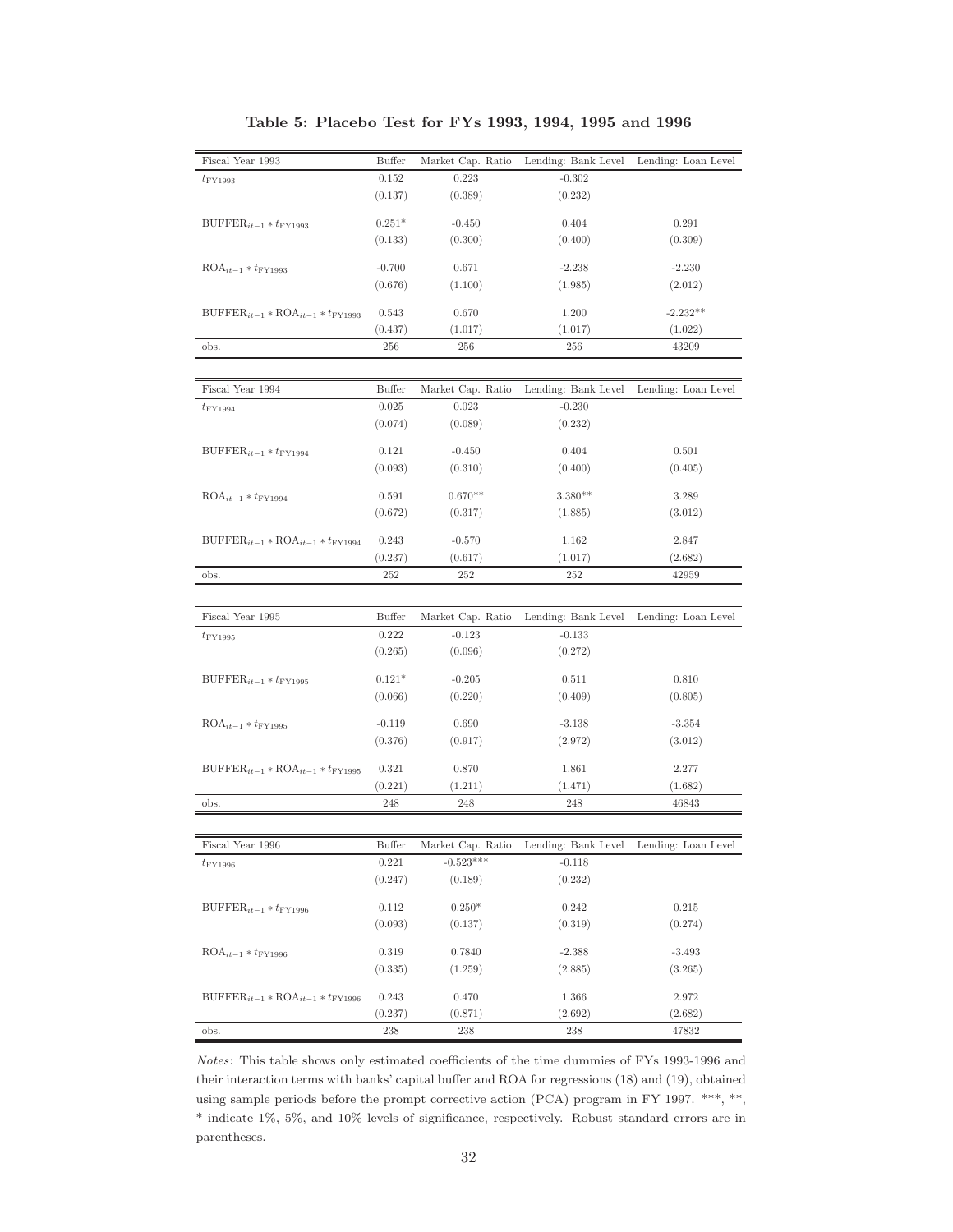| Variables |                                        | Total Sample |          |           |          |       | Fiscal Year 1996 |          |           |          |       | Fiscal Year 1997 |          |           |          |       |
|-----------|----------------------------------------|--------------|----------|-----------|----------|-------|------------------|----------|-----------|----------|-------|------------------|----------|-----------|----------|-------|
|           |                                        | Obs          | Mean     | Std. Dev. | Min      | Max   | O <sub>bs</sub>  | Mean     | Std. Dev. | Min      | Max   | Obs              | Mean     | Std. Dev. | Min      | Max   |
|           | Regulatory Capital Ratio <sub>it</sub> | 232          | 8.235    | 2.373     | 0.660    | 13.61 | 116              | 7.826    | 2.568     | 2.850    | 13.61 | 116              | 8.648    | 2.092     | 0.660    | 13.56 |
| Outcome   | $BUFFER_{it}$                          | 232          | 2.092    | 1.914     | $-5.010$ | 9.480 | 116              | 1.070    | 1.145     | $-5.010$ | 5.610 | 116              | 3.123    | 1.983     | $-3.340$ | 9.480 |
| Variables | Market Capital Ratio $it$              | 232          | 4.595    | 1.966     | 0.010    | 13.98 | 116              | 4.810    | 1.900     | 0.745    | 10.71 | 116              | 4.037    | 2.015     | 0.011    | 13.98 |
|           | $\Delta$ LOAN <sub>it</sub>            | 232          | 0.050    | 0.044     | $-0.298$ | 0.235 | 116              | 0.062    | 0.042     | $-0.297$ | 0.235 | 116              | 0.038    | 0.045     | $-0.184$ | 0.123 |
|           | $ROA_{it-1}$                           | 232          | $-0.137$ | 1.078     | $-16.22$ | 0.436 | 116              | $-0.058$ | 0.522     | $-2.186$ | 0.436 | 116              | $-0.214$ | 1.427     | $-16.21$ | 0.262 |
| Control   | $\text{SIZE}_{it-1}$                   | 232          | 14.62    | 1.355     | 11.94    | 18.17 | 116              | 14.60    | 1.352     | 11.94    | 17.80 | 116              | 14.63    | 1.362     | 11.98    | 18.17 |
| Variables | OVERSEA <sub>it-1</sub>                | 232          | 0.982    | 0.182     | 0.000    | 1.000 | 116              | 0.100    | 0.159     | 0.000    | 1.000 | 116              | 0.091    | 0.198     | 0.000    | 1.000 |
|           | $TOBINQ_{it-1}$                        | 232          | 101.9    | 2.373     | 97.93    | 115.2 | 116              | 102.5    | 2.833     | 98.83    | 115.2 | 116              | 101.3    | 1.619     | 97.93    | 107.9 |

## Table A-1: Summary Statistics for Bank-level Data: Fiscal Years <sup>1996</sup> - <sup>1997</sup>

Notes: See subsection 3.2 for the definition of each variable.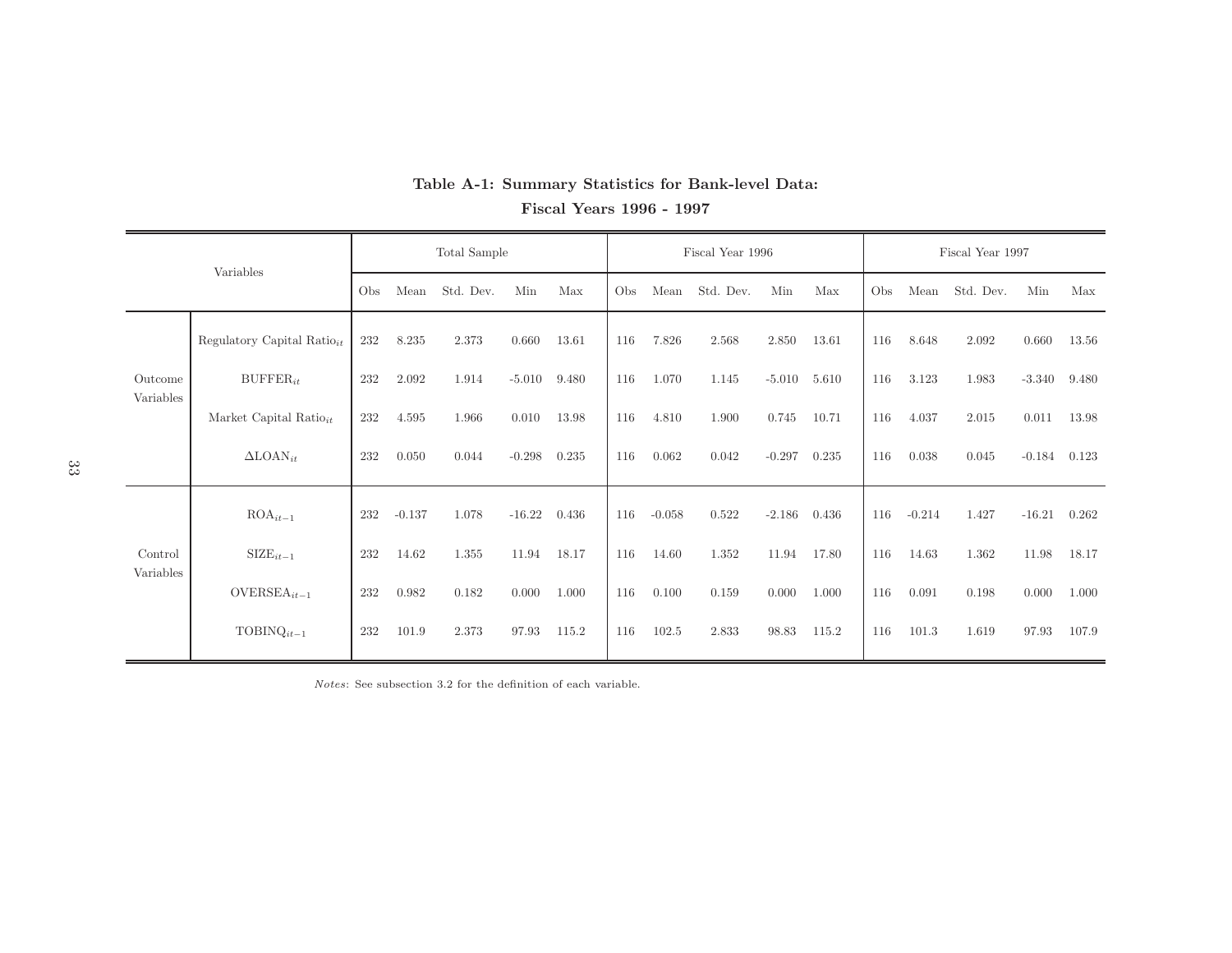### Table A-2: Summary Statistics for Loan-level Data: Fiscal Years <sup>1996</sup> - <sup>1997</sup>

|                                          | Total Sample            |       |          |           |          | Fiscal Year 1996 |       |          |           | Fiscal Year 1997 |       |       |          |           |          |       |
|------------------------------------------|-------------------------|-------|----------|-----------|----------|------------------|-------|----------|-----------|------------------|-------|-------|----------|-----------|----------|-------|
| Variables                                |                         | Obs   | Mean     | Std. Dev. | Min      | Max              | Obs   | Mean     | Std. Dev. | Min              | Max   | Obs   | Mean     | Std. Dev. | Min      | Max   |
| Dependent Variable                       | $\Delta$ LOAN $_{it}^j$ | 42907 | 0.178    | 2.252     | $-0.999$ | 276.2            | 21453 | 0.209    | 1.987     | $-0.999$         | 100   | 21454 | 0.147    | 2.498     | $-0.996$ | 276.2 |
|                                          | $\text{BUFFER}_{it-1}$  | 42907 | 1.720    | 1.544     | $-5.010$ | 9.480            | 21453 | 1.129    | 1.131     | $-5.010$         | 5.610 | 21454 | 2.332    | 1.670     | $-3.340$ | 9.480 |
|                                          | $ROA_{it-1}$            | 42907 | $-0.178$ | 0.529     | $-16.21$ | 0.649            | 21453 | $-0.020$ | 0.368     | $-2.186$         | 0.436 | 21454 | $-0.344$ | 0.614     | $-16.21$ | 0.649 |
| Factor of bank i                         | $\text{SIZE}_{it-1}$    | 42907 | 16.71    | 1.275     | 11.53    | 18.17            | 21453 | 16.67    | 1.259     | 11.53            | 17.95 | 21454 | 16.75    | 1.289     | 11.98    | 18.17 |
|                                          | $OVERSEA_{it-1}$        | 42907 | 0.173    | 0.136     | 0.000    | 1.000            | 21453 | 0.178    | 0.132     | 0.000            | 1.000 | 21454 | 0.169    | 1.40      | 0.000    | 1.000 |
|                                          | $TOBINQ_{it-1}$         | 42907 | 104.0    | 3.355     | 97.93    | 123.8            | 21453 | 105.3    | 3.827     | 98.76            | 123.8 | 21454 | 102.8    | 2.230     | 97.93    | 123.8 |
| Relationship Factor<br>of lender $i$ and | $\text{LEXP}_{it-1}^j$  | 42907 | 0.600    | 2.660     | 0.000    | 100.0            | 21453 | 0.623    | 2.724     | 0.000            | 92.30 | 21454 | 0.578    | 2.596     | 0.000    | 100.0 |
| borrower $j$                             | $\text{BEXP}_{it-1}^j$  | 42907 | 10.12    | 12.80     | 0.002    | 100.0            | 21453 | 9.698    | 12.37     | 0.002            | 100.0 | 21454 | 10.51    | 13.17     | 0.003    | 100.0 |

Notes: See subsection 3.2 for the definition of each variable.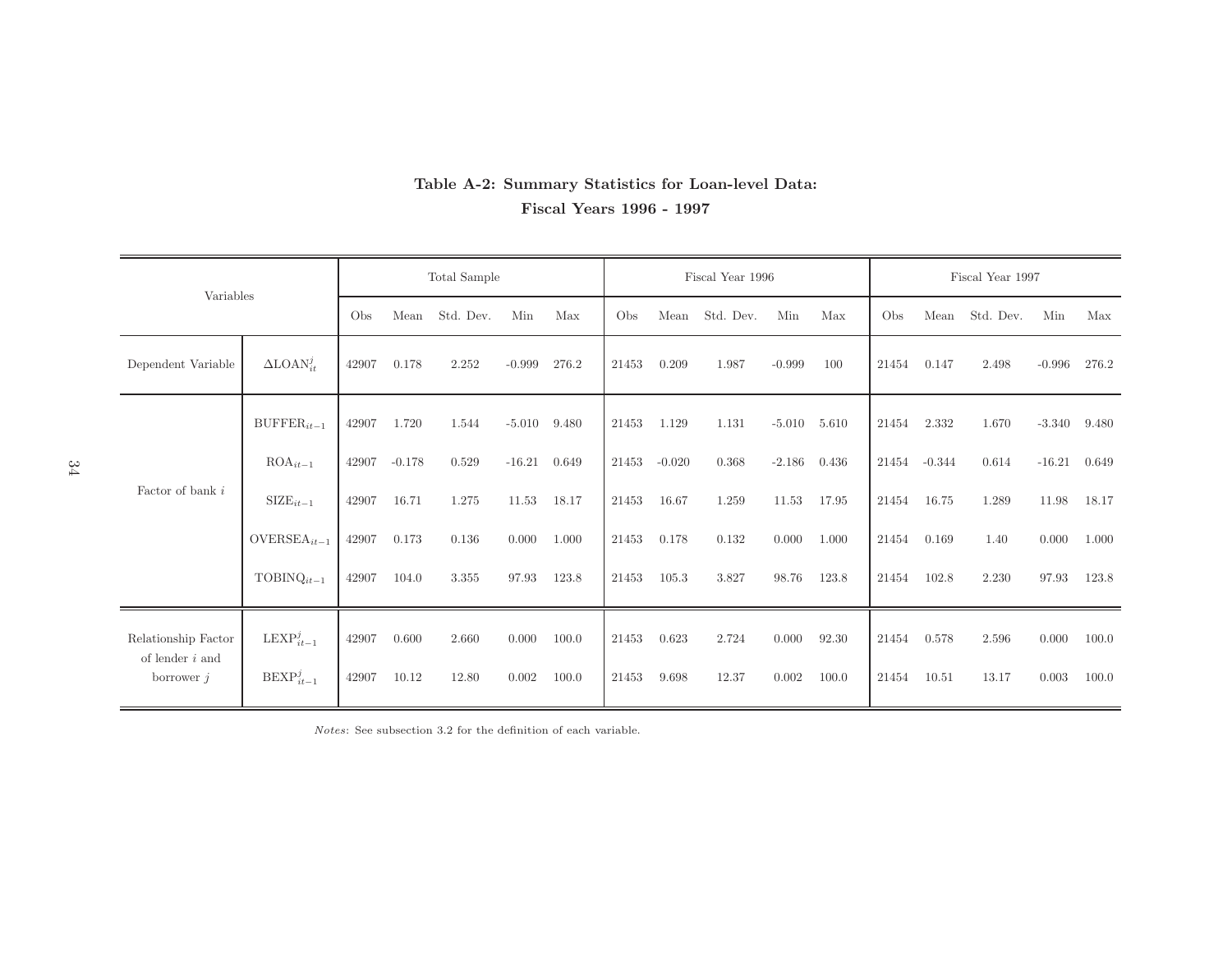| Fiscal Year            | 1996                      | 1997                        |  |  |  |  |
|------------------------|---------------------------|-----------------------------|--|--|--|--|
| $\text{MARCAP}_{it-1}$ | $-0.0590***$<br>$(-6.03)$ | $-0.0222*$<br>$(-1.69)$     |  |  |  |  |
| $BSIZE_{it-1}$         | $0.212***$<br>(5.16)      | $0.0997**$<br>(2.17)        |  |  |  |  |
| $BROA_{it-1}$          | $0.128***$<br>(4.97)      | $0.0539**$<br>(2.54)        |  |  |  |  |
| $\text{FLEV}_{t-1}^j$  | $0.0145***$<br>(5.97)     | 0.000600<br>(0.24)          |  |  |  |  |
| $\text{FSIZE}_{t-1}^j$ | 0.106<br>(1.31)           | $0.364***$<br>(3.91)        |  |  |  |  |
| $FROA_{t-1}^j$         | $0.00908***$<br>(3.34)    | 0.00101<br>(0.62)           |  |  |  |  |
| $\text{FICR}_{t-1}^j$  | $0.00000177**$<br>(2.34)  | $-0.000000292$<br>$(-0.22)$ |  |  |  |  |
| <b>DURAT</b>           | $0.0127***$<br>(7.79)     | $0.00977***$<br>(6.20)      |  |  |  |  |
| $\text{EXPL}_{it-1}^j$ | 0.000290<br>(0.05)        | $0.0732***$<br>(6.44)       |  |  |  |  |
| $EXPB_{it-1}^j$        | $0.0142***$<br>(12.92)    | $0.00871***$<br>(8.71)      |  |  |  |  |
| $NUMBLit-1$            | $0.299***$<br>(9.54)      | $0.231***$<br>(7.43)        |  |  |  |  |
| $\text{NUMBB}_{t-1}^j$ | $-0.187***$<br>$(-4.35)$  | $-0.00246$<br>$(-0.05)$     |  |  |  |  |
| N                      | 21453                     | 21454                       |  |  |  |  |

Table A-3: Results for the Survivorship Model of Bank–Firm Relationships

Notes: This table shows the estimation results of the model with industry fixed effects. The dependent variable is the survival dummy variable, which equals one if the borrower–lender relationship continues in year t and zero otherwise. See also the Appendix for details on our variable definition. We also include five-year moving average values of the firm ROA, interest coverage ratio, book leverage ratio, and size to control for time-varying firm fixed effects. The table does not show the estimated coefficients. \*, \*\*, and \*\*\* denote significance at levels of 0.10, 0.05, and 0.01, respectively. t statistics are in parentheses.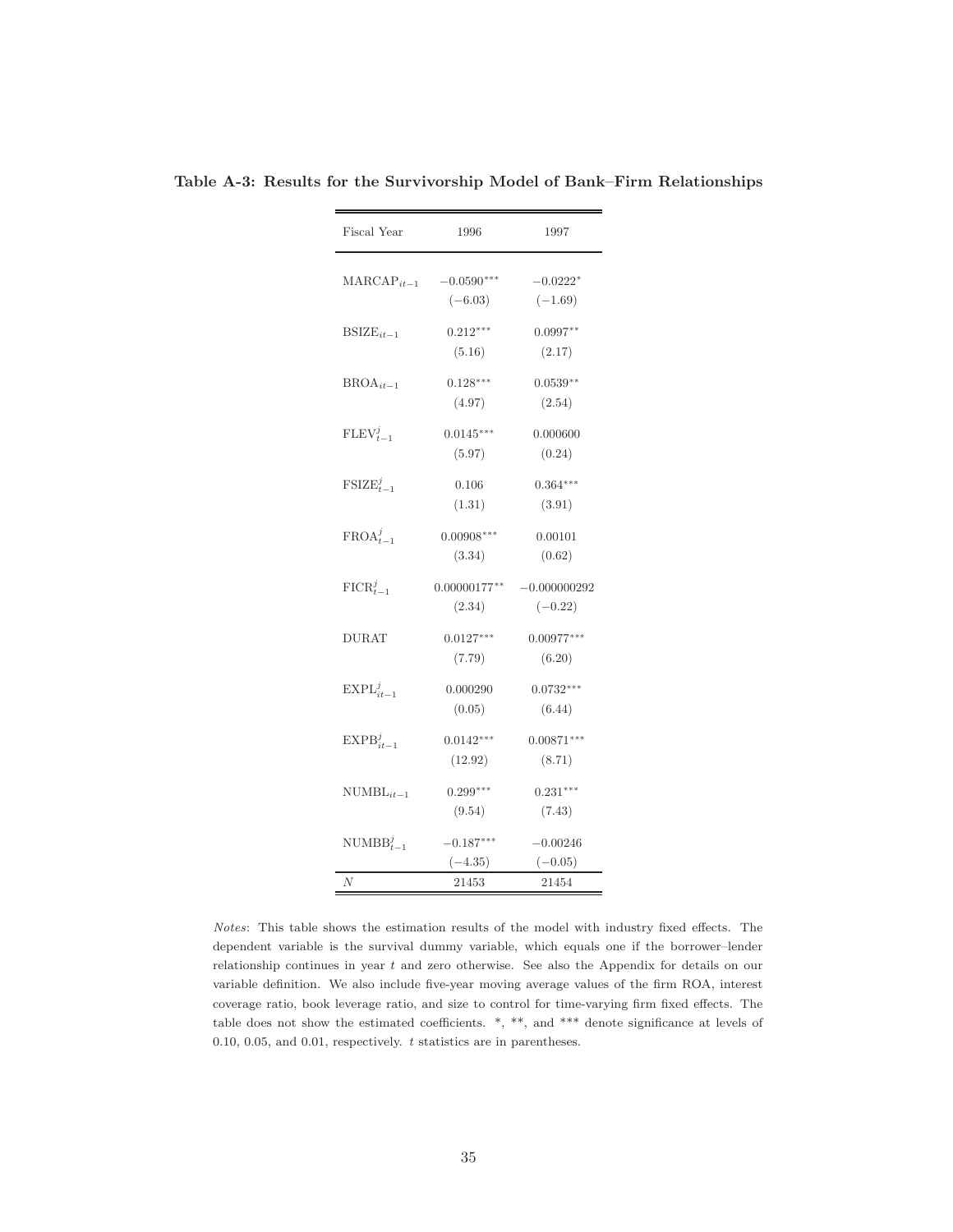

Figure 1: Bank Market Capital Ratio and Regulatory Capital Surplus

Notes: The solid line shows the sample mean of the market capital ratio calculated as of the end of March in each year and the dashed line shows the sample mean of the regulatory capital surplus. The bank market capital ratio is defined as the market value of a bank's equity divided by the market value of its total assets, where the market value of a bank's total assets is defined as the sum of the market value of its equity and the book value of its total liabilities. The regulatory capital surplus is defined as the difference between a bank's reported regulatory capital ratio and its regulatory target ratio (8% for international banks and 4% for domestic banks).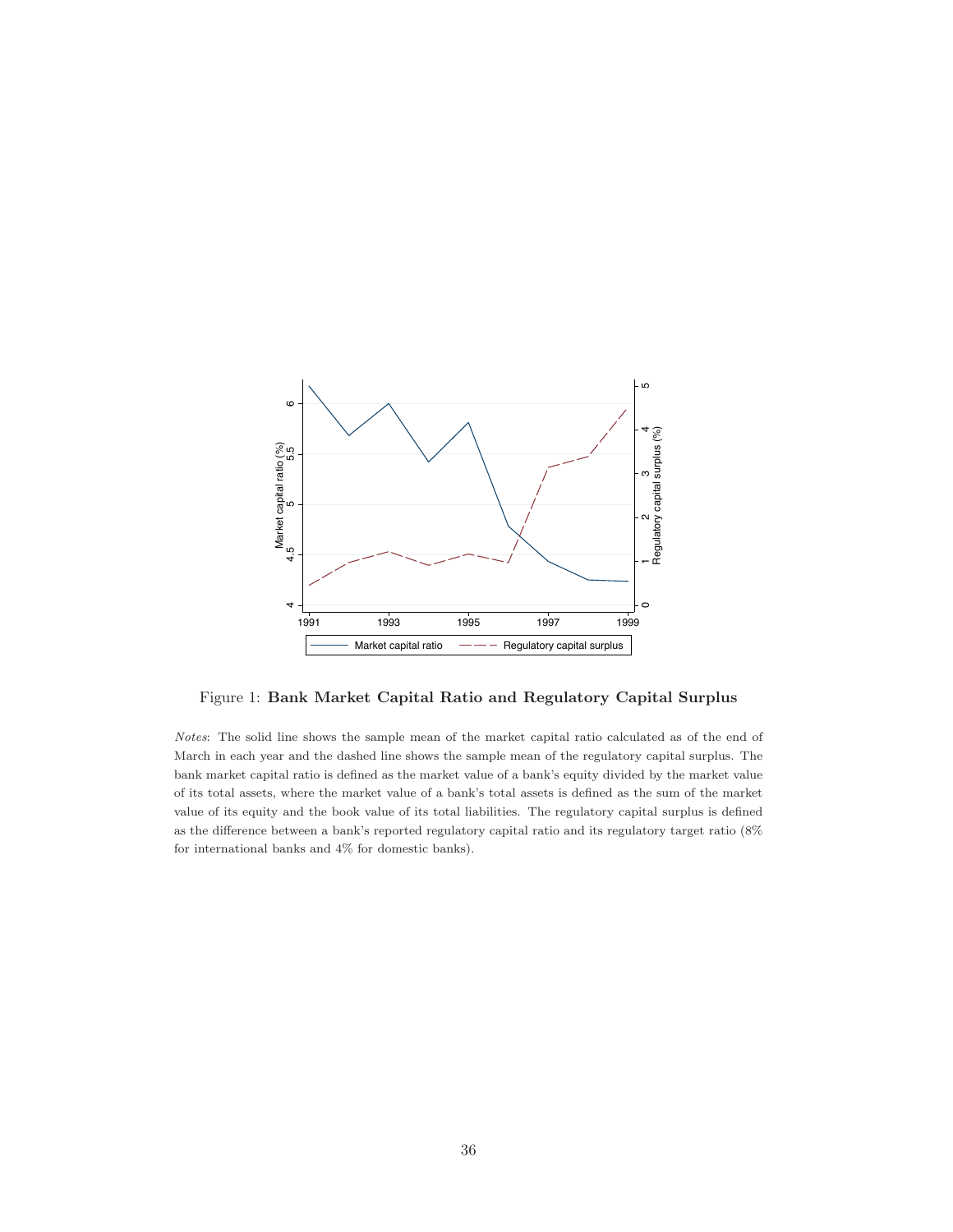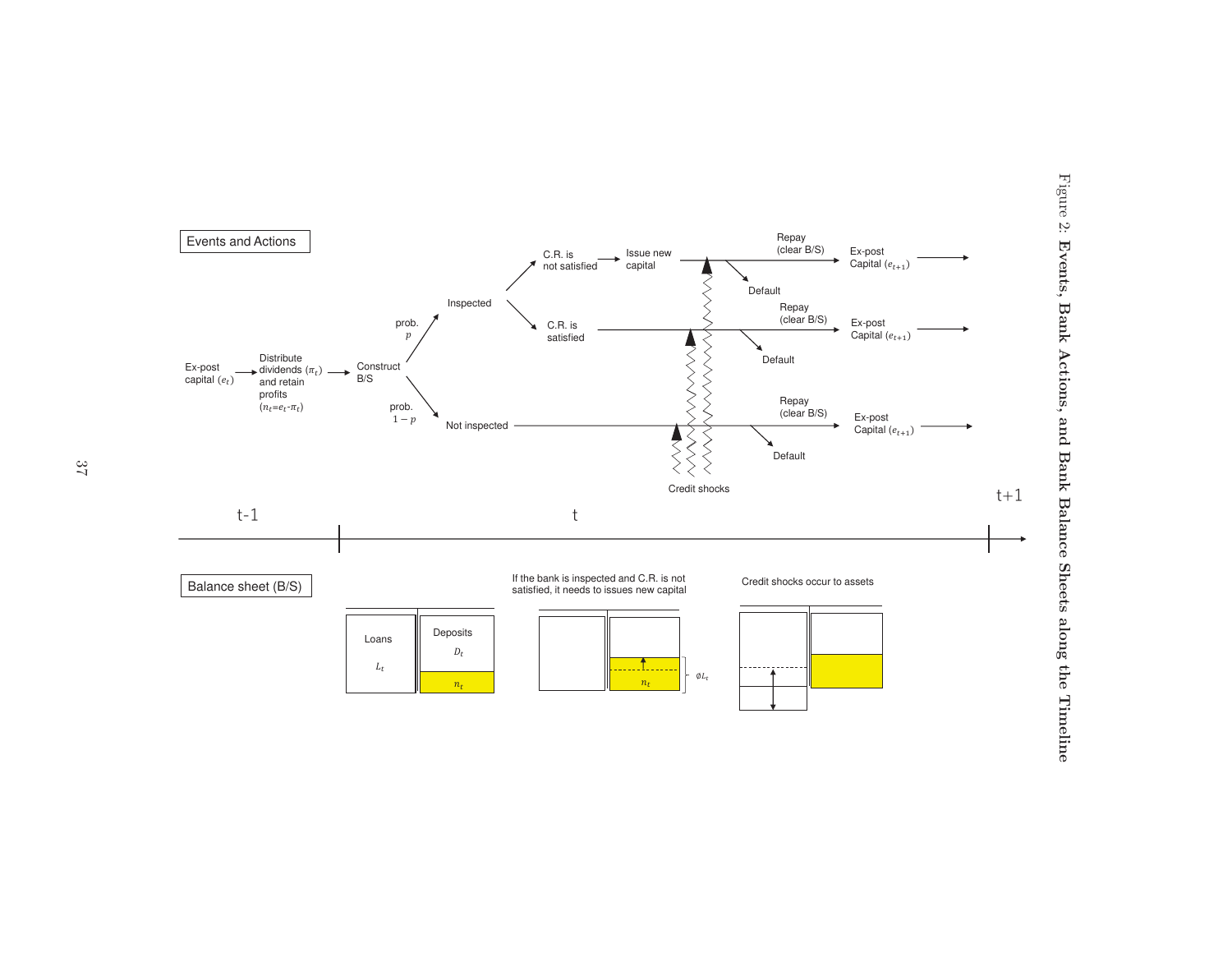

Figure 3: Value Functions

Notes: Solid lines with before and dashed lines with after show the bank values generated at the inspection probability of  $p_0 = 0.26$  and  $p_1 = 1$  (i.e., before and after the strengthening of surveillance pressure), respectively. To solve the bank problem, credit shocks  $z_t$  that each bank faces are discretized into 11 states  $(z_1,z_2,...,z_{11})$ .  $z_1$  is the worst credit shock,  $z_9$  is the better credit shock, and  $z_{11}$  is the best credit shock. We report bank values for the worst, better, and best credit shocks.



Figure 4: Default Decisions

*Notes:* See *Notes* in Figure 3. We report default rates for the worst  $(z_1)$ , better  $(z_9)$ , and best credit shocks  $(z_{11})$ .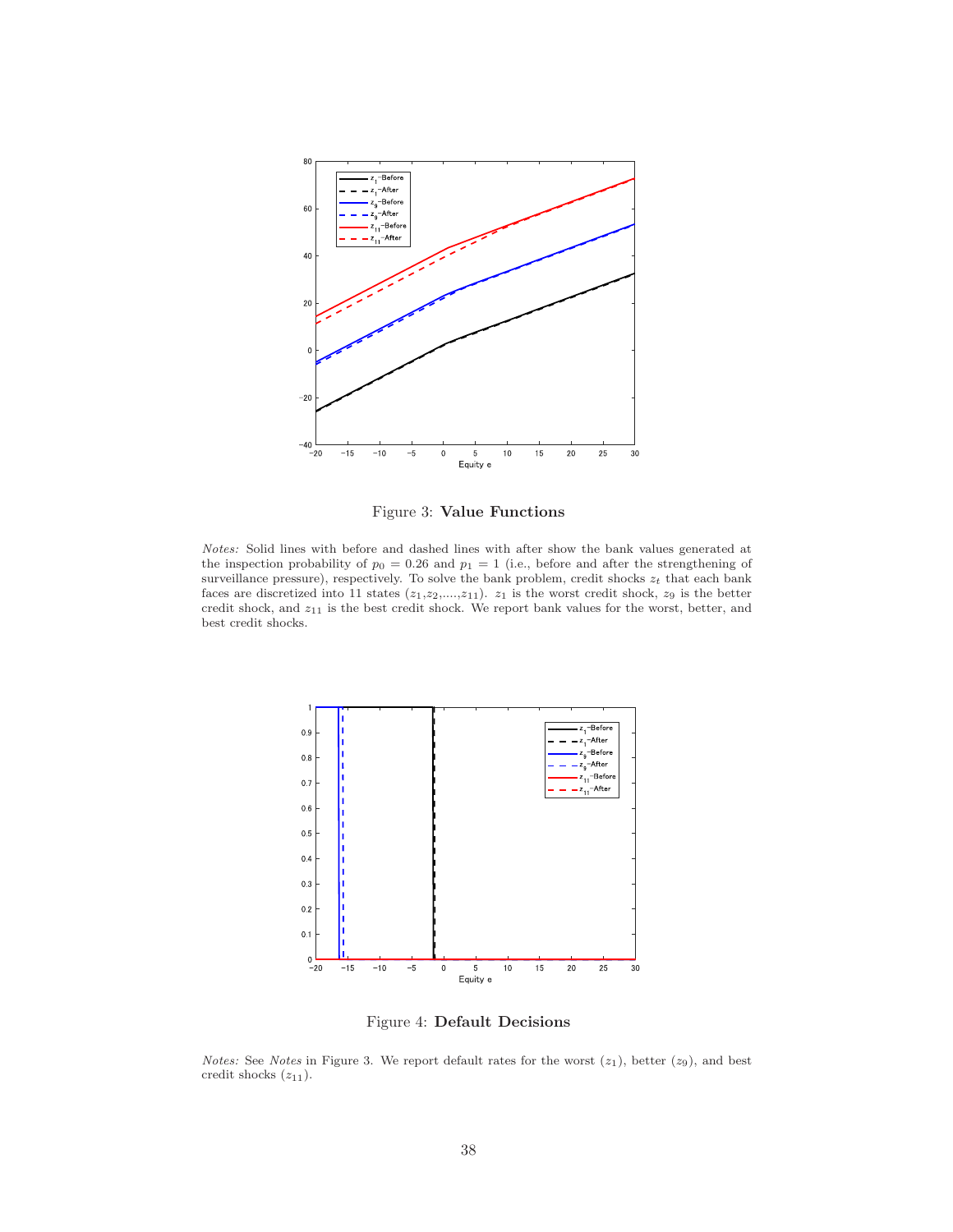

Figure 5: Capital Ratio Decisions

Notes: See Notes in Figure 3. We report bank capital ratios for the cases of the worst  $(z_1)$ , average  $(z_6)$ , and best credit shocks  $(z_{11})$ .



Figure 6: Dividend Decisions

*Notes:* See *Notes* in Figure 3. We report dividend by banks for the worst  $(z_1)$  and best credit shocks  $(z_{11})$ .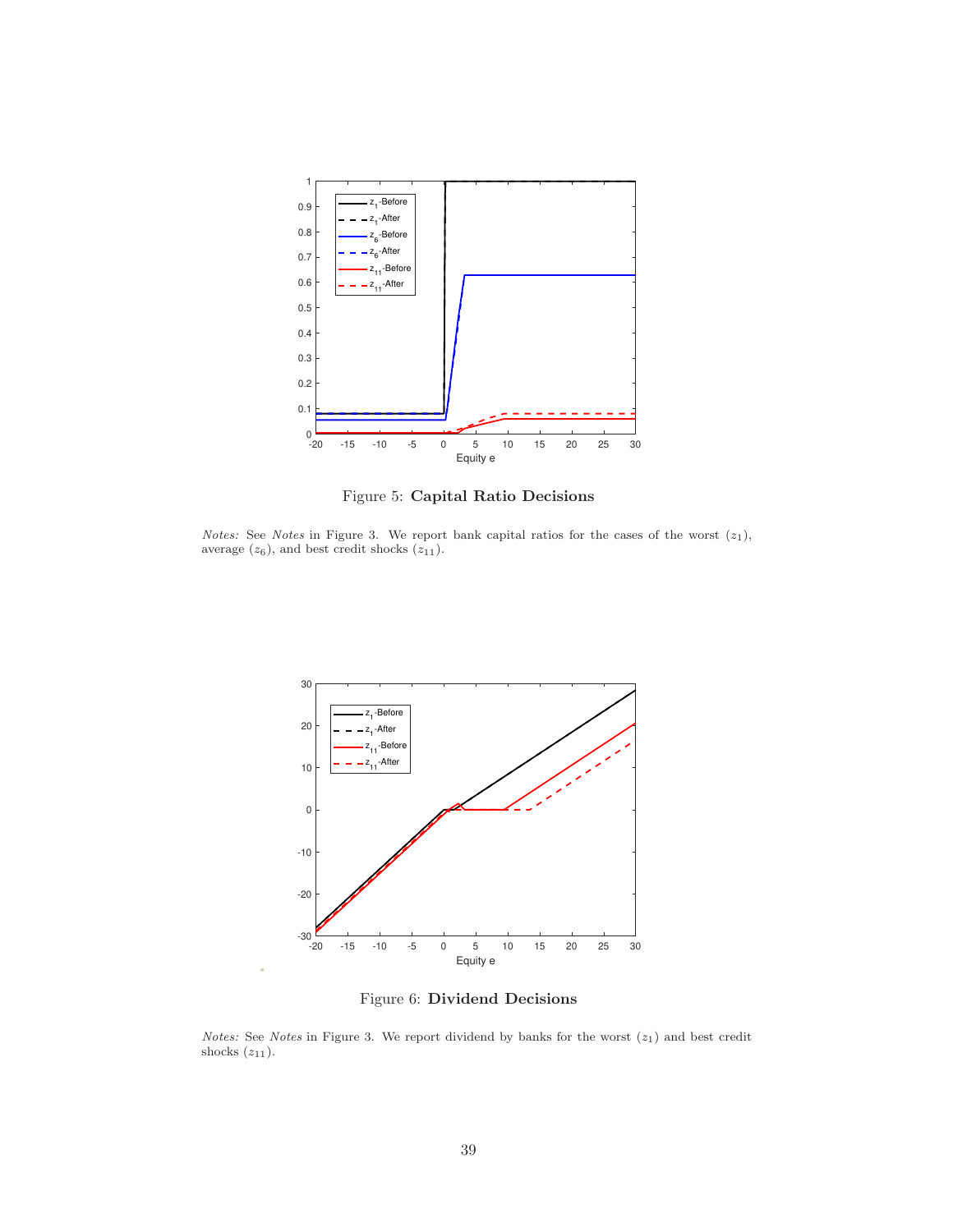

Figure 7: Loan Decisions (Log)

Notes: See Notes in Figure 3. We report bank loan supply for the worst  $(z_1)$ , better  $(z_9)$ , and best credit shocks  $(z_{11})$ .

Figure 8: Stationary Distribution of Capital Ratio



Notes: Left and right panels show the stationary distributions of bank capital ratio generated at the inspection probability of  $p_0 = 0.26$  and  $p_1 = 1$  (i.e., before and after strengthening capital surveillance), respectively.